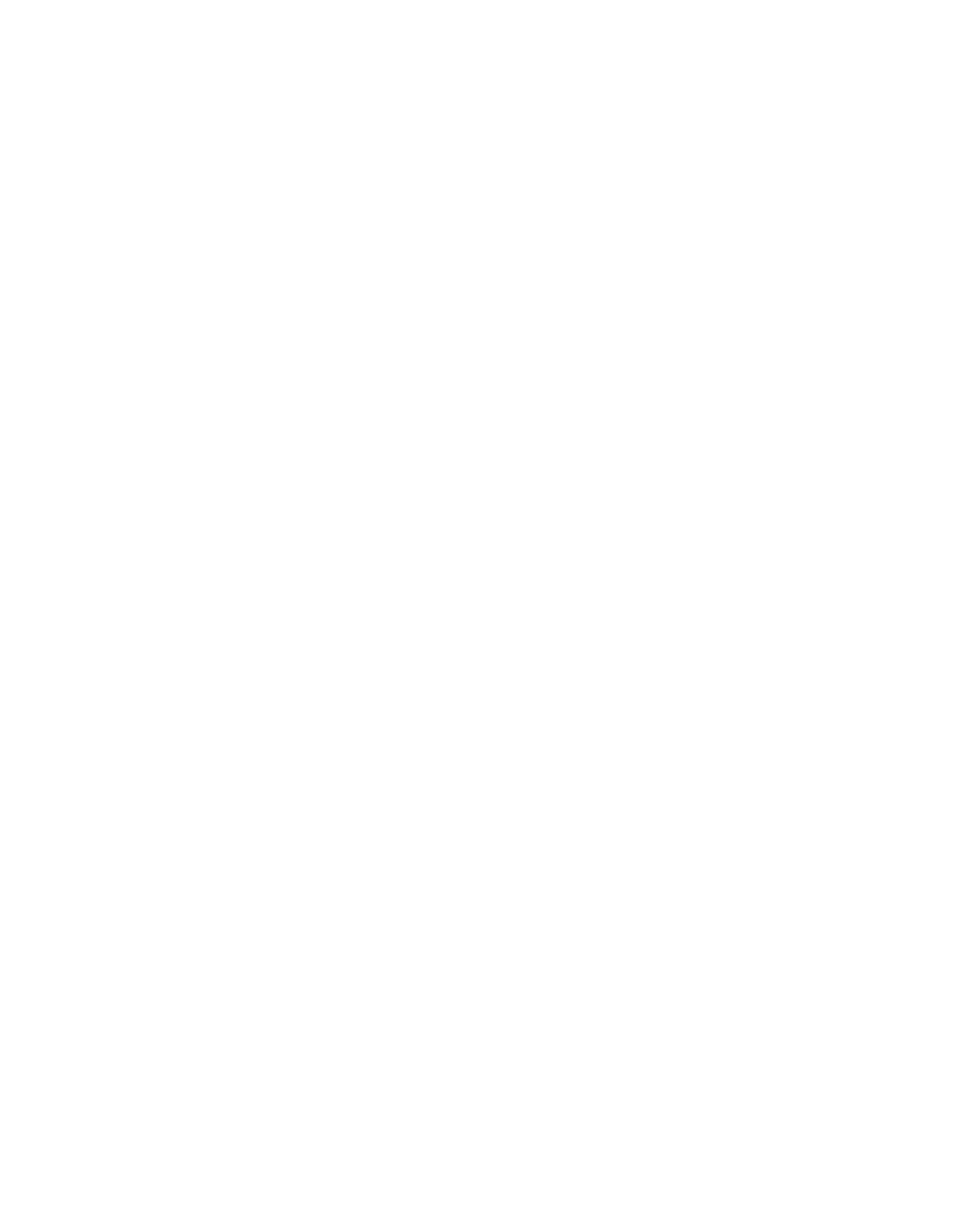

## **TABLE OF CONTENTS**

#### **PAGE NO.**

| <b>CLAUSE NO.</b>  |                                                                                                                  | PAGE NO. |
|--------------------|------------------------------------------------------------------------------------------------------------------|----------|
| G.C.1              |                                                                                                                  |          |
| G.C.1.1            |                                                                                                                  |          |
| G.C.1.2            |                                                                                                                  |          |
| G.C.2              |                                                                                                                  |          |
| G.C.2.1            |                                                                                                                  |          |
| G.C.2.2            |                                                                                                                  |          |
| G.C.2.3            |                                                                                                                  |          |
| G.C.2.4            |                                                                                                                  |          |
| G.C.2.5            |                                                                                                                  |          |
| G.C.2.6            |                                                                                                                  |          |
| G.C.2.7            |                                                                                                                  |          |
| G.C.2.8            |                                                                                                                  |          |
| G.C.2.9            |                                                                                                                  |          |
| G.C.2.10           |                                                                                                                  |          |
| G.C.2.11           |                                                                                                                  |          |
| G.C.2.12           |                                                                                                                  |          |
| G.C.2.13           |                                                                                                                  |          |
| G.C.2.14           |                                                                                                                  |          |
| G.C.2.15           |                                                                                                                  |          |
| G.C.2.16           |                                                                                                                  |          |
| G.C.2.17           |                                                                                                                  |          |
| G.C.2.18           |                                                                                                                  |          |
| G.C.2.19           |                                                                                                                  |          |
| G.C.2.20           |                                                                                                                  |          |
| G.C.2.21           | City Service Connection Charges (Water, Sanitary Sewer, Storm Sewer) 12                                          |          |
| G.C.2.22           |                                                                                                                  |          |
| G.C.3              |                                                                                                                  |          |
| G.C.3.1            |                                                                                                                  |          |
| G.C.3.2            |                                                                                                                  |          |
| G.C.3.3<br>G.C.3.4 |                                                                                                                  |          |
| G.C.3.5            |                                                                                                                  |          |
| G.C.3.6            |                                                                                                                  |          |
| G.C.3.7            |                                                                                                                  |          |
| G.C.3.8            |                                                                                                                  |          |
| G.C.3.9            |                                                                                                                  |          |
| G.C.3.10           |                                                                                                                  |          |
| G.C.3.11           |                                                                                                                  |          |
| G.C.3.12           |                                                                                                                  |          |
| G.C.3.13           |                                                                                                                  |          |
| G.C.3.14           |                                                                                                                  | 19       |
| G.C.3.15           | 19. november 2016. https://www.marray.com/induction.com/induction.com/induction.com/induction.com/induction.com/ |          |
| G.C.3.16           |                                                                                                                  |          |
| G.C.4              |                                                                                                                  |          |
| G.C.4.1            |                                                                                                                  |          |
| G.C.4.2            |                                                                                                                  |          |
| G.C.4.3            |                                                                                                                  |          |
| G.C.4.4            |                                                                                                                  |          |
| G.C.4.5            |                                                                                                                  |          |
| G.C.4.6            |                                                                                                                  |          |
| G.C.4.7            |                                                                                                                  |          |
| G.C.4.8            |                                                                                                                  |          |
| G.C.4.9            |                                                                                                                  |          |
| G.C.4.10           |                                                                                                                  |          |
| G.C.4.11           |                                                                                                                  |          |
| G.C.4.12           |                                                                                                                  |          |
| G.C.4.13           |                                                                                                                  |          |
| G.C.4.14           |                                                                                                                  |          |
| G.C.4.15           |                                                                                                                  |          |
| G.C.4.16           |                                                                                                                  |          |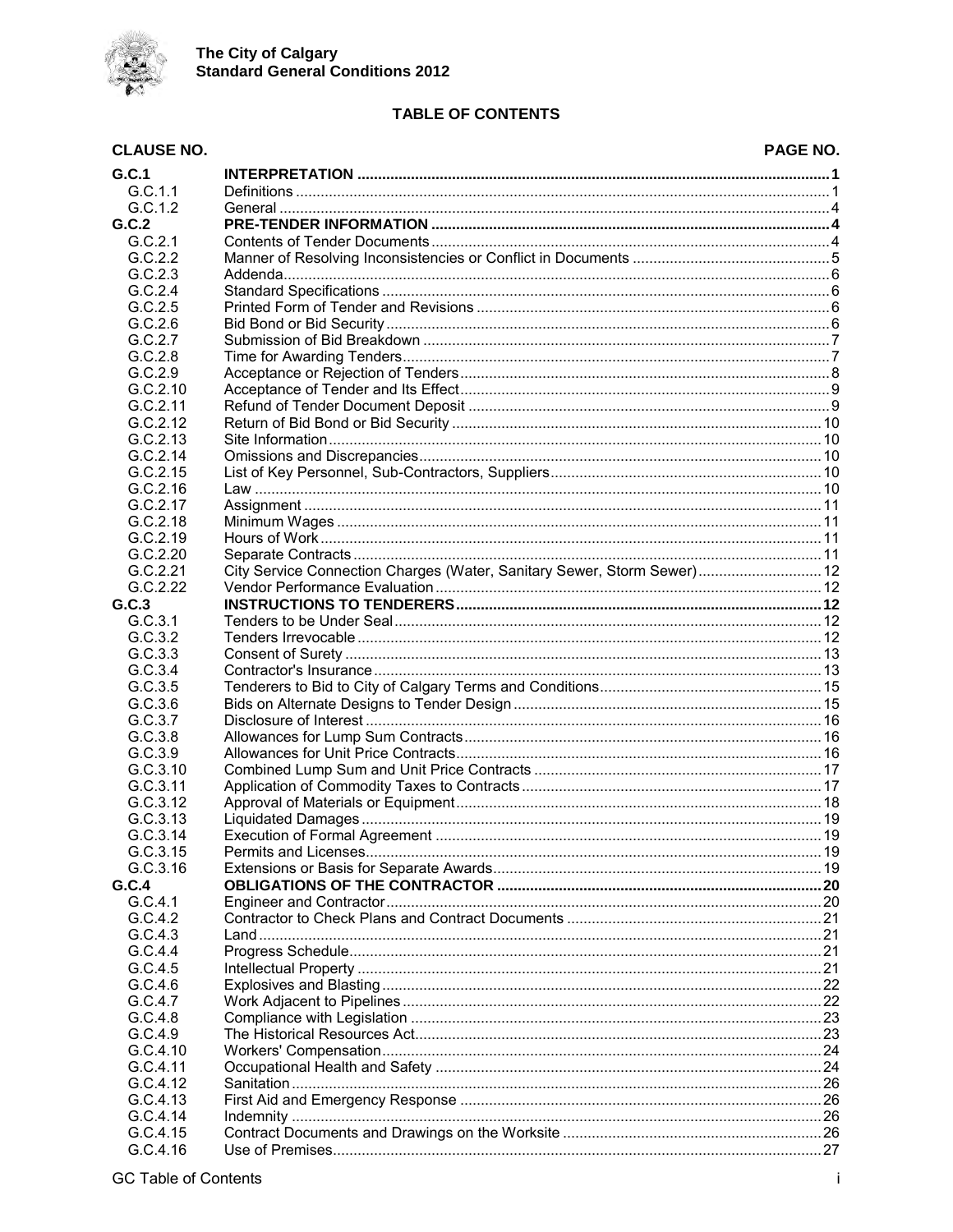

| G.C.4.17           |                                                                                      |  |
|--------------------|--------------------------------------------------------------------------------------|--|
| G.C.4.18           |                                                                                      |  |
| G.C.4.19           |                                                                                      |  |
| G.C.4.20           |                                                                                      |  |
| G.C.4.21           | Installation, Maintenance, and Performance Standards for Temporary Traffic Control28 |  |
| G.C.4.22           |                                                                                      |  |
| G.C.4.23           |                                                                                      |  |
| G.C.4.24           |                                                                                      |  |
| G.C.4.25           |                                                                                      |  |
| G.C.4.26           |                                                                                      |  |
| G.C.4.27           |                                                                                      |  |
| G.C.4.28           |                                                                                      |  |
| G.C.4.29           |                                                                                      |  |
| G.C.4.30           |                                                                                      |  |
| G.C.4.31           |                                                                                      |  |
| G.C.4.32           |                                                                                      |  |
| G.C.4.33           |                                                                                      |  |
| G.C.4.34           |                                                                                      |  |
| G.C.4.35           |                                                                                      |  |
| G.C.4.36           |                                                                                      |  |
| G.C.4.37           |                                                                                      |  |
| G.C.4.38           |                                                                                      |  |
| G.C.4.39           |                                                                                      |  |
| G.C.4.40           |                                                                                      |  |
| G.C.4.41           |                                                                                      |  |
| G.C.4.42           |                                                                                      |  |
| G.C.4.43           |                                                                                      |  |
| G.C.4.44           |                                                                                      |  |
| G.C.4.45           |                                                                                      |  |
| G.C.4.46           | Confidentiality and Freedom of Information and Protection of Privacy Act (FOIP)45    |  |
| G.C.4.47           |                                                                                      |  |
| G.C.5              |                                                                                      |  |
| G.C.5.1            |                                                                                      |  |
| G.C.5.2            |                                                                                      |  |
| G.C.5.3            |                                                                                      |  |
| G.C.5.4            |                                                                                      |  |
| G.C.5.5            |                                                                                      |  |
| G.C.5.6            |                                                                                      |  |
| G.C.5.7            | City's Rights, including: to Declare Contractor in Default and Seek Remedies, and to |  |
|                    |                                                                                      |  |
| G.C.5.8            |                                                                                      |  |
| G.C.6<br>G.C.6.1   |                                                                                      |  |
| G.C.6.2            |                                                                                      |  |
| G.C.6.3            | Valuation of Changes in Work, Expenses Incurred or Damages Sustained51               |  |
| G.C.6.4            |                                                                                      |  |
|                    |                                                                                      |  |
| G.C.6.5            |                                                                                      |  |
| G.C.6.6<br>G.C.6.7 |                                                                                      |  |
| G.C.6.8            |                                                                                      |  |
| G.C.6.9            |                                                                                      |  |
| G.C.6.10           |                                                                                      |  |
| G.C.6.11           |                                                                                      |  |
| G.C.7              |                                                                                      |  |
| G.C.7.1            |                                                                                      |  |
| G.C.7.2            |                                                                                      |  |
| G.C.7.3            |                                                                                      |  |
| G.C.7.4            |                                                                                      |  |
| G.C.7.5            |                                                                                      |  |
| G.C.7.6            |                                                                                      |  |
|                    |                                                                                      |  |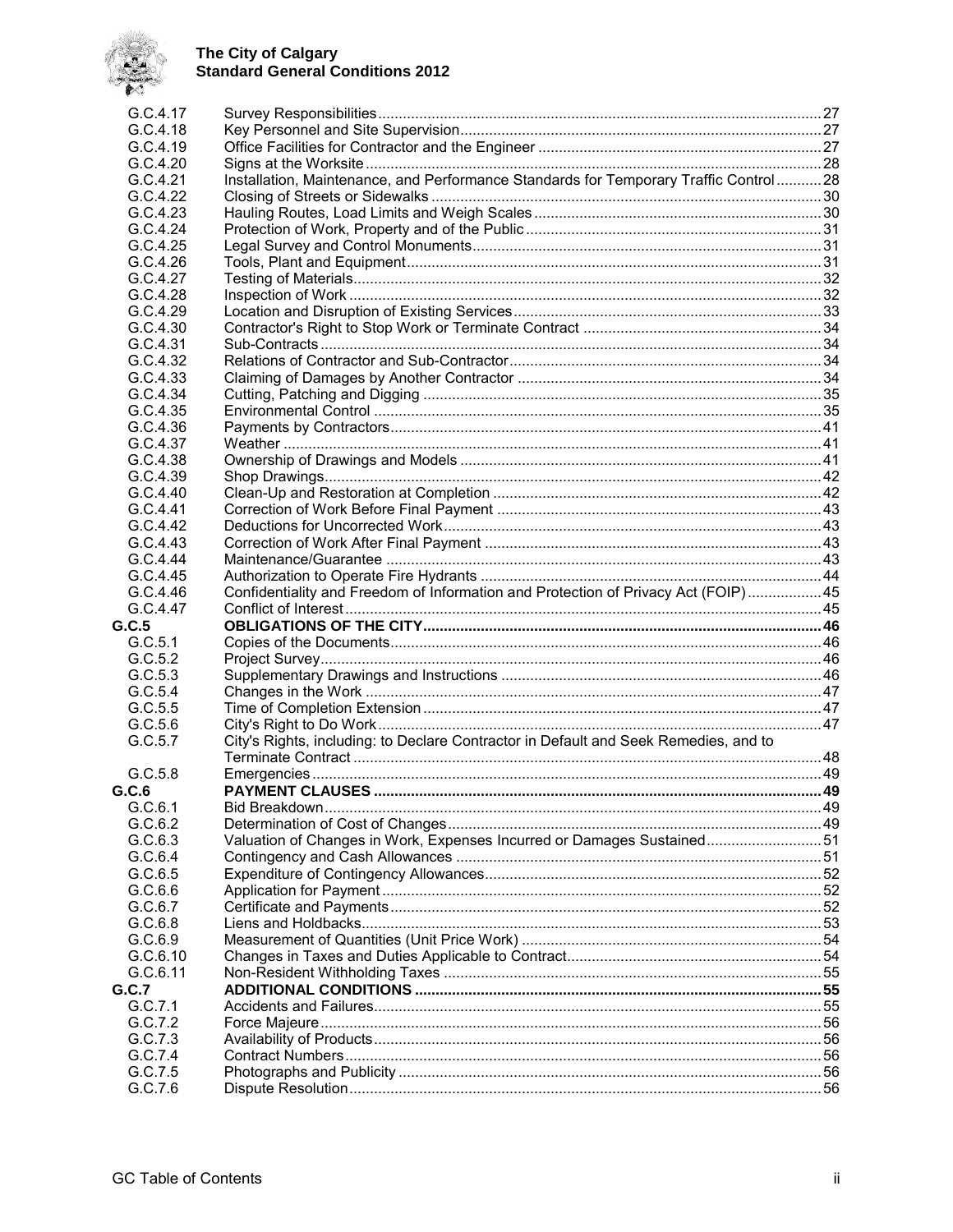



## <span id="page-4-0"></span>**G.C.1 INTERPRETATION**

## <span id="page-4-1"></span>**G.C.1.1 Definitions**

- 1.1.1 "Addendum" means a document which changes the scope of the work and is issued prior to Tender closing to provide for certain revisions as noted therein. All such revisions will become part of the Contract and the impacts on cost must be included in the Tender Price. All work is to be performed in accordance with the Contract Documents.
- 1.1.2 "Approved Equal" means equivalent material approved in accordance with the procedures set out in G.C.3.12.
- 1.1.3 "Bid" or "Tender" means the *bona fide* written submission to perform the Contract.
- 1.1.4 "Bidder" or "Tenderer" means the individual, firm, partnership, corporation or combination thereof or which as an independent entity has submitted a *bona fide* Tender on the project.
- 1.1.5 "Cash Allowance" means the net sum entered in the Tender Documents to cover the cost of, or to be paid by the Contractor for, specific materials to be supplied or work to be done.
- 1.1.6 "Change Order" ("CO") means a document issued by the Engineer or Project Manager and approved by The City, which formalizes a change of scope of the work, with information, which may have been provided in response to a Notice of Proposed Change ("NPC" or "NPC Tenderer"). Preparation of the Change Order may follow (1) submission of information provided in response to an NPC or (2) a Field Order.
- 1.1.7 "City" or "The City" means The City of Calgary, a municipal corporation of the Province of Alberta.
- 1.1.8 "Construction Completion Certificate" means the Certificate issued by the Engineer certifying that performance of the Contract has been completed, except for continuing obligations for maintenance/guarantee and the correction of faulty materials and workmanship, described in G.C.4.43 and G.C.4.44 of these Standard General Conditions.
- 1.1.9 "Contingency Allowance" means funds not approved for expenditure but set aside for budgetary purposes in the event additional unforeseen items of work are determined to be required which were not included in the original scope of the project. These funds are not payable to the Contractor unless approved by the City's Project Manager.
- 1.1.10 *"Contract" or "Contract Documents" means the agreement between The City and the Contractor for the* project awarded by The City, and includes the Tender Documents, any and all documents incorporated by reference in the Tender Documents, the notice of award, the purchase order, and if a formal agreement in writing (usually a Memorandum of Agreement) is signed by The City and the Contractor such document will be included along with any modifications to any of the documents or drawings set out in the formal agreement and any further documents listed in the formal agreement or incorporated by reference in the formal agreement, and any modifications mutually agreed to by the parties after the signing of the formal agreement and confirmed in writing (usually by way of an amending agreement).
- 1.1.11 "Contract Completion", "Completion", or "Construction Completion" occurs when the Contractor has completed all Contract work including deficiencies and seasonal work and the value of remaining work, as determined by the Engineer, is minimal.
- 1.1.12 "Contractor" or "General Contractor" means the party that is awarded the project by The City.
- 1.1.13 "Contract Price" or "Contract Sum" is defined as the price of the signed Contract including Contingency Allowances, Cash Allowances and G.S.T. where applicable.
- 1.1.14 "Contract Value" means the amount of the Contract awarded.
- 1.1.15 "Current Edition" means the edition as described in the Tender Documents, or if not so described the edition in effect when the tender was issued.
- 1.1.16 "Day" or "Days" means calendar day or days, respectively.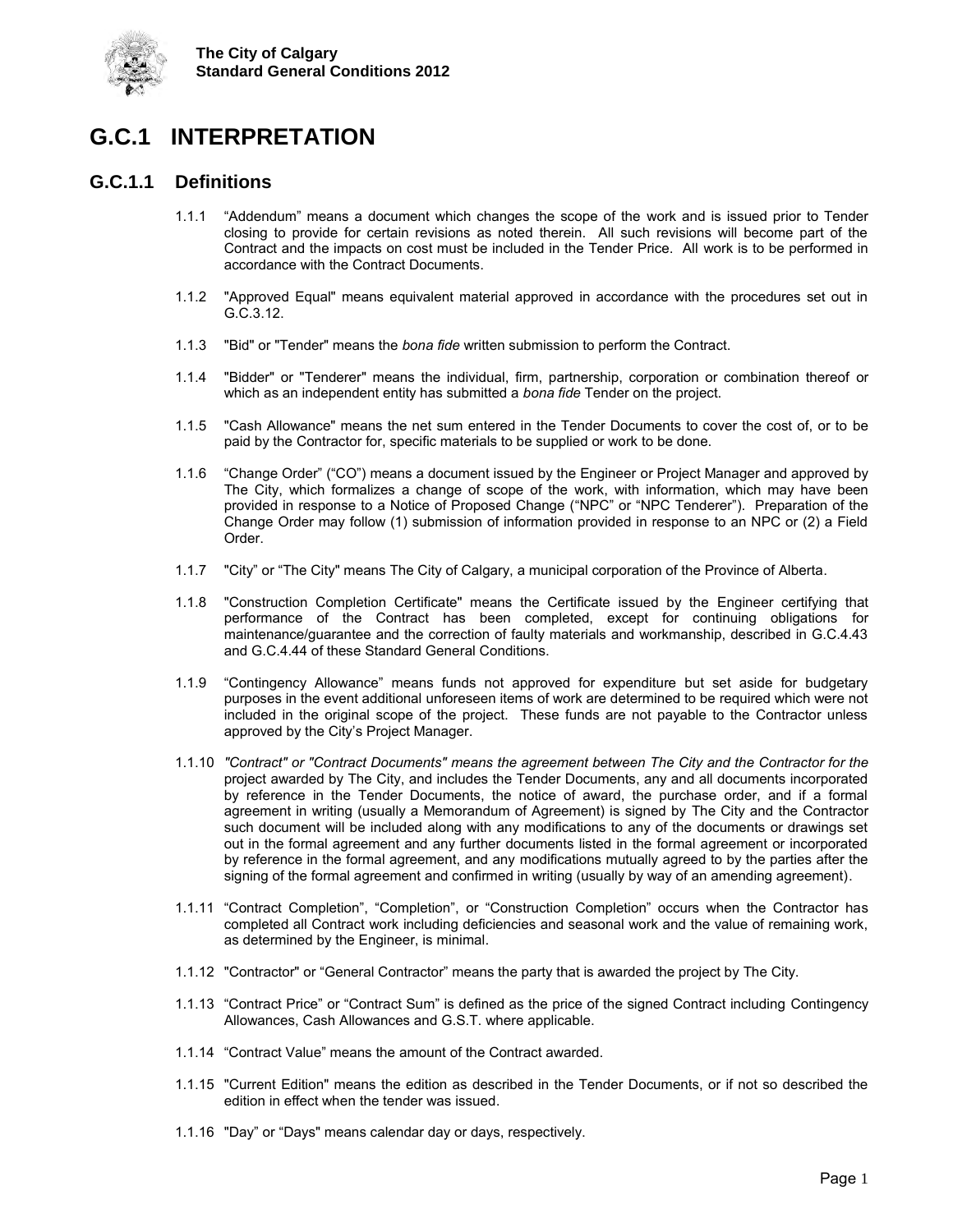

- 1.1.17 "Drawings of Record" or "Record Drawings" means the updated plans, drawings, diagrams, illustrations, technical details, and other data provided with and included in the Contract Documents, incorporating all approved changes and modifications authorized during the construction period providing a complete record of the project as built. Copies of all design calculations where applicable must be included.
- 1.1.18 "Engineer" means a Professional Engineer or Professional Licensee within their defined scope of practice registered by the Association of Professional Engineers, Geologists and Geophysicists of Alberta (APEGGA) or equivalent professional body. The Engineer may be an employee of The City or may be an employee of a consulting firm ("Consultant"). On some building projects, an architect registered by the Alberta Association of Architects (AAA) or equivalent professional body, may be designated.
- 1.1.19 "Engineering Department" means the business unit "Infrastructure & Information Services" (formerly called "Corporate Engineering office") of The City, which is headed by the Director of Infrastructure & Information Services.
- 1.1.20 "Field Instruction" ("FI") is a clarification of the Contract Documents which does not change the Contract Value.
- 1.1.21 "Field Order" ("FO") means a document issued during construction, by which the Engineer makes changes in the work. This document is used in an urgent situation and the Engineer may subsequently prepare a Change Order.
- 1.1.22 "Final Maintenance Certificate" means the Certificate issued by the Engineer to the Contractor at the end of the maintenance period certifying that performance of the Contract has been completed including maintenance and the correction of faulty materials and workmanship.
- 1.1.23 "Final Payment" means the payment of all money due and payable to the Contractor when the Engineer has certified that the Contractor has completed and fulfilled the terms and conditions of the Contract.
- 1.1.24 "Force Account Rate" means the applicable hourly rate for Force Account work, as set out in a booklet or rate book of The City or as otherwise adopted by The City.
- 1.1.25 "Force Account work" means work not specified in the Contract, or of a class not included in the Contract, that is required to achieve the intent or scope of the Contract and is approved by the Project Manager or the Engineer on an hourly rate basis.
- 1.1.26 "General Conditions", hereinafter abbreviated as "G.C.", means the Standard General Conditions as described in the Tender Documents.
- 1.1.27 "Incorporated in the work" means when the equipment or materials have been installed or placed in their final location suitably enclosed if necessary, in an undamaged state. Equipment does not necessarily have to be connected up to the auxiliary services such as power, adjacent piping or instrumentation in order to have been incorporated in the work.
- 1.1.28 "Installer" means the Contractor or its Sub-Contractor responsible for the installation under this Contract.
- 1.1.29 "Intellectual Property" means all property, works, reports, data, compilations of information, computer programs, written presentations, memoranda, research, drawings, sketches, layouts, commercial material, working papers, documents, copy, ideas, photographs and negatives, films, videotapes, video, audio and audio-visual productions and other materials in all forms and however fixed, stored, expressed or embodied, created, developed, generated, authored or produced by either party in performance under the Contract.
- 1.1.30 "Intellectual Property Rights" means all intellectual and industrial property rights including but not limited to all copyright, all copyright applications, trademarks, patents, inventions, patent applications, industrial designs, trade secrets and rights in Intellectual Property.
- 1.1.31 "Interim Completion Date" means a completion date for specified portions of the Contract, so noted because of its importance for co-ordination of the work of more than one Contract.
- 1.1.32 "Letter of Award" or "Award of Contract" means written notification of Contract Award issued by The City of Calgary Supply Management to the Successful Tenderer. The "Letter of Award" takes effect upon the date of its receipt by the successful Tenderer.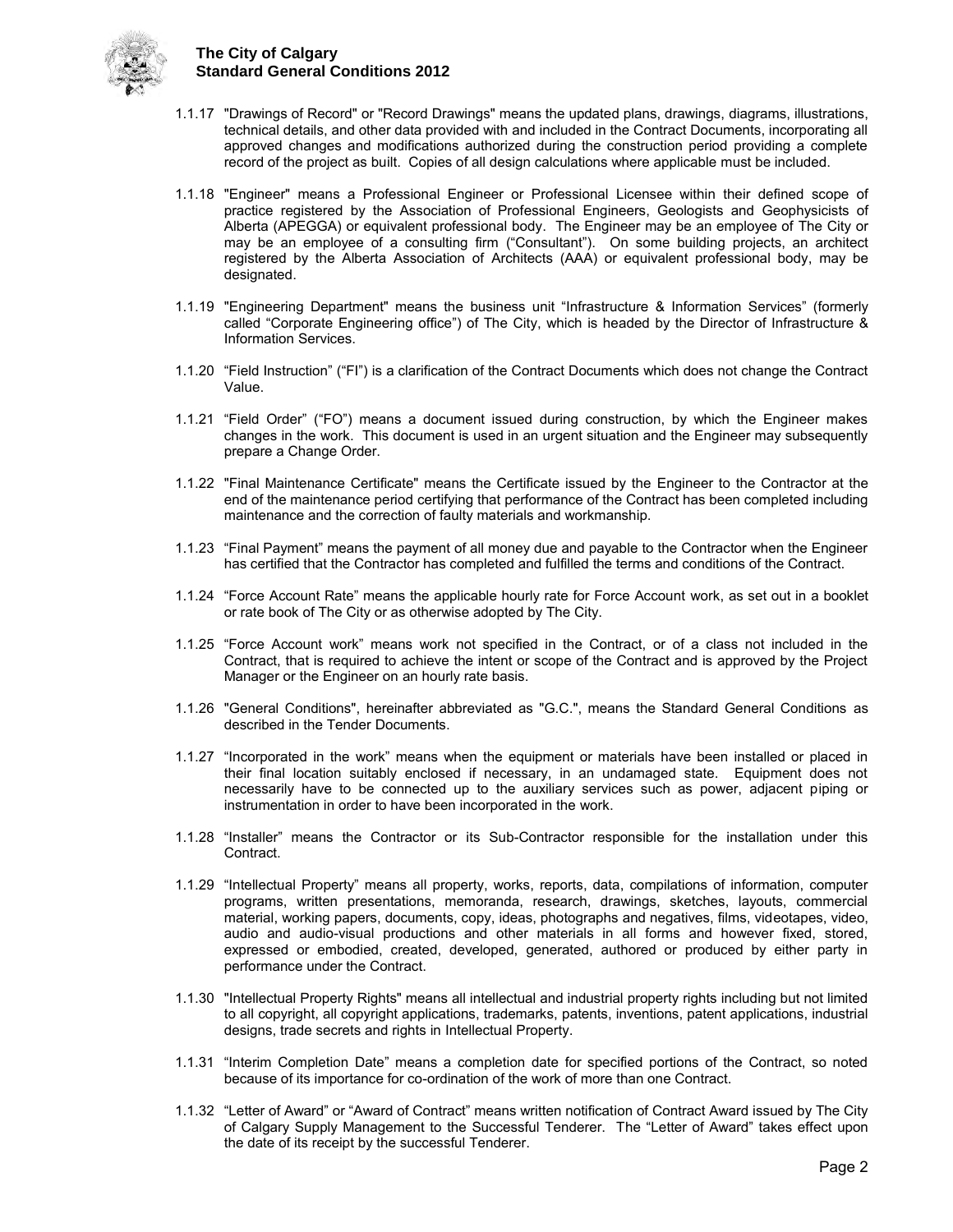

- 1.1.33 "Maintenance Period" means that time during which the Contractor is responsible for the correction of faulty materials and workmanship, as well as the performance of any and all maintenance that is required, and starts upon Contract Completion and continues for a period of two years.
- 1.1.34 "Manufacturer" means the person or firm supplying equipment or material or both to the project, and may include a supplier or distributor.
- 1.1.35 "Net Cost" means the proven cost of any work or product, materials, plant and labour taking into account actual workers' pay, Workers' Compensation coverage costs, Canada Pension Plan, Workers' premium for Employment Insurance, holiday pay and medical benefits, payments to a proportionate part of the wages of foremen, construction plant and tools, equipment rental, all as applicable to the item being costed, but does not include any costs for profit, administration, or G.S.T.
- 1.1.36 "Notice of Proposed Change" ("NPC") or "Contemplated Change Notice" ("CCN") means a document that shows potential changes to the scope of the work and is issued after Award of Contract. It does NOT constitute an order to perform the change but is a notice of a proposed change only. Within fourteen (14) days after receipt of an NPC, the Contractor will submit to the Engineer a statement of any cost adjustment and effect upon the construction schedule required by the proposed change. The Engineer will generate a Change Order following approval of the NPC.
- 1.1.37 "Notice to Proceed" means the written notification provided by The City to the Contractor, which must be obtained before the Contractor can move onto the Site. The Notice to Proceed will not be issued until the following requirements of the Tender Documents have been fulfilled: The City has approved the bonding and insurance documents from the Contractor; and the Engineer and Contractor have mutually accepted the Contractor's schedule, as modified with the Engineer's comments, showing work to be commenced in the first 90 days.
- 1.1.38 "Other Contractor" means any person, firm or corporation employed by or having a contract directly or indirectly with The City other than through the Contractor and not a party to the Contract.
- 1.1.39 "Owner" means The City of Calgary.
- 1.1.40 "Project Manager" means the employee of The City, or the consultant engaged by The City, who is responsible for overall administration of the work.
- 1.1.41 "Shop Drawings" means drawings, diagrams, illustrations, schedules, performance charts, brochures and other data which are to be provided by the Contractor to illustrate details of portions of the work.
- 1.1.42 "Specifications" means Standard Specifications, Project Specifications, and any supplementary specifications, or supplementary requirements thereto as described in the Tender Documents.
- 1.1.43 "Sub-Contractor" or "Subcontractor" means a person, firm or corporation having a contract or entering into an agreement or purchase order with the Contractor for the execution of a part or parts of the work, or for furnishing to the Contractor services, materials or equipment called for in the Contract.
- 1.1.44 "Substantial Completion Certificate" or "Substantial Performance Certificate" means a certificate issued by the Contractor as described in G.C.6.8.6.
- 1.1.45 "Special Conditions" means any additional conditions or information included with the Tender Documents to modify or add to the General Conditions.
- 1.1.46 "Tender Documents" means the Documents listed in G.C.2.1 of these Standard General Conditions and any modification thereof or addition thereto incorporated by an addendum before the close of the tender.
- 1.1.47 "Tender Price" or "Total Tendered Price" means the total price including Contract Price, as well as any Contingency Allowance, Cash Allowance, and G.S.T.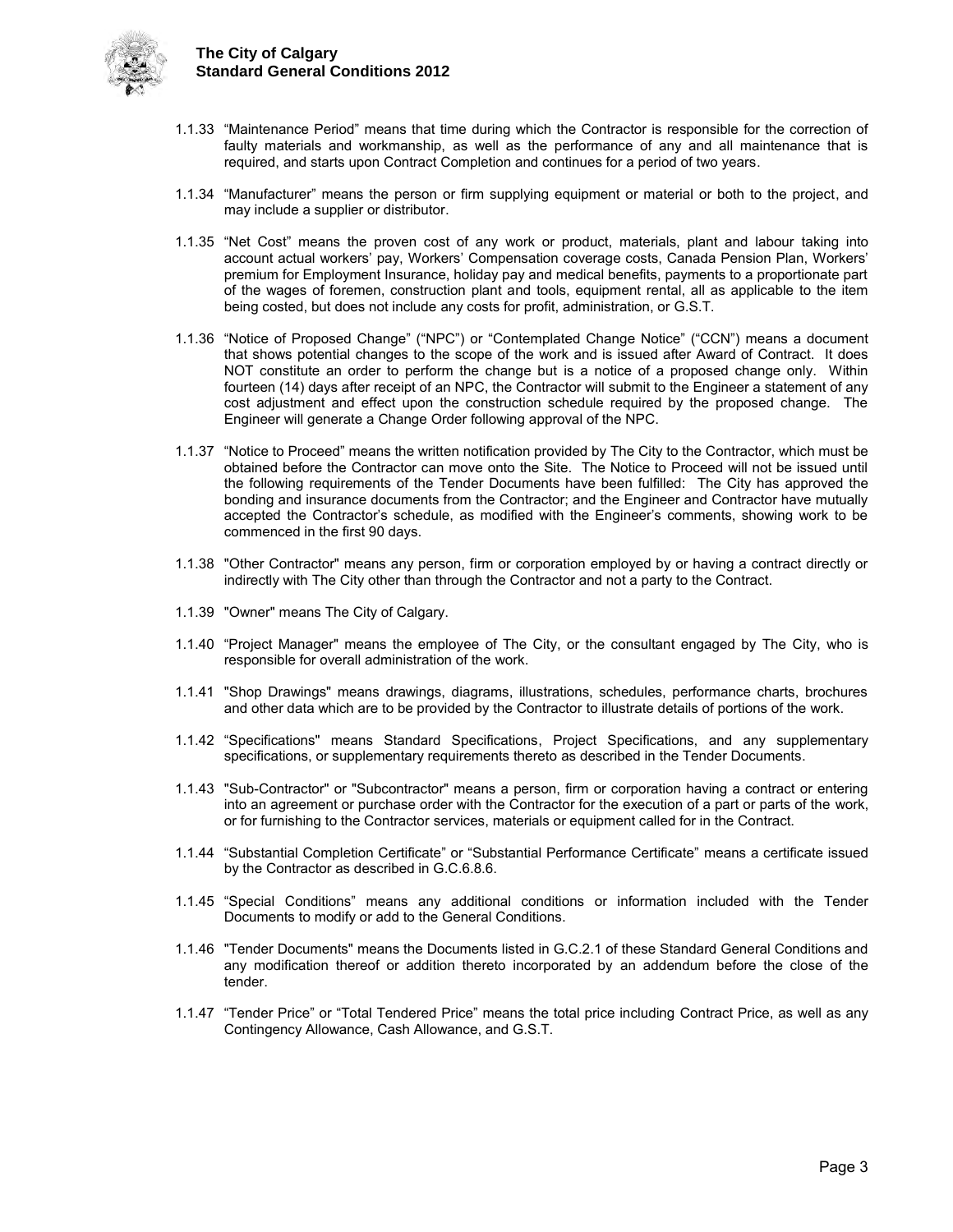

## <span id="page-7-0"></span>**G.C.1.2 General**

- 1.2.1 Headings and titles in the Contract are inserted for convenience only and are not explanatory of the clauses with which they appear.
- 1.2.2 All references in the Tender Documents to statutes and regulations thereto and City Bylaws are deemed to be the most recent amendments thereto or replacements thereof.
- 1.2.3 Where reference in the Tender Documents is made to a City representative, such representative shall throughout the duration of the Contract, have the authority to act on behalf of The City to the extent expressly provided in the Tender Documents.

## <span id="page-7-1"></span>**G.C.2 PRE-TENDER INFORMATION**

Information to Tenderers

The directions contained hereunder apply to the project for which Tenderers were called in the Notice to Tenderers and provide instructions as to the manner in which Tenders are to be completed. This Information to Tenderers will be included as part of the Contract Documents making up the Contract which will be executed by The City and the successful Tenderer and will bind the successful Tenderer and The City to the extent and applicability of its provisions. In order to ensure consideration of the Tender, it should be placed in an envelope marked with the Tender number and the Project Title as the same are set out in the Notice to Tenderers and forwarded to the Manager, Supply Management in accordance with the closing time and date stated in the Tender Documents.

## <span id="page-7-2"></span>**G.C.2.1 Contents of Tender Documents**

2.1.1 The Tender Documents referred to in the Notice to Tenderers consist of:

List of Contents Addenda (if any issued) **Notice** Notice to Tenderers Form of Tender Bidders Information Sheets Bid Bond Consent of Surety Company to Furnish Bonds Contract Performance Bond Labour and Material Bond (if applicable) **Waiver** Standard General Conditions (incorporated by reference) Force Account Rates (incorporated by reference) Special Conditions of the Contract Project Specifications Project Drawings (if applicable) Contractors Environmental Responsibility Package ("CERP") and acknowledgment form Memorandum of Agreement, and Other project specific documents or attachments.

- 2.1.2 If included in the Notice or other Tender Documents, the provisions of the Current Edition of:
	- (a) Standard Specifications, Roads Construction
	- (b) Standard Specifications, Sewer Construction
	- (c) Standard Specifications, Waterworks Construction
	- (d) Standard Specifications, Landscape Construction
	- (e) Streetlighting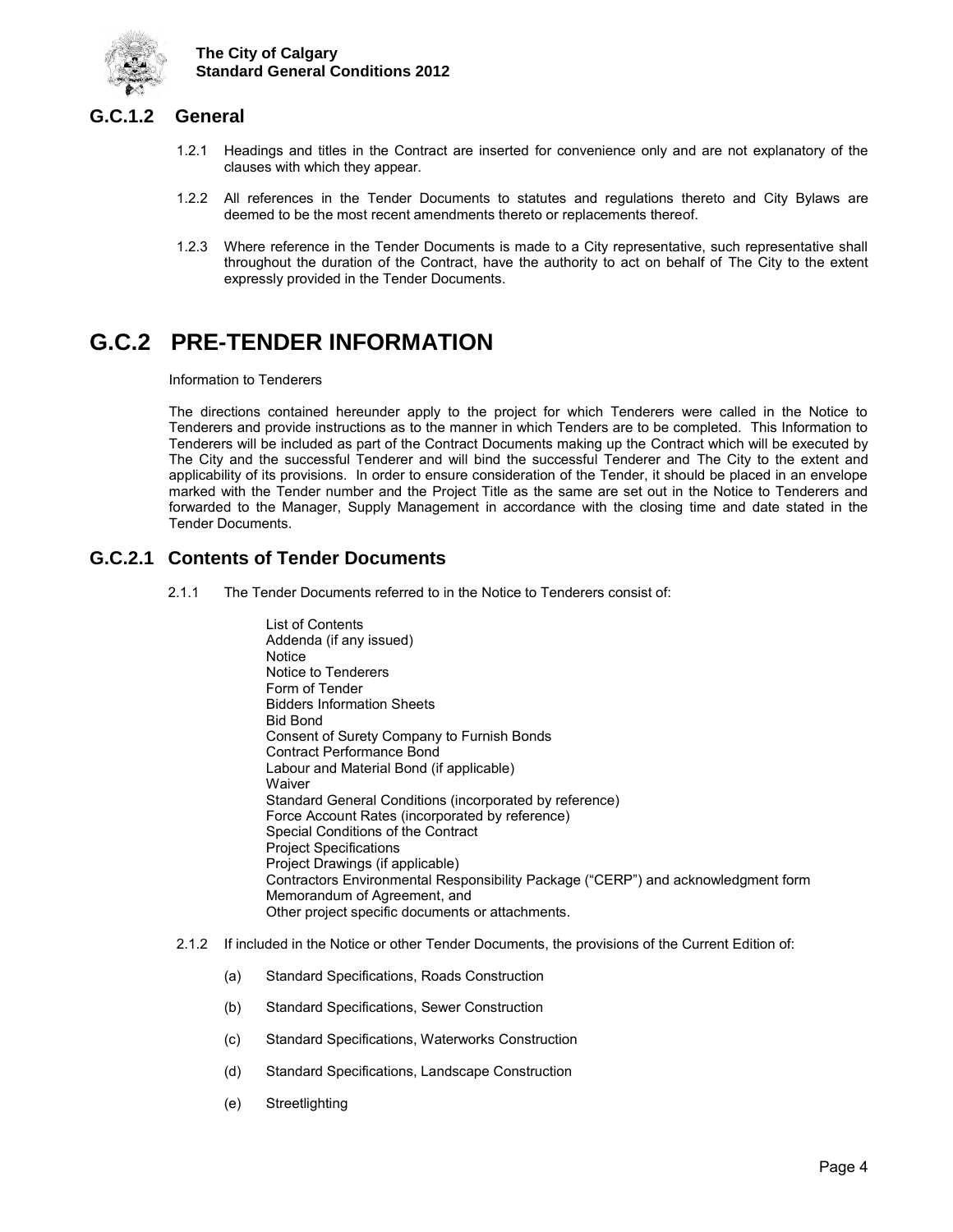

are incorporated by reference in the Tender Documents to the same extent and with the same effect as if the said Standard Specifications were incorporated in full and bound with the Tender Documents. Whether or not a Tenderer submitting a Tender has obtained a copy of the aforesaid Standard Specifications prior to submitting the Tender, the offer contained therein will be deemed to be based on and include all of the applicable provisions of the said Standard Specifications and the successful Tenderer to whom the contract is awarded shall be bound by every obligation and undertaking applicable to the Contractor contained in the said Standard Specifications to the same extent and with the same effect as such party is bound by the provisions actually set out and bound with the Tender Documents. When the formal agreement document is made up after the award of the Tender it will contain the said Standard Specifications as well as the Tender Documents which will be incorporated by reference as set out in the Waiver Form.

## <span id="page-8-0"></span>**G.C.2.2 Manner of Resolving Inconsistencies or Conflict in Documents**

- 2.2.1 The Tender Documents are complementary and what is called for by any one will be as binding as if called for by all. The intention of the Tender Documents is to include all labour, equipment, and materials reasonably necessary for the proper execution of the work. The intention is that materials or work shown on the drawings but not covered by the general specifications must be supplied unless distinctly noted otherwise on the drawings or elsewhere in the Tender Documents. Descriptions of materials or work in words which have well-known technical or trade meanings, will be deemed to incorporate such recognized standards.
- 2.2.2 In case of any inconsistency or conflict between the provisions of the Tender Documents, the provisions of such documents and addenda thereto will take precedence and govern in the following order:
	- (a) Addenda (if any)<br>(b) Notice to Tender
	- Notice to Tenderers
	- (c) Special Conditions
	- (d) General Conditions
	- (e) Project Specifications
	- (f) Standard Specifications
	- (g) Drawings (if any)
	- (h) Notice
	- (i) Memorandum of Agreement (if any)
	- (j) All other Tender Documents
- 2.2.3 Figured dimensions on a drawing take precedence over measurements scaled from the drawing, and large scale drawings take precedence over those of smaller scale. Supplementary drawings and project specifications supersede their antecedents. In case of conflict between figured dimensions on a drawing and the dimensions of a specified product, the dimensions of the specified product will govern.
- 2.2.4 The Tender Documents, and any additional documents agreed to by the parties and confirmed in the Memorandum of Agreement, will become the Contract Documents and represent the entire agreement between The City and the Contractor and supersede all prior negotiations, representations or agreements, either written or oral. The Contract Documents may be amended only by written instrument executed by both parties.
- 2.2.5 In the event of any inconsistency or conflict between the provisions of the Contract Documents, the provisions of such documents will take precedence and govern in the following order:
	- (a) Memorandum of Agreement (if any)<br>(b) Letters of Clarification (if any)
	- (b) Letters of Clarification (if any)<br>(c) Addenda (if any)
	-
	- (c) Addenda (if any)<br>(d) Notice to Tendere Notice to Tenderers
	- (e) Special Conditions
	- (f) General Conditions
	- (g) Project Specifications
	- (h) Standard Specifications<br>(i) Completed Form of Tene
	- Completed Form of Tender
	- (j) Drawings (if any)
	- (k) Notice<br>(l) All other
	- All other Contract Documents

or if the above order is not sufficient to resolve the inconsistency or conflict, then the following means may be used in the order listed: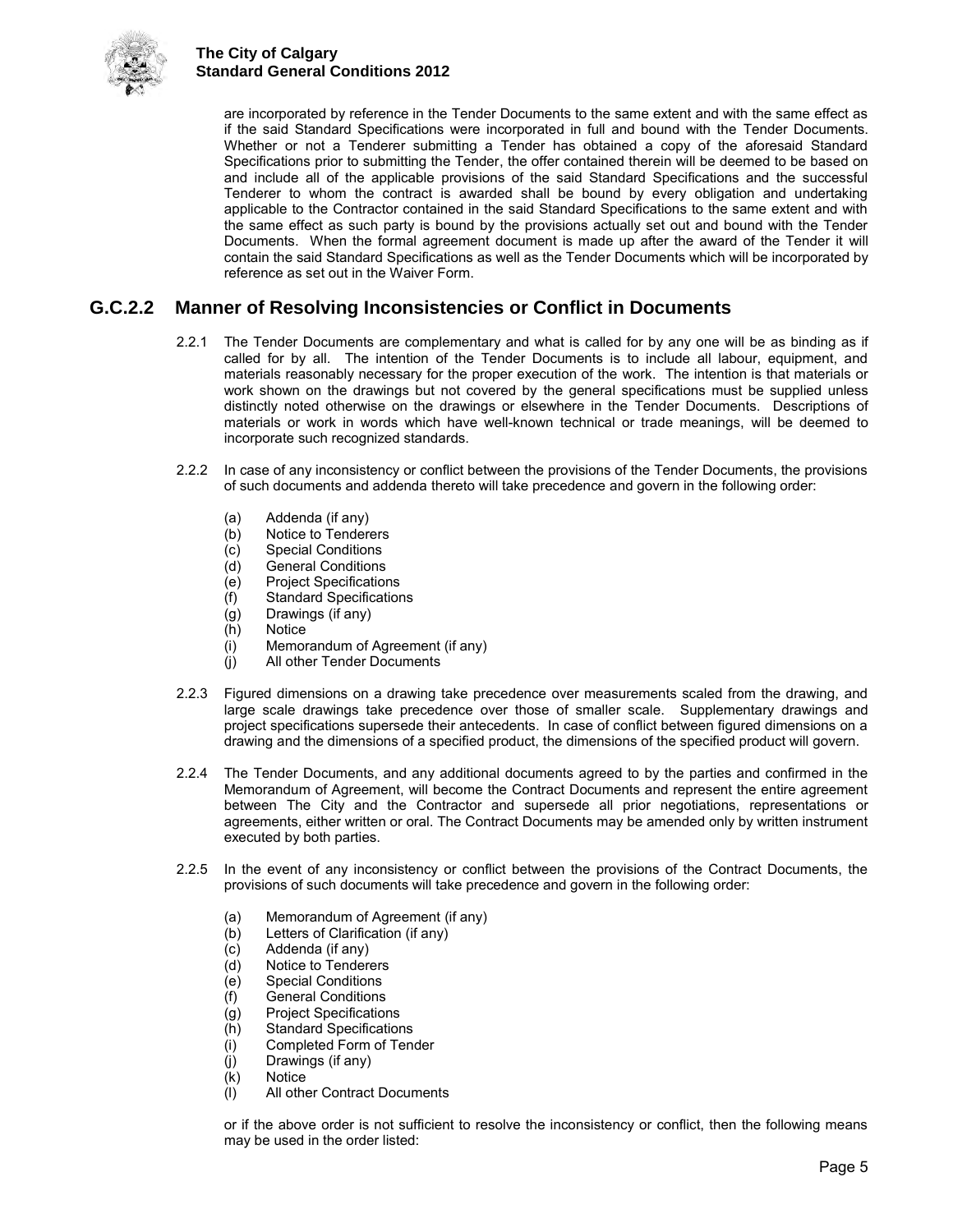

 the most recent provision; or the most specific provision.

 In addition and in any event the parties will endeavor to interpret the Contract Documents, both individually and collectively, so as to give effect to the intentions of the parties and the carrying out of the work in a timely, effective, and cost effective manner.

## <span id="page-9-0"></span>**G.C.2.3 Addenda**

- 2.3.1 The Tender must be based on the Tender Documents issued initially, as well as all documents which are included by reference therein and all addenda issued by The City before the close of Tenders. The Tenderer shall complete the document for acknowledging the receipt of any addendum or addenda included in the Form of Tender. The City may refuse to consider any Tender in which the Acknowledgement is not completed.
- 2.3.2 Where addenda have been added to the Tender Documents, the latest addendum will take precedence and govern the others which preceded it.

## <span id="page-9-1"></span>**G.C.2.4 Standard Specifications**

Where the Standard Specifications listed in G.C.2.1.2 are included in the Notice or the other Tender Documents, every party wishing to tender on this project must obtain one set of the Current Edition of each of the following Standard Specifications applicable to the project:

- (a) Standard Specifications, Roads Construction<br>(b) Standard Specifications, Sewer Construction
- (b) Standard Specifications, Sewer Construction<br>
(c) Standard Specifications, Waterworks Constru
- (c) Standard Specifications, Waterworks Construction
- Standard Specifications, Landscape Construction
- (e) Streetlighting

## <span id="page-9-2"></span>**G.C.2.5 Printed Form of Tender and Revisions**

2.5.1 Only Tenders completed on the Form of Tender supplied by or on behalf of The City with the Tender Documents, or an unaltered copy thereof, will be considered. See G.C.3.5 to 3.12 for specific details on completion.

 The Tenderer shall execute the Form of Tender as provided in G.C.3.1 hereof and complete and include each schedule to the Form of Tender as indicated therein.

2.5.2 Revisions provided to The City to any Bid submitted will not be considered. The original Bid may be withdrawn prior to official tender opening (see G.C.3.2). Any modifications to a Bid may only be made by way of a complete and formal Bid submitted in a timely manner in accordance with the Tender Documents.

## <span id="page-9-3"></span>**G.C.2.6 Bid Bond or Bid Security**

- 2.6.1 The Tenderer is required to submit a Bid Bond in an amount not less than ten percent (10%) of the value of the Bid, or such other amount as may be required by the Tender Documents, issued by a surety company satisfactory to the City Solicitor and licensed to issue such bonds acceptable in the Province of Alberta for the Bid Deposit required by the Tender Documents. The Bid Bond must be on the form included in the Tender Documents or in a form containing the same or more stringent obligations on the part of the surety and the Tenderer and in no case is the Bid Bond to allow the surety to call for new Tenders upon the default of the Tenderer or failure of the Tenderer to execute the Tender Documents. If the Tenderer does not use the form of Bid Bond supplied with the Tender Documents The City's decision as to whether the Bid Bond supplied by the Tenderer is adequate will be final and The City at its discretion may consider the Tender or refuse to consider the Tender or may recommend the Tender subject to any conditions which The City requires.
- 2.6.2 In addition to G.C.2.6.1, The City may accept the following in lieu of a Bid Bond:
	- (a) a Bank Draft, or
	- (b) an Irrevocable Letter of Credit/Guarantee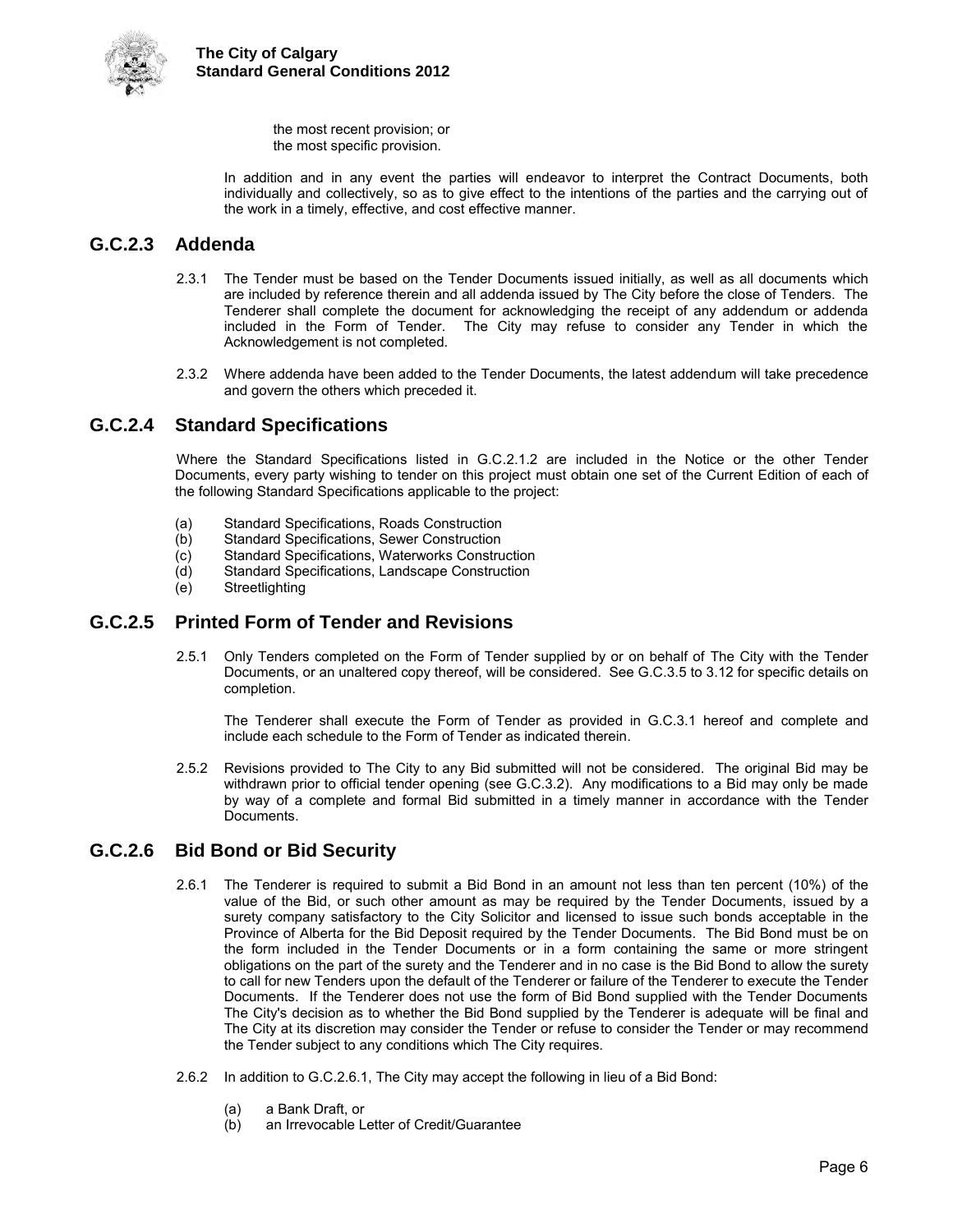

that is issued by a Canadian bank and is acceptable to the City Solicitor.

 A Bank Draft supplied by an unsuccessful Tenderer will be returned; however, in no case will The City pay any interest whatsoever. The Bid Bond or Irrevocable Letter of Credit/Guarantee is not normally returned to unsuccessful Tenderers and will be returned only on written request to The City. The Bid Bond or Irrevocable Letter of Credit/Guarantee for the successful Tenderer will be retained by The City but on written request will be returned after the Contract has been executed by both parties and all bond and insurance requirements have been met.

 The Bank Draft, if any, for the successful Tenderer will be returned by The City after the Contract has been executed by both parties and all acceptable bonding and insurance requirements have been met. No interest will be payable.

## <span id="page-10-0"></span>**G.C.2.7 Submission of Bid Breakdown**

Unless the Tender Documents show that a Bid breakdown is not applicable or not required, a Bid breakdown must be submitted pursuant to the Contractor's undertaking contained in the Tender Documents as defined in G.C.2.1, when directed by the Project Manager, or, in any event, within fifteen (15) days after award of the Contract. The Contractor must submit to the Project Manager a breakdown of its tendered price, showing the various operations, the total of such items to equal the aggregate price Bid. The Contractor shall also submit such other information relating to the tendered price as may be required and shall revise the Bid breakdown as may be reasonably necessary.

### <span id="page-10-1"></span>**G.C.2.8 Time for Awarding Tenders**

- 2.8.1 Unless otherwise provided by a Special Condition, or otherwise agreed and confirmed in writing, Tenderers are required to hold tendered prices open for acceptance for a period of sixty (60) days.
- 2.8.2 While The City feels it is desirable that offers be firm for acceptance for the period so specified, in view of various approvals that may have to be obtained before an acceptance can be made, recognition is made of the difficulty encountered by Tenderers in obtaining commitments that will allow them to Bid in this manner. The following is therefore the position of The City with respect to consideration of offers and processing of awards:
	- (a) Each Tenderer is requested to quote firm prices for acceptance within the period specified by the Tender Documents.
	- (b) Tenders which are limited by the Tenderer to acceptance within a shorter period, but not less than thirty (30) days, and supported by a Bid Bond and Consent of Surety or other form of Bid security if permitted pursuant to G.C.2.6.2, will be considered.

Tenderers so limiting their Tender shall

- (i) when completing the Form of Tender clearly designate the date beyond which the Tender is not valid for acceptance by The City, and
- (ii) be responsible for making the appropriate changes to Bid Bond and Consent of Surety or other form of Bid security if permitted pursuant to G.C.2.6.2.
- (c) Appropriate sections of Tender Documents referring to time limitations for acceptance shall be regarded as subject to any limitation on time submitted by the Tenderer.
- (d) The City shall not be liable for any real or perceived loss or expense incurred by any Tenderer, whether successful or not, arising from or in any way connected with the failure of The City to award a Tender within the specified acceptance period of the lowest acceptable Tenderer. The City may award the Tender to that Tenderer at a date later than specified in the Tender if Tenderer agrees to extend its acceptance date and provides the necessary bonds incorporating the extended acceptance date, or may award the Tender to another Tenderer who has not so restricted its Tender, as may be in The City's best interest.
- (e) Each Tenderer's attention is specifically drawn to the following:
	- (i) When the successful Tenderer receives written notification of Contract award in accordance with G.C.2.10.1, a Contract is already made at law between The City and the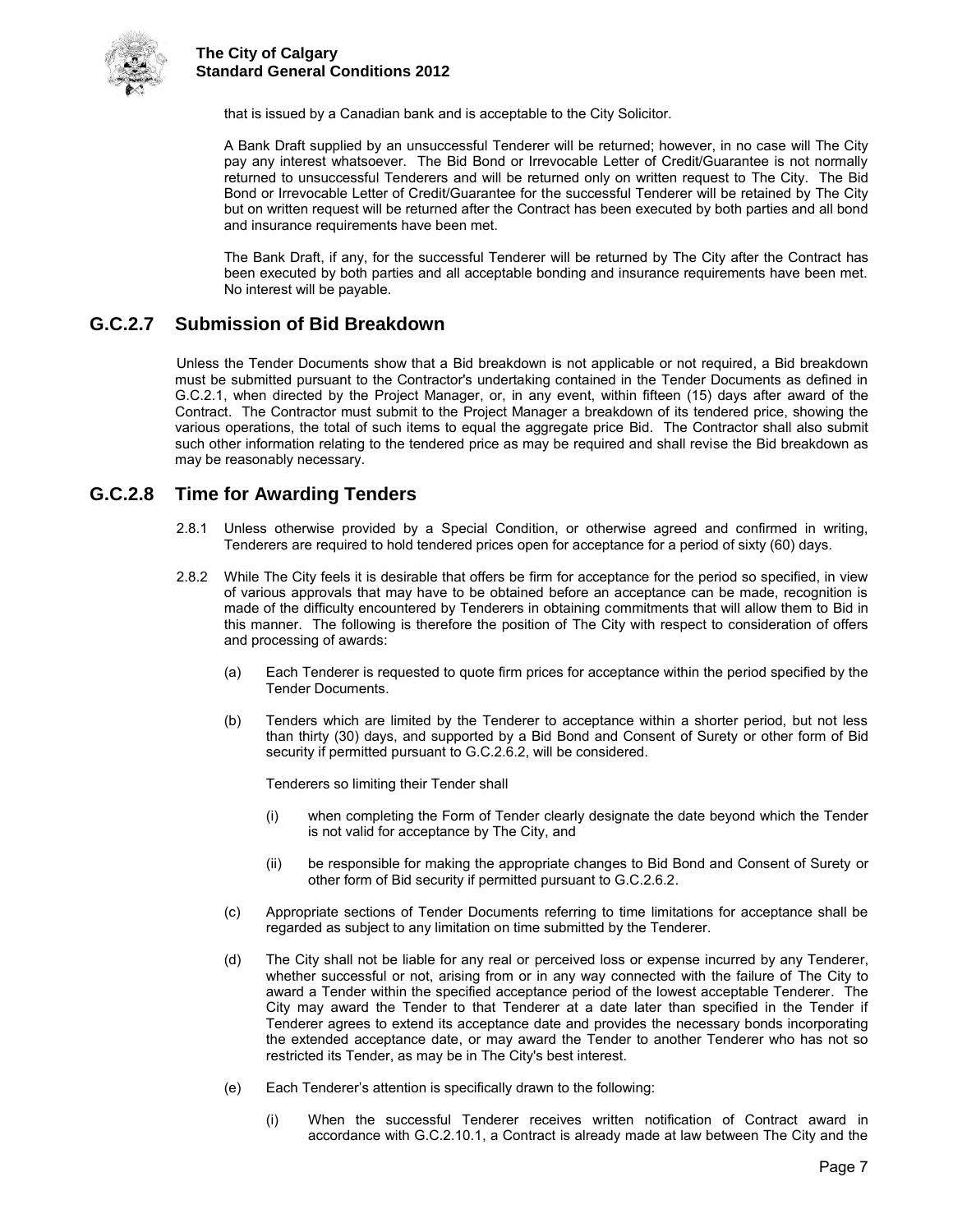

> Tenderer. At that time, the successful Tenderer as Contractor is in a position to order materials and complete sub-contracts without waiting for formal documentation.

(ii) Existence of the contractual right of The City to require performance of the Contract begins with the award of the Contract, and not with provision by the Contractor of any bond or of any insurance required by the Contract.

## <span id="page-11-0"></span>**G.C.2.9 Acceptance or Rejection of Tenders**

2.9.0 Each Bidder is solely responsible for ensuring that its submission is received and time stamped at:

The City of Calgary, Supply Management Manchester Building "U", 2<sup>nd</sup> Floor Reception  $677 - 25^{th}$  Avenue S.E. Calgary, Alberta T2G 4K8

before the stated closing time in the tender package. Receipt of each submission will be confirmed by The City of Calgary time clock stamp, located in Supply Management at the above address only. No other time clock stamp will be considered valid. The City of Calgary is not responsible for any submission received or time stamped after the stated closing time, and will not consider any such submission.

- 2.9.1 The City reserves the right to reject any or all Tenders. The lowest or any Tender will not necessarily be accepted. Without limiting the generality of the foregoing any Tender which:
	- (a) is incomplete, obscure, irregular, or unrealistic;
	- (b) has one or more errors, erasures, or corrections;
	- (c) omits a price on any one or more items in any Schedule;
	- (d) fails to complete the information required in any Schedule or tabulation;
	- (e) is accompanied by a Bid Bond in an unsatisfactory form or insufficiently executed or of an insufficient amount, or an insufficient or unacceptable Bid security when alternative forms of Bid security are permitted pursuant to G.C.2.6.2; or
	- (f) is otherwise non-compliant;

may at The City's sole discretion be rejected. Further, a Tender may be rejected on the basis of a Tenderer's level of expertise or experience, past performance, financial capabilities, completion schedule, prime contractor capabilities, or non-compliance with any material Federal or Provincial legislation or Municipal bylaw or permit.

- 2.9.2 It is a condition of tender acceptance that the Tenderers agree to authorize credit checks in accordance with standard City policy. To enable The City to initiate credit checks prior to award of tender, a "Request for Credit Authorization" form, when received, shall be completed and returned to The City within twenty-four (24) hours of receipt by the Tenderer.
- 2.9.3 Any liability of The City as a result of or in connection with the acceptance of the Bid of any Bidder or the rejection of the Bid of any Bidder, or the rejection of all Bids, shall be limited to the lesser of the reasonable costs of the preparation of the Bid of the Bidder or the Bidders claiming damages, or the sum of \$250,000 cumulatively in respect of the aggregate of the claims by any and all Bidders.
- 2.9.4 As it is the objective of The City to obtain a Tender most suitable to the interests of The City and what it wishes to accomplish,
	- (a) The City may accept or waive a minor and inconsequential irregularity, insufficiency, or noncompliance; and
	- (b) The determination of what is or is not a minor and inconsequential irregularity, the determination of whether to accept, waive, or require correction of any irregularity, and the final determination of the validity of any Tender, will be at the sole discretion of the Manager of Supply of The City.
- 2.9.5 In the event all Bidders are over the budget, subject to the Special Conditions providing for and when the budget is posted or otherwise disclosed, The City reserves the right to negotiate with the lowest compliant Bidder.
- 2.9.6 The City may provide Additions to the Contract price sheets or Deletions to the Contract price sheets as part of the tender package. The City may choose to add or delete any item or items, schedule or any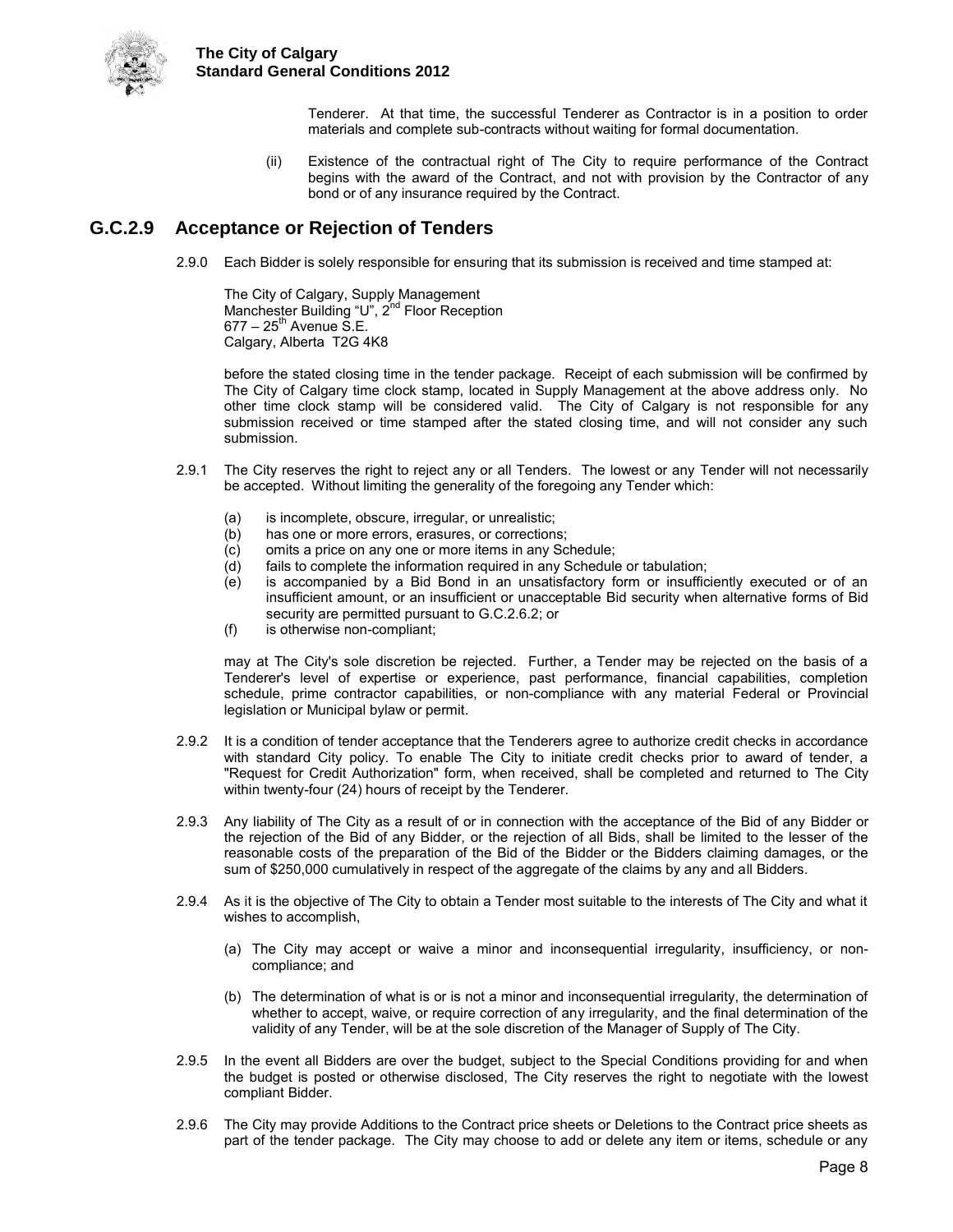

portion of a schedule as deemed to be in the best interest of The City. The City will only consider additions to or deletions from the lowest base compliant Bid.

#### 2.9.7 **Bid on Procurements for Goods, Services or Construction with Parties with Disputes**

- 2.9.7.1 The City, acting through its Manager of Supply Management in consultation with the City Treasurer and City Solicitor, may in its absolute discretion after considering the criteria outlined in G.C.2.9.7.2, reject a Bid, tender, quotation or proposal if the Bidder, or any officer or director of the Bidder is engaged, either directly or indirectly through a corporation, an affiliate, or personally, in a dispute against The City in relation to:
	- (a) any other contract or services;
	- (b) any other matter arising from The City's exercising its powers, duties or functions.
- 2.9.7.2 In determining whether or not to reject a Bid, tender, quotation or proposal under this clause, the Manager of Supply Management, the City Treasurer and City Solicitor will consider:
	- (a) whether the dispute is likely to adversely affect the Bidder's ability to work with The City, its consultants and representatives;
	- (b) whether The City's experience with the Bidder indicates that The City is likely to incur increased staff and legal costs in the administration of the Contract if the Contract is awarded to the Bidder;
	- (c) whether the Bidder has failed to satisfy an outstanding debt to The City or one of its boards or corporations; and
	- (d) whether there are reasonable grounds to believe it would not be in the best interests of The City to enter into a Contract with the Bidder.

### <span id="page-12-0"></span>**G.C.2.10 Acceptance of Tender and Its Effect**

- 2.10.1 No act of The City other than a notice in writing signed by The City Clerk or Manager, Supply Management or designate will constitute an acceptance of a Tender. Such acceptance by The City shall bind the successful Tenderer to execute in a manner satisfactory to the City Solicitor the Tender Documents, to furnish the bonds and insurance material required by the Tender Documents or to be responsible for the damages provided in G.C.3.14. The other rights and obligations contained in the provisions of the Tender Documents will only enure to the benefit of and be binding upon the parties upon the formal execution of the Contract.
- 2.10.2 If The City has called for the Tenders to be made for payment on a unit price basis or partly on a unit price basis, the Tenderer shall be deemed to have offered to perform all of that part of the work for which the unit prices have been called at the said unit prices as are set out in the Form of Tender. The City will establish the total cost contained in the Tenders received by multiplying such unit prices by the number of units in each case. When The City determines that a mathematical error exists in the Tender Document, The City shall assume the error has been made in the Tenderer's calculation and The City, may, without consulting the Tenderer, correct the calculation accordingly.
- 2.10.3 Notwithstanding the provisions of the first paragraph of G.C.2.10 or any other part of the Contract Documents, if the Engineer or The City, after acceptance of a Tender by The City, but before execution of the Contract Documents objects to any Subcontractor proposed to be employed by the successful Tenderer in the performance of the Contract, and the Tenderer refuses or neglects to nominate another Subcontractor acceptable to the Engineer and The City, The City may rescind its acceptance of the Tender. In such event, neither The City nor the successful Tenderer will have any rights or obligations in respect of the acceptance of Tender, and The City may award the Tender to another Tenderer.

### <span id="page-12-1"></span>**G.C.2.11 Refund of Tender Document Deposit**

"Not applicable"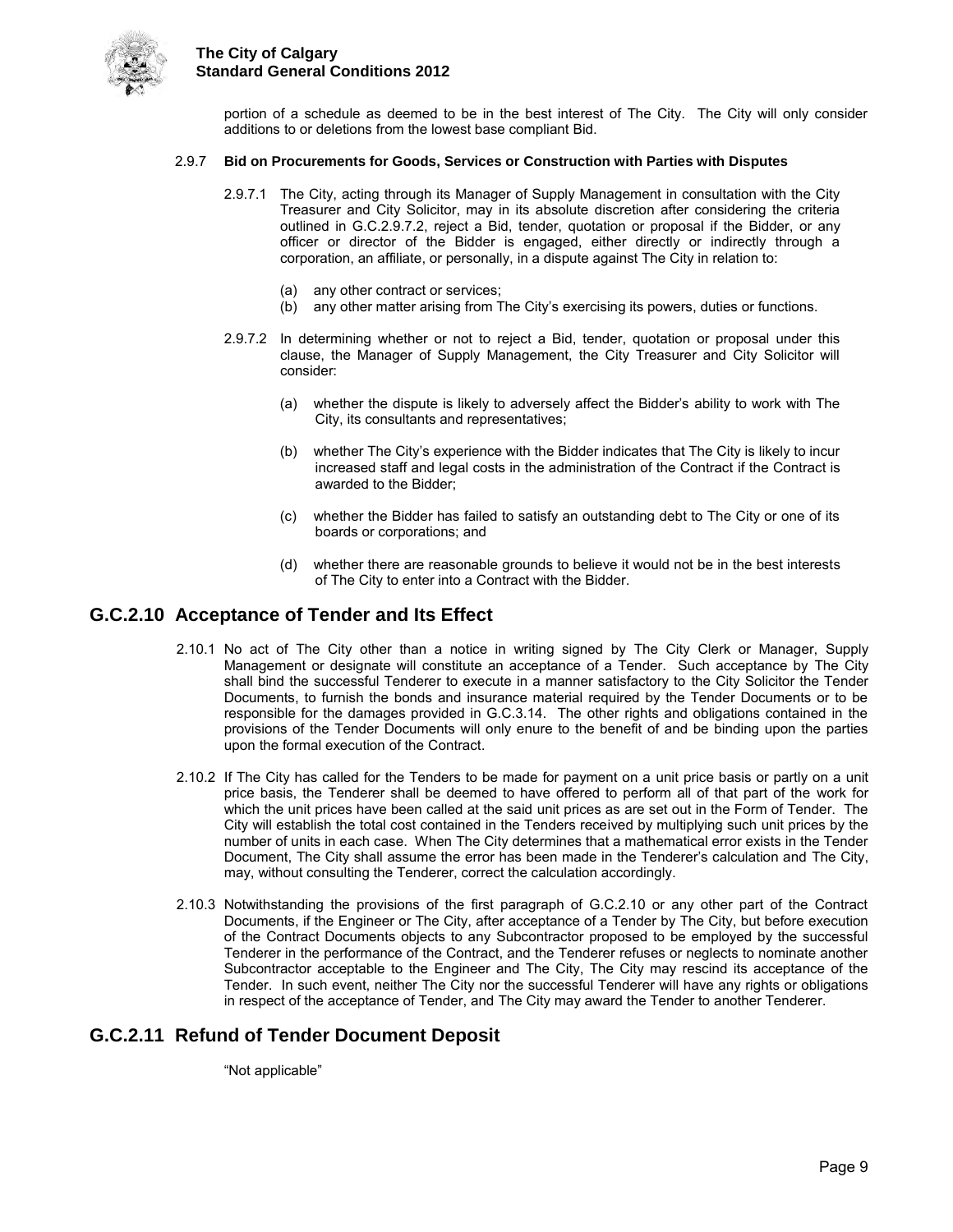

## <span id="page-13-0"></span>**G.C.2.12 Return of Bid Bond or Bid Security**

Unless forfeited because of improper withdrawal of a Tender after the official time for opening of Tenders, before the Tender has been awarded, or if the project has been abandoned either temporarily or permanently, the Bid bond or Bid security furnished with the Tenders may be obtained by all but the three lowest formal Tenderers within three (3) days following the opening of the Tenders. Subject to G.C.2.6, any Bid security (other than a Bid bond) for each of the three lowest formal Tenders which have not been rejected because of irregularities will be returned within two (2) days after the award of the Contract or, in any case, within ninety (90) days of the opening of the Tenders.

### <span id="page-13-1"></span>**G.C.2.13 Site Information**

- 2.13.1 The Tenderer shall be deemed to have satisfied itself by careful examination of the nature and location of the work, the soil structure and topography of the site, the nature and quantity of materials required for the performance of the Contract, the equipment and facilities needed preliminary to and during the performance of the work and all other matters which can in any way affect the work.
- 2.13.2 The Tenderer's obligation to familiarize himself with the soil structure and topography of the site is not lessened or removed by reason of any soils report, data, test hole drilling report or other soil information made available or supplied with the Tender Documents. Any data or reports so provided are for information only and neither The City nor the Engineer accepts or assumes any responsibility for the contents or accuracy of the soil information provided.
- 2.13.3 The Tenderer shall promptly, and in any event not later than five (5) business days after discovery, notify the Engineer in writing if the subsurface conditions at a site differ substantially or materially from those indicated in the Tender Documents or soil information.
- 2.13.4 The Tenderer shall not disturb any subsurface conditions following discovery, as described in G.C.2.13.3, until authorized by the Engineer.
- 2.13.5 If the Engineer investigates and determines subsurface conditions differ substantially or materially from those identified in the soil information or Tender Documents, the Engineer shall issue appropriate instructions for changes in the work and, as necessary, to the Contract Documents.

### <span id="page-13-2"></span>**G.C.2.14 Omissions and Discrepancies**

If the Tenderer finds discrepancies in or omissions in the Tender Documents or if the Tenderer is in doubt as to the meaning thereof he should at once notify the person(s) designated in the Notice, and the person(s) so notified may issue addenda to all Tenderers. The Tender Documents supersede all communications, negotiations and agreements either written or oral relating to the subject or matter of the Tender made prior to the date of the Tender and no changes shall be made to the Tender Documents except by written addenda.

## <span id="page-13-3"></span>**G.C.2.15 List of Sub-Contractors, Suppliers, Key Personnel**

- 2.15.1 If required by the Tender Documents, the Tenderer shall submit to the Manager, Supply Management within twenty-two (22) hours of Tender close, names of the Subcontractors and suppliers proposed for the work.
- 2.15.2 The Tenderer shall, when requested, provide a list of key personnel, complete with resumes, to The City. All staff must be competent to perform assigned duties. The City may request the Tenderer to substitute any staff which, in The City's opinion, is unacceptable.

## <span id="page-13-4"></span>**G.C.2.16 Law**

<span id="page-13-5"></span>The work must be done in accordance with the law in force in the Province of Alberta. This includes the Agreement on Internal Trade and NWPTA, being the New West Partnership Trade Agreement between the governments of British Columbia, Saskatchewan, and Alberta. No action at law or in equity may be commenced or continued on any matter arising out of or connected with the Contract in any court other than a court of competent jurisdiction in the Province of Alberta or on appeal to the Federal Court of Appeal or Supreme Court of Canada from the appropriate court in the Province of Alberta.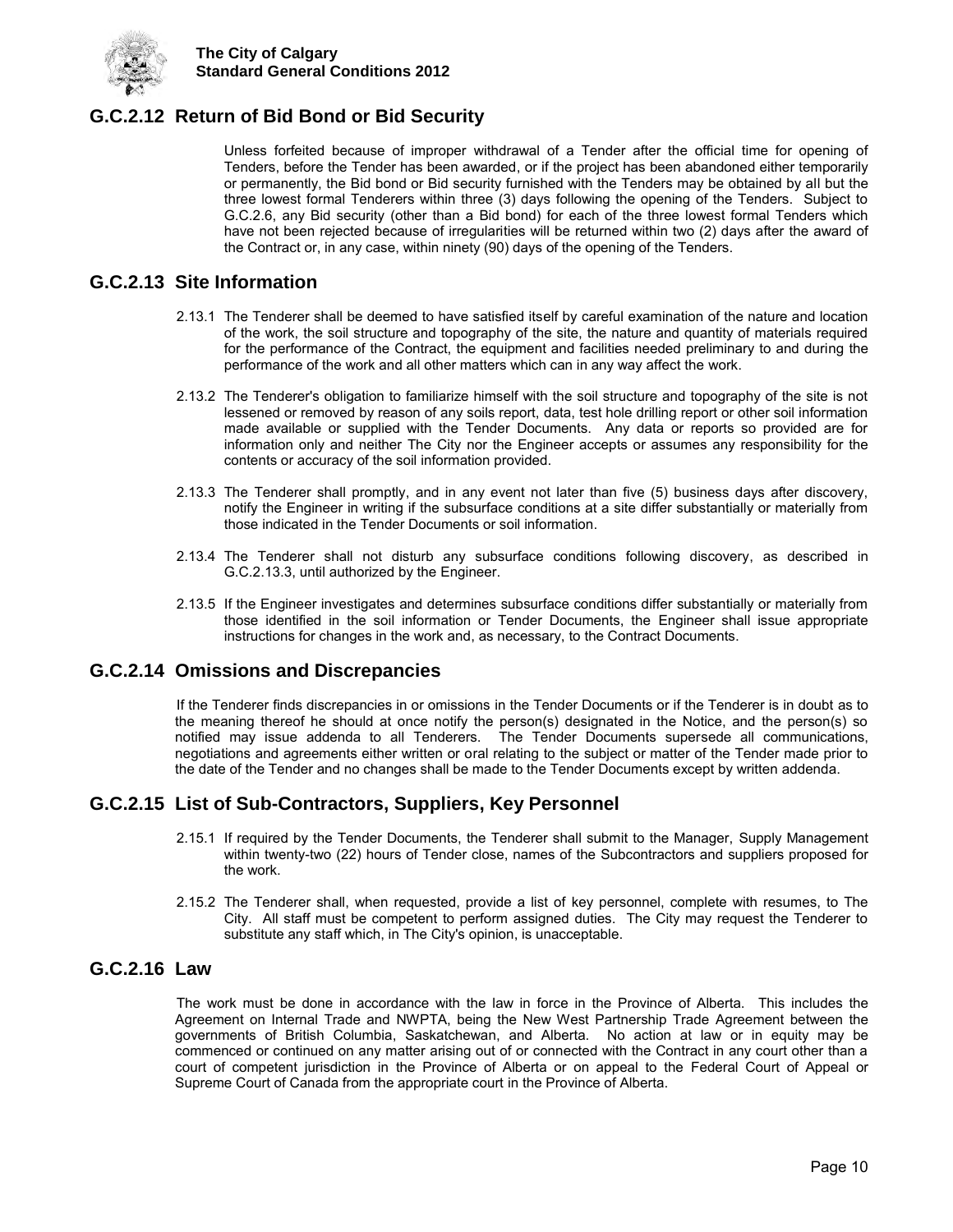

## **G.C.2.17 Assignment**

The Contractor shall not assign the Contract or any portion thereof without the written consent of the Manager, Supply Management, which consent The City is not obliged to give.

### <span id="page-14-0"></span>**G.C.2.18 Minimum Wages**

- 2.18.1 The Contractor shall comply with all of the provisions of the *Employment Standards Code (Alberta)*, which are or could be applicable to performance of this agreement by the Contractor. If The City receives a complaint that the Contractor is not paying its employees as provided by the Code, and it is established to the satisfaction of The City that the Contractor is not complying with such provisions relating to payment of its employees, The City may retain from any amount owing to the Contractor under this or under any other contract sufficient money in the opinion of The City to pay all of the employees of the Contractor the amounts or amounts to which in the opinion of The City based on the evidence presented to it any such employee or employees are entitled. The amount which The City may retain pursuant to G.C.2.18 is in addition to and not in substitution for any amounts which The City is required or allowed to deduct from amounts owing to the Contractor under any provisions of this or any other contract between the parties hereto or of any statute of Canada or of the Province of Alberta or any regulations made under any such statute.
- 2.18.2 The City may retain such amounts until the Contractor has produced written evidence satisfactory to The City that all such outstanding amounts due to its employees have been paid. In addition to the amount which is to be retained for the benefit of such employees, The City may also charge to the Contractor, a reasonable overhead cost to The City for the additional accounting and other services incurred by The City in connection with the enforcement of this clause and may deduct such amount from any amounts due to the Contractor under the Contract or under any other agreement. Without limiting the provisions of any other clause of the Contract, the Contractor shall bind its Subcontractors to the provisions of this clause, and The City may on the same conditions deduct from any amount due to the Contractor any amount owing to employees of the Sub-Contractor engaged by the Contractor in the performance of this agreement. The rights granted hereunder are in addition to, and not in substitution for:
	- 2.18.2.1 Any other provisions of the Contract relating to the working conditions which the Contractor is obliged to provide for its employees, and
	- 2.18.2.2 Any right which the said employees may have against the Contractor pursuant to the provisions of any Federal or Provincial statute in relation thereto.
- 2.18.4 If the *Employment Standards Code (Alberta)* is amended or is replaced by a similar statute, the provisions of the amending statute or of the statute replacing the said Code will apply to this clause as though the amended or replaced provisions had been specifically set out herein. Nothing in G.C.2.18 will oblige or be deemed to oblige The City to exercise any of the powers conferred hereby.

### <span id="page-14-1"></span>**G.C.2.19 Hours of Work**

- 2.19.1 The Contractor shall not work on Sunday or on any other day normally observed as a holiday in The City of Calgary without the approval of the Project Manager.
- 2.19.2 The Contractor shall comply with the provisions of the Community Standards Bylaw.
- 2.19.3 Hours of work allowable are 7:00 hours to 22:00 hours, Monday to Saturday. Sunday or holidays work hours if approved by The City will be 9:00 hours to 22:00 hours.
- 2.19.4 The Contractor shall take precautions to minimize the public exposure to noise.
- 2.19.5 The Special Conditions may require the successful Tenderer to work up to sixteen (16) hours a day without any increase in the unit rates paid or any additional compensation for overtime.

## <span id="page-14-2"></span>**G.C.2.20 Separate Contracts**

The City may make other contracts in connection with the undertaking or project of which the work under the Contract is a part. If The City does make such additional contracts, the Contractor must coordinate its work with the work of the Other Contractors. Where any part of the Contractor's work hereunder depends for its proper execution or result upon work of the Other Contractor who is not a party to this Contract, the Contractor shall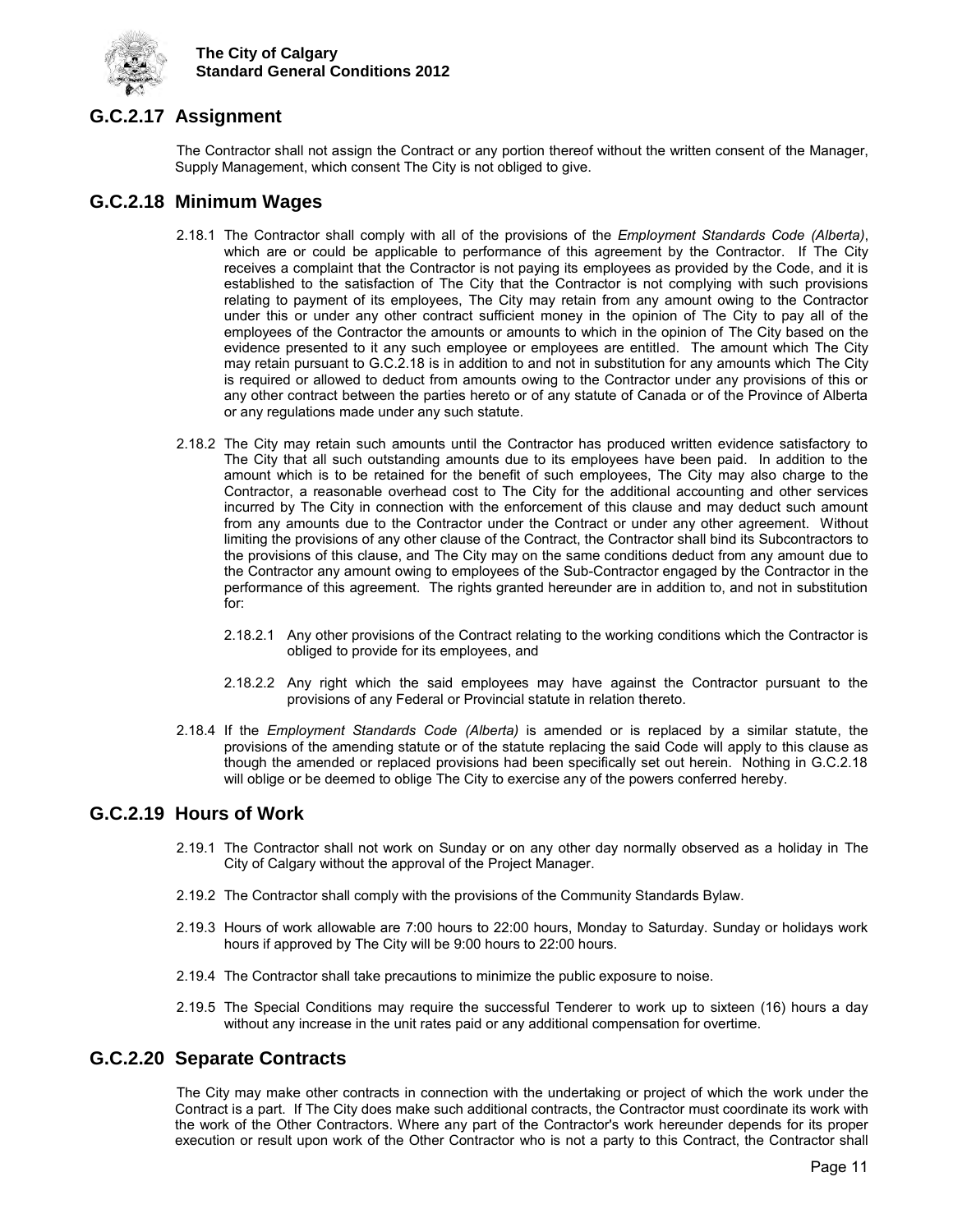

report promptly to the Engineer any defect or insufficiency in the work of the Other Contractor that may interfere with the proper execution of the Contractor's performance of the Contract. Should the Contractor fail either to inspect the work of the Other Contractor on which this Contractor's work depends or to report the same as herein provided, the Contractor shall be as responsible for the defective or unfinished work to the same extent as if the defective or unfinished work had been the Contractor's own work. This provision shall not apply to defects of the Other Contractor's work which in the opinion of the Engineer would not be apparent at the time of commencement of the Contractor's work. Nevertheless, if during the performance of the Contractor's obligations, a defect which was not previously apparent should become apparent, then the Contractor shall at that time report it forthwith to the Engineer.

## <span id="page-15-0"></span>**G.C.2.21 City Service Connection Charges (Water, Sanitary Sewer, Storm Sewer)**

The Tenderer is not required to include the cost of permanent City service connection or disconnection fees in the Tender. However, the Tenderer shall be responsible for all aspects of coordination of the construction work.

## <span id="page-15-1"></span>**G.C.2.22 Vendor Performance Evaluation**

The successful Tenderer will be evaluated on its performance during the Contract. If performance concerns arise during construction, a meeting or meetings may take place to discuss and resolve the issues. The Project Manager will document the outcome.

Vendor performance may be evaluated at any time, and may be evaluated more than once. A final Vendor Performance Evaluation form should be completed by the Project Manager at the completion of the Contract, and should be part of the process for the release of holdback. A copy of the completed Vendor Performance Evaluation form will be provided to the successful Tenderer by The City. Information contained in this form and any supporting documentation may be used in future tender evaluations and award recommendations.

Should the Tenderer view any of the information contained in the Vendor Performance Evaluation form to be at variance with its own evaluation of its performance, then the Tenderer shall, within ten (10) days of receipt of the Vendor Performance Evaluation form, give notice in writing to the Manager of Supply Management, and set out the items which the Tenderer takes exception to.

If, in the opinion of The City, performance ratings indicate a meeting between the Contractor and The City may be warranted to discuss performance concerns, The City will invite the Contractor to meet and discuss performance.

These discussions will focus on specific issues and the outcome will be summarized in a confirming letter. The Contractor may be invited to respond by letter as to the measures it proposes to make with the intention of correcting or mitigating the concerns.

## <span id="page-15-2"></span>**G.C.3 INSTRUCTIONS TO TENDERERS**

### <span id="page-15-3"></span>**G.C.3.1 Tenders to be Under Seal**

- (a) The Tender is to be signed and sealed. If the Tenderer is a corporation, the Tender should be signed by one or more duly authorized officers of the corporation and under its corporate seal. If the Tenderer is an individual person, the Tender should be signed by that person. If the Tenderer is an association of persons or a firm not incorporated, each member of the association or firm should sign and if applicable affix its seal to the Tender. If the Tenderer is a Cooperative incorporated under the *Cooperatives Act*, and if the Tenderer has a corporate seal the Tender should be signed by one or more duly authorized officers of the corporation and under the Cooperative's corporate seal.
- (b) If a corporation or other legal entity does not have a seal, or if the seal is unavailable, the corporation or entity should provide reasonable documentation to confirm that the person signing on behalf of the entity has authority to bind the legal entity. Affidavits of authority and execution will normally constitute reasonable confirming documentation.

## <span id="page-15-4"></span>**G.C.3.2 Tenders Irrevocable**

Once the Tenders have been officially opened, each Tender will be irrevocable until the earlier of the day the Tender is considered and awarded by the Manager, Supply Management, or sixty (60) days after closing. The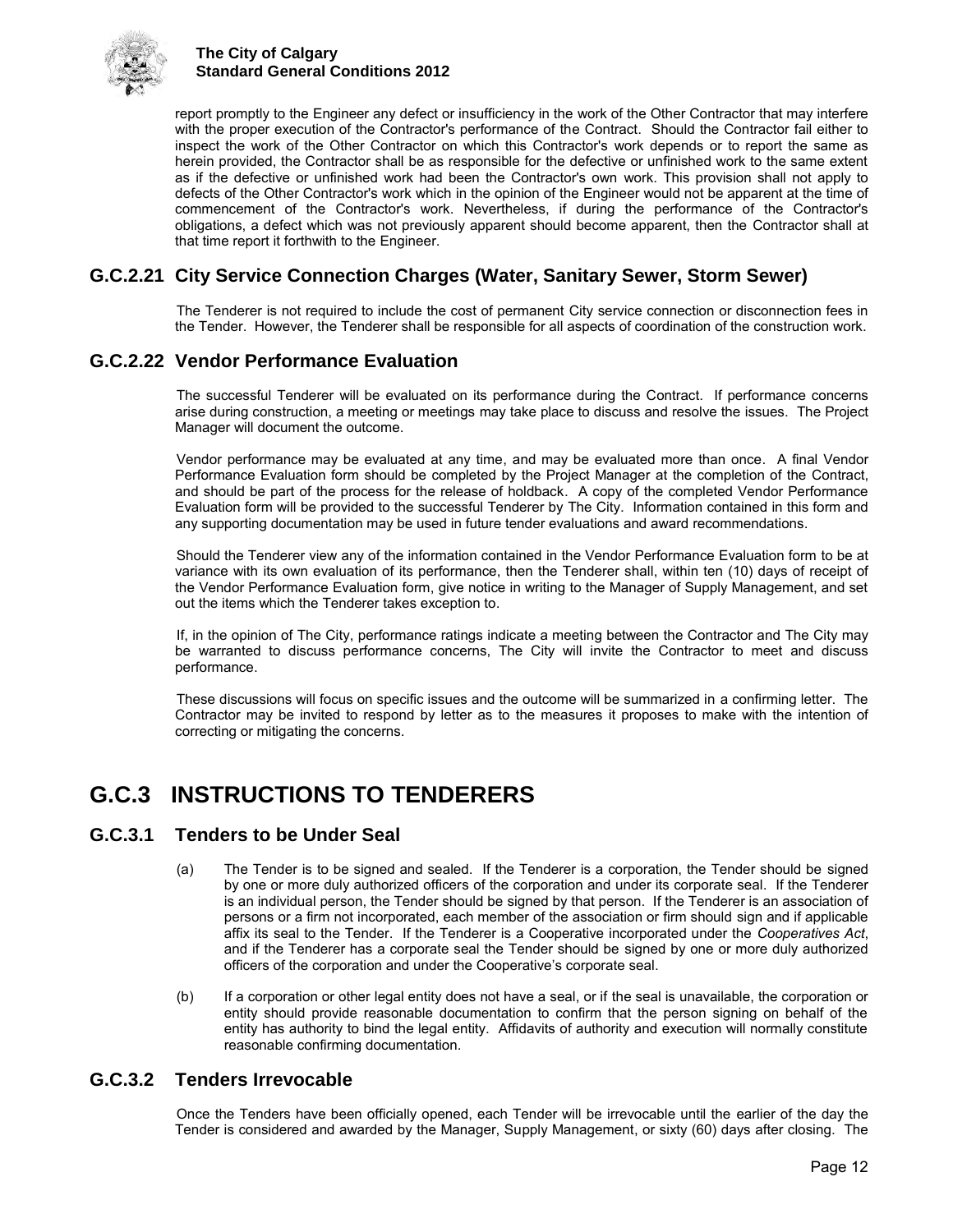

period that the Tender is irrevocable may be longer if so required by reason of being an Alternate Design under G.C.3.6, or by a Special Condition or other requirement in the Tender Documents, or if mutually agreed to by the Bidder and The City. Until the date and time of closing, any Tenderer may withdraw its Tender without penalty or forfeiture. No Tender will be returned to a Bidder before close of tender on the verbal request of the Bidder. Sealed Tenders will be returned before the closing time only if the request is submitted in writing and is in a form acceptable to the Manager, Supply Management. Following closing, if any Tender is withdrawn prior to the date of award, The City may retain the Bid bond or Bid security that accompanied such Tender.

## <span id="page-16-0"></span>**G.C.3.3 Consent of Surety**

- 3.3.1 The Tenderer shall provide with its Tender a Consent of Surety on the form included in the Tender Documents, or in a form containing the same or more stringent obligations on the part of the surety and the Tenderer, executed under seal by a Surety satisfactory to the City Solicitor and allowed by the laws of the Province of Alberta to issue bonds in Alberta. Surety listing is available from the Office of the Superintendent of Insurance of Alberta, Alberta Finance, Government of Alberta. If the Contract is awarded to the Tenderer, the Surety Company shall furnish:
	- (a) a Contract Performance Bond, and
	- (b) if the Notice so directs, a Labour and Material Payment Bond

each in an amount of not less than fifty percent (50%) of the Total Tendered Price and containing all of the provisions set out in the Consent of Surety and in the Contract Performance Bond, and where required, the Labour and Material Payment Bond appearing in the Contract Documents. The Performance Bond will secure the faithful performance of the obligations of the Contract until the completion of the construction required in the Contract and during the period of maintenance or guarantee set out in G.C.4.44 of these General Conditions of the Contract. If a Labour and Material Payment Bond is required, it will secure payment to all Sub-Contractors, employees, workmen and suppliers of material in connection with the performance of the Contract. If the Tenderer is awarded the Contract, the Tenderer shall provide such Bond or Bonds along with documentation evidencing all policies of insurance required by the Contract Documents at or before the execution of the Contract by the parties hereto. The required Contract Performance Bond, and if required by the other Contract Documents the Labour and Material Payment Bond, must be in the form supplied by The City or a form that is acceptable to the City Solicitor.

- 3.3.2 The City may accept the following in lieu of a Consent of Surety for each bond that is required:
	- (a) a Bank Draft or a certified cheque, or
	- (b) an Irrevocable Letter of Credit/Guarantee, or
	- (c) a letter confirming that either (a) or (b) can be provided

from a financial institution acceptable to the City Solicitor, in an amount not less than fifty percent (50%) of the Total Tendered Price.

In either case (a) or (b) The City may require additional documents to the above, to ensure full and proper project completion. The failure to provide the additional documents may result in the rejection of the Tender.

3.3.3 In the event of a material extension of the award, Contractor must obtain and provide to The City an appropriate rider or extension to any applicable performance security and any applicable labour and material payment security, or provide additional security to maintain a security level of not less than 50% of the Total Tendered Price as stipulated in G.C.3.3.1. The cost of such rider or extension or additional security will be a reimbursable expense.

## <span id="page-16-1"></span>**G.C.3.4 Contractor's Insurance**

3.4.1 During the term of the Contract and at all times when the Contractor is performing any part thereof and during the times provided for correction of work after final payment in G.C.4.43 and for maintenance in G.C.4.44 of these General Conditions, the Contractor shall: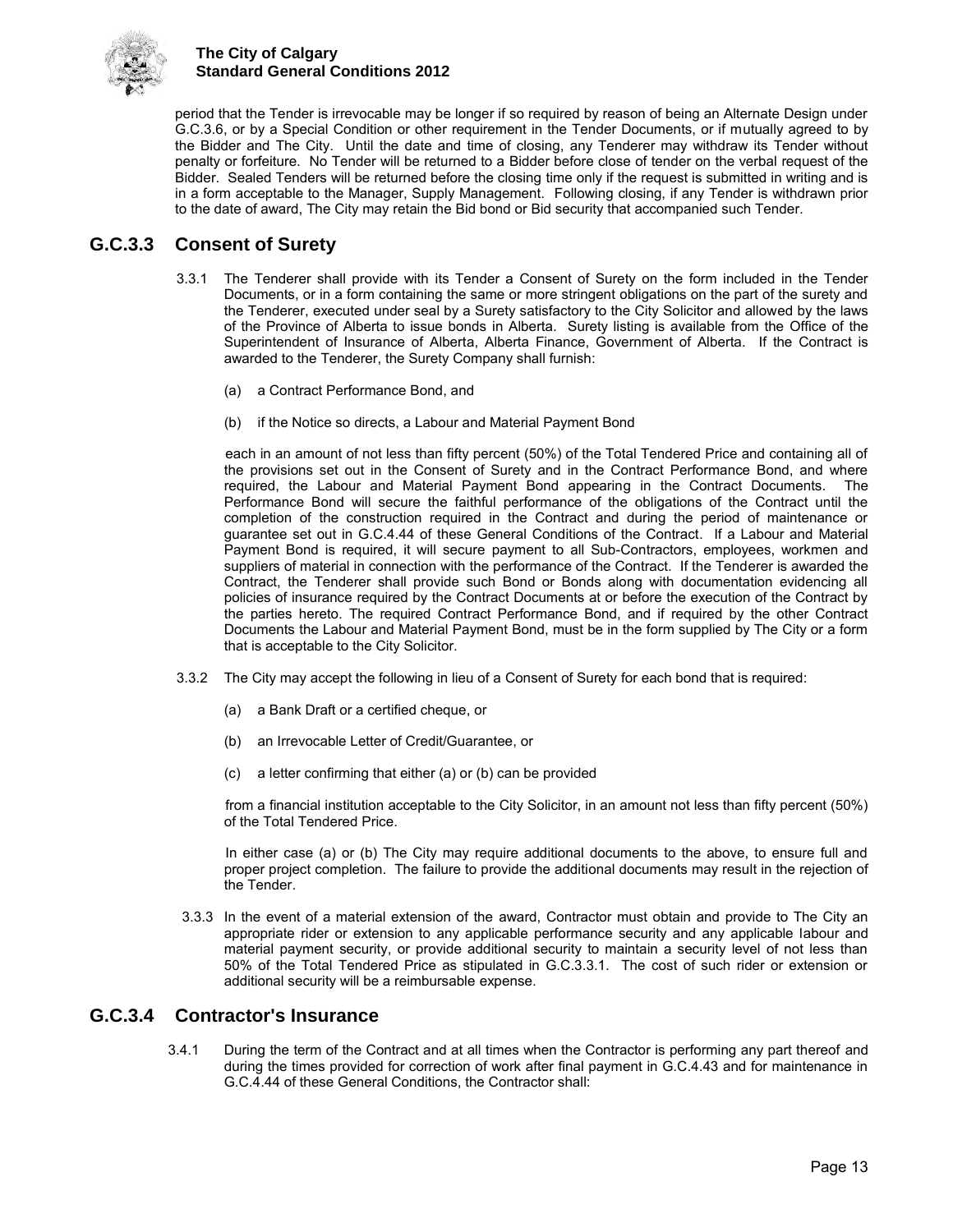

- 3.4.1.1 Maintain with an insurance company or companies satisfactory to the City Solicitor and allowed by the laws of the Province of Alberta to provide insurance in Alberta, the undermentioned types of insurance policies in forms satisfactory to the City Solicitor:
	- (a) Commercial general liability ("CGL") insurance for bodily injury (including death) and property damage in an amount of not less than TWO MILLION DOLLARS (\$2,000,000.00) inclusive limit for any one occurrence. This CGL insurance must be written to a minimum of the current IBC 2100 form, or the most recent version, and such insurance policy must include:
		- (i) The City as an Additional Insured;
		- (ii) a cross liability clause;
		- (iii) products and completed operations coverage of no less than 24 months;
		- (iv) broad form contractual liability coverage;
		- (v) non-owned automobile liability coverage;
		- (vi) operation of attached machinery clause;
		- (vii) the waiving of every right of subrogation by the said insurance company or companies against The City arising out of or in any way connected with the performance of the Contract;
		- (viii) a provision that the rights of The City under any provision of the said policy will not be prejudiced by any default or violation by the Contractor or by any other person insured by that policy; and
		- (ix) any other specific clauses or coverages as may be required by the City Solicitor and described in the applicable Special Conditions;
	- (b) Automobile third party liability insurance (Owner's Form) for bodily injury (including death) and property damage in an amount of not less than TWO MILLION DOLLARS (\$2,000,000.00) inclusive limit for any one occurrence insuring each and every automobile used in the performance of the Contract and such insurance policy will include specific clauses or coverages as may be required by the City Solicitor and described in the applicable Special Conditions;
- 3.4.1.2 Secure an endorsement to each of the insurance policies mentioned in G.C.3.4.1.1 showing that said insurance will not be cancelled or materially altered without at least thirty (30) days written notice to The City;
- 3.4.1.3 Covenant and agree that The City's insurance requirements mentioned above will not be construed to and will in no manner limit or restrict the liability of the Contractor or its responsibility under G.C.4.14;
- 3.4.1.4 Be solely responsible for the payment of every deductible amount provided in any policy of insurance furnished pursuant to the Contract;
- 3.4.1.5 Furnish to The City prior to commencing any work or operation under this Contract documentation satisfactory to the City Solicitor evidencing such insurance and also furnish documentary evidence satisfactory to the City Solicitor of the renewal or continuance of such insurance within ten (10) business days of any expiry date(s) thereof;
- 3.4.1.6 Accept that The City's insurance requirements must, as mentioned in G.C.3.4.1.1 above, be in forms satisfactory to the City Solicitor and that if the City Solicitor finds it necessary for all or any of such insurance requirements to be in forms different from those as maintained by the Contractor then the Contractor shall comply accordingly with the City Solicitor's findings and forward to The City the relevant insurance documentation. If the Contractor has not maintained the insurance required by this clause and furnished the City Solicitor with all of the material required by this clause The City may without waiving, relinquishing or abridging any right it has under the Contract obtain such insurance as may be required to protect and indemnify The City to the same extent as required under this clause and charge the cost thereof to the Contractor and at The City's sole option set off such cost against any amount due from The City to the Contractor;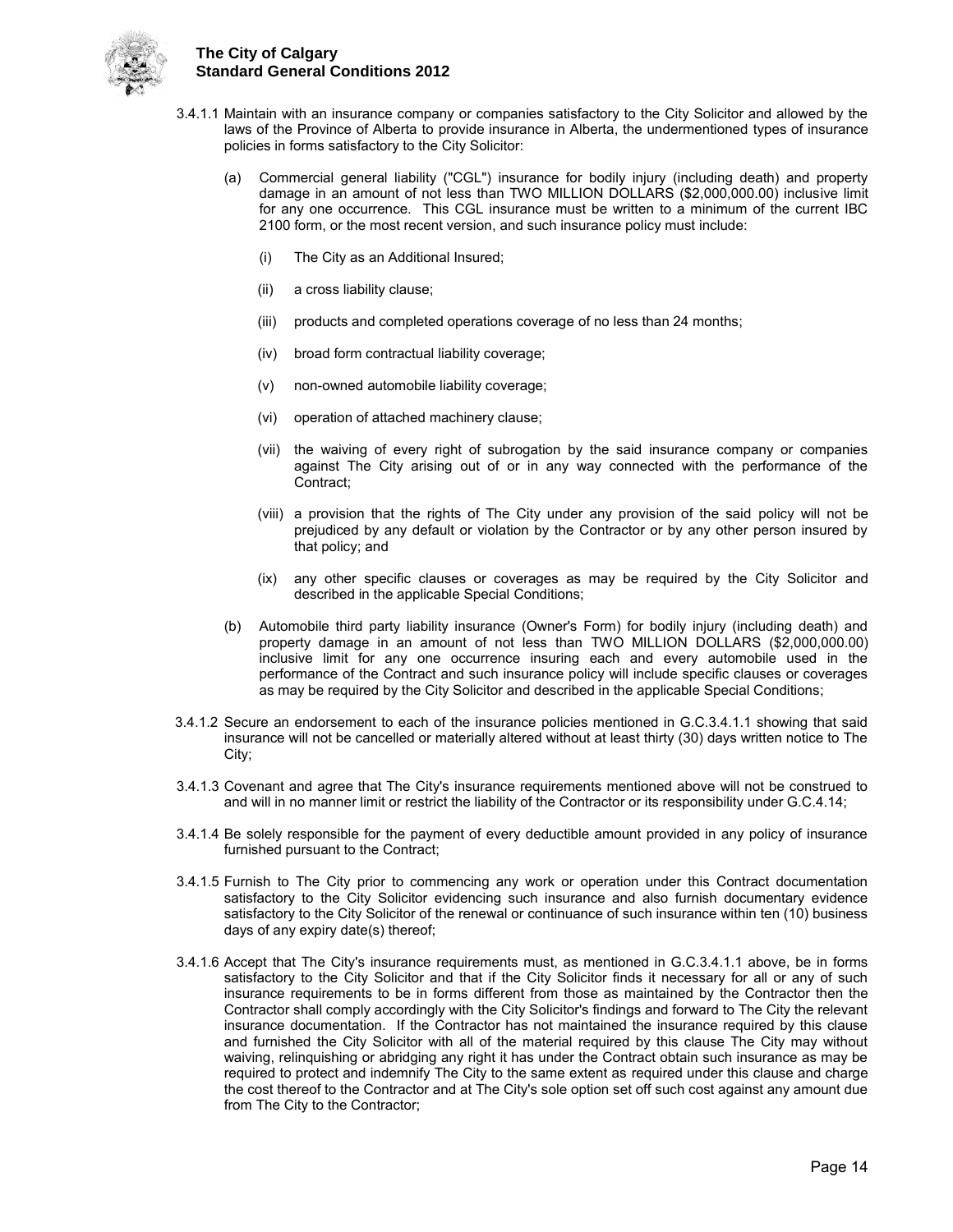

- 3.4.1.7 Be solely responsible for and indemnify The City against any loss or damage to the Contractor's tools, materials or equipment or any portion of the Work hereunder not accepted and occupied by The City except and to the extent that such responsibility is specifically accepted by The City pursuant to a provision of the Contract;
- 3.4.1.8 As described in more detail in G.C.4.10, maintain an account in good standing with the Workers' Compensation Board of the Province of Alberta covering all activities of the Contractor hereunder and pay all assessments thereunder. If the Contractor or Subcontractor is in an exempt industry or does not qualify for Workers' Compensation coverage in Alberta, the Contractor or Subcontractor must provide an employer's liability extension to its CGL policy.

## <span id="page-18-0"></span>**G.C.3.5 Tenderers to Bid to City of Calgary Terms and Conditions**

- 3.5.1 (a) All Tenderers must Bid to The City's specified terms and conditions.
	- (b) Any Tenderer taking exception to any of The City's specified terms and conditions, and wishing to Bid to a qualified or alternate term or condition, may only do so providing that:
		- (i) The Tenderer has first tendered a price based on The City's terms and conditions verbatim, and
		- (ii) The Tenderer's offer of qualified or alternate terms or conditions must clearly define the details of any such changes, and set out individually and in full detail the additional or reduced amount that applies to each change.
	- (c) In evaluating Tenders, selection of the successful Tenderer will be on prices tendered to The City's terms and conditions verbatim. If that Tenderer has offered additional or reduced amounts based on qualified or alternate terms and conditions, The City may accept or reject such alternate terms and conditions as may be deemed in The City's best interests.
	- (d) The words "terms and conditions" used in this clause refer only to that portion of the Tender Documents setting out the requirements other than the detailed work or Project Specifications.

## <span id="page-18-1"></span>**G.C.3.6 Bids on Alternate Designs to Tender Design**

- 3.6.1 The City acknowledges that there may be designs other than what is described in the Tender Documents, and unless indicated otherwise in the Tender Documents will consider such alternates prior to award of Tender provided that the Tenderer:
	- (a) has tendered a price based on the Tender Documents, and is the low Tenderer;
	- (b) has tendered a total price based on the alternate design and has completed the Summary for Form of Tender for Alternate Bid included in the Tender Documents. This Summary must be completed whether or not the Alternate Design refers to part or all of the project;
	- (c) has included sufficient information on the alternate design to permit The City to quickly and easily assess the alternate proposal;
	- (d) has provided an alternate design prepared by a Professional Engineer registered in the Province of Alberta.
- 3.6.2 In the event that The City accepts the proposed alternate design, the Tenderer shall be responsible for providing general Engineering services or resident Engineering services or both during construction as required by The City.
- 3.6.3 On completion of the construction, the Tenderer shall supply The City with one reproducible set of "Drawings of Record" and two copies of properly signed and stamped design calculations.
- <span id="page-18-2"></span>3.6.4 For the alternate design Bid to be properly evaluated The City requires that the Bid submitted by the Tenderer be open for at least sixty (60) days.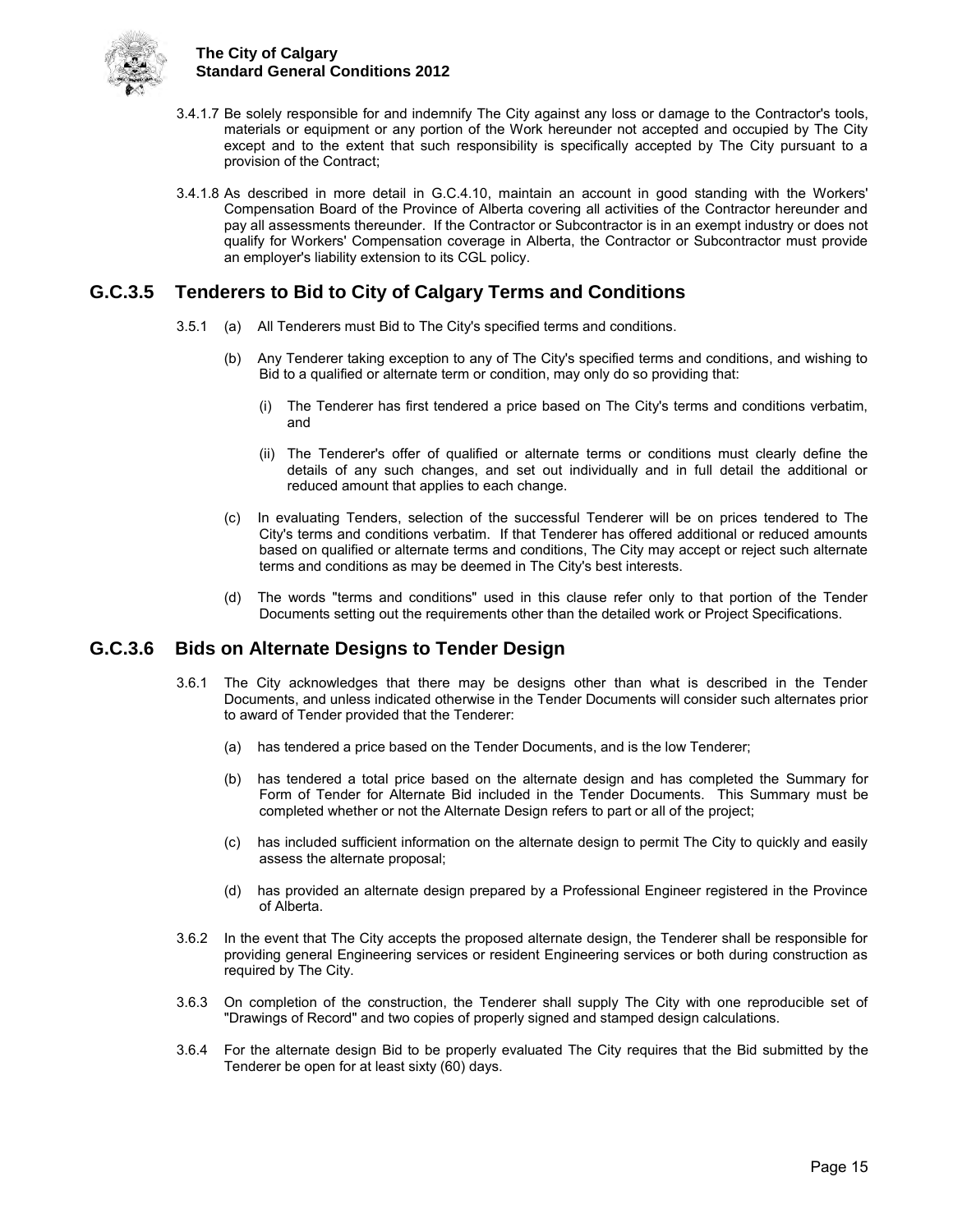

## **G.C.3.7 Disclosure of Interest**

- 3.7.1 In accordance with approved policy of City Council, each supplier or Contractor must, as a condition of supplying goods and services to The City, make full disclosure of any of the following existing business relationships with any member of Council, Executive Officer, or any employee of The City who makes recommendations concerning the award of Tender, or the spouse or immediate relative of any such person.
	- (a) If a private company Details of ownership of shares by any of the above.
	- (b) If a public company Details of any ownership of shares, in excess of one percent (1%) of total shares issued, by any of the above.
	- (c) If a partnership Details of any partnership arrangement of any of the above.
	- (d) Details of any directorship of any of the above, unless the directorship is only by reason of the individual being a member of Council, and who has Council's authorization to vote.
	- (e) Details of any direct or indirect pecuniary interest of any of the above in the supply of such goods and services.
- 3.7.2 Disclosure, where any is required, must be made in writing at time of bidding, or prior to supplying goods or services on a purchase order should it not be the result of acceptance of a written offer.
- 3.7.3 If any Contractor or supplier fails to disclose an interest or the interest is falsely or insufficiently reported, The City reserves the right to terminate or suspend the Contract.
- 3.7.4 For the purposes of G.C.3.7, "immediate relative" means a person who is related to an identified person in any of the categories identified below, including:
	- (a) through a blood relationship as a parent, grandparent, aunt, uncle, child, or grandchild;
	- (b) through marriage or other legal process, including adoption, is a spouse, parent, grandparent, child or grandchild; or
	- (c) through co-habitation is connected to a co-habiting person or any parent, grandparent, child or grandchild of such person.
- 3.7.5 Without limiting the other requirements in G.C.3.7, the Tenderer must also provide timely disclosure of any actual or potential conflict of interest that exists or would arise if it were to be awarded this Tender. Any failure to do so may result in the suspension or cancellation of the award or termination of the Contract.

## <span id="page-19-0"></span>**G.C.3.8 Allowances for Lump Sum Contracts**

If the Tender is for a lump sum Contract, the Tenderer shall first determine the amount for which he is willing to perform completely all of the requirements of the Tender Documents. The Tenderer shall enter this amount in the appropriate space on the Summary for Form of Tender.

After this amount has been entered the Tenderer shall add the Contingency Allowance to the Total Schedule Amount(s).

Cash Allowances if set out or indicated on the Summary Sheet must be included in the "Total Tendered Price". The Contract will be awarded on the said Total Tendered Price but the successful Tenderer will only be entitled to the Contingency Allowances or any part thereof to the extent that any applicable alterations, modifications, additions or extras qualify for extra payments under the Contract Documents, these items have been done, and these items and the corresponding extra payments have been approved by the Engineer.

## <span id="page-19-1"></span>**G.C.3.9 Allowances for Unit Price Contracts**

If the Tender is for a unit price Contract, the Tenderer shall add up the total amounts from all of the schedules and shall enter this amount in the appropriate space on the Summary for Form of Tender. After this amount has been entered, the Tenderer shall add the Contingency Allowance to the Total Schedule Amount. Cash Allowances as set out or indicated on the Summary Sheet shall be included in the "Total Tendered Price". The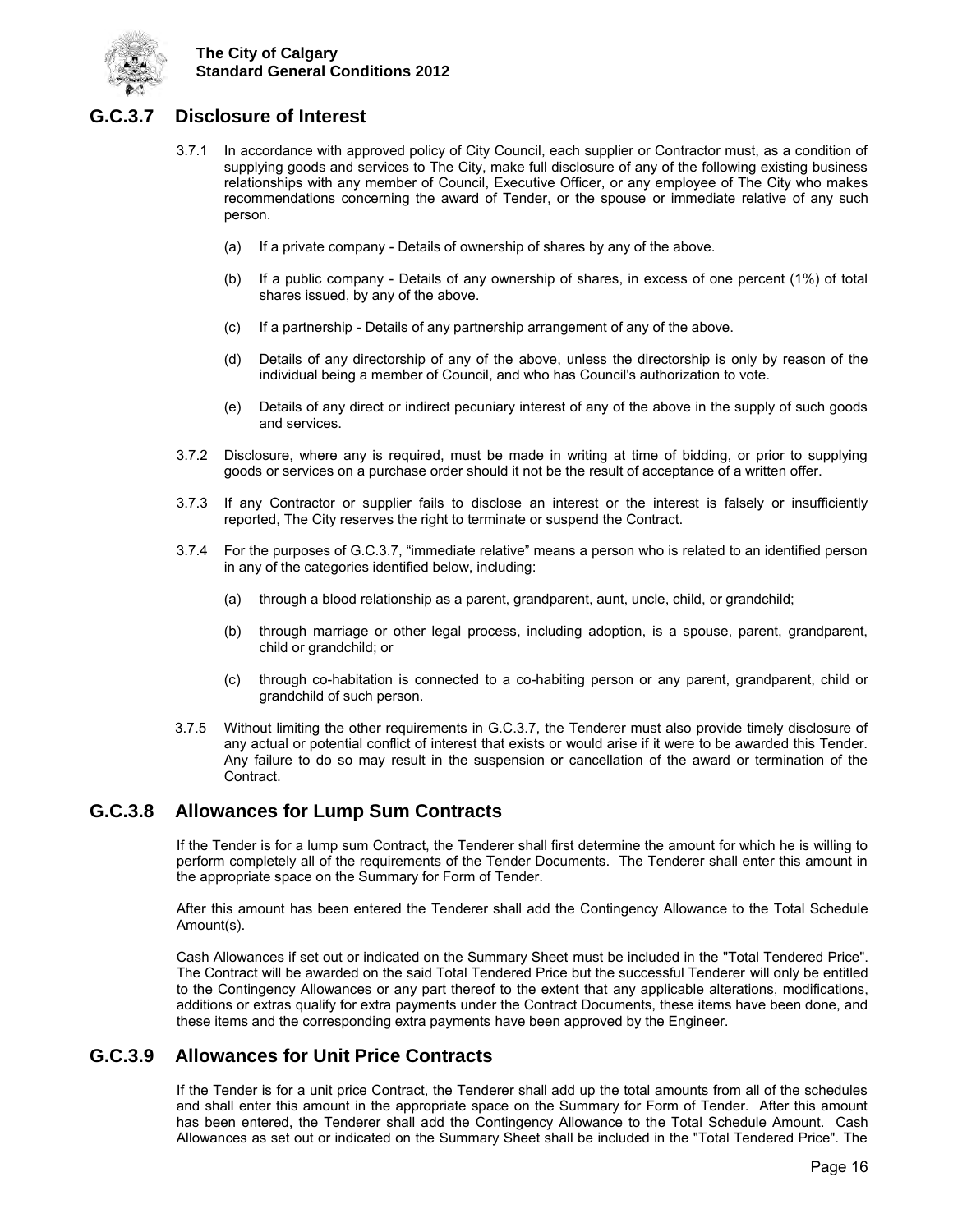

Contract will be awarded on the Total Tendered Price but the successful Tenderer will only be entitled to the Contingency Allowance or any part thereof to the extent that any applicable alterations, modifications, additions or extras qualify for extra payments under the Contract Documents, these items have been made or done, and these items and the corresponding extra payments have been approved by the Engineer. The Tenderer to whom the contract is awarded will be paid at the unit price rate on the actual quantities of Work done.

## <span id="page-20-0"></span>**G.C.3.10 Combined Lump Sum and Unit Price Contracts**

Where a Tender calls for both lump sum and for unit prices for portions of the Work, then a combined Contingency Allowance should be indicated on the Summary for Form of Tender.

## <span id="page-20-1"></span>**G.C.3.11 Application of Commodity Taxes to Contracts**

- 3.11.1 (a) Goods and Services Tax ("G.S.T.") should be excluded from all unit prices and schedule amounts. G.S.T. content in tax included prices is to be calculated, deducted from the schedule amount and shown as a separate total amount in the "Add G.S.T." space on the Summary for Form of Tender (yellow sheet).
	- (b) G.S.T. applies to the Contingency/Cash Allowance amounts which are to be included in the "Add G.S.T." space on the Summary for Form of Tender.

Comparison of Bids will be made on the basis of the tendered price.

- 3.11.2 Where The City calls for Tenders on contracts on which G.S.T. Zero-Rated or Exempt materials or services are being provided, the Tenderer shall indicate such Zero-Rated or Exempt materials or services on each schedule to the Tender. The City may refuse to consider a Tender which does not separate the following costs from all other costs:
	- (a) The materials costs of all Zero-Rated goods and services.
	- (b) The cost of all Exempt goods and services.
- 3.11.3 It is the responsibility of each Tenderer to ascertain before submitting its Tender whether or not any portion of the project to be constructed under the Contract qualifies for Goods and Services Tax Relief. Tenderers should contact:

 Canada Revenue Agency ("CRA") Attention: GST Inquiries Harry Hays Building, Room 172 220 - 4th Avenue S.E. Calgary, Alberta T2G 0L1

Or call: 1-800-959-5525

to obtain this information.

- 3.11.4 If the Contractor is unable to recover G.S.T. on any item found by the CRA not to be Zero-Rated or Exempt from Sales Tax, no additional amount will be paid by The City.
- 3.11.5 In general, the following categories of goods or services qualifying for specific tax or duty relief may be used as a guideline:
	- 3.11.5.1 Schedule VI (Zero-Rated Supplies) to the *Excise Tax Act* which lists certain prescription drugs, medical devices, basic groceries, agriculture and fishing supplies, transportation services, financial services and certain non-taxable importations. In general, Tenderers should consider all of the Zero-Rated supplies as clearly outlined in Schedule VI; in particular section 5 of part IV Agriculture and Fishing zero-rates a supply of fertilizer in bulk or in a container containing at least 25 Kg of fertilizer where the total quantity of fertilizer supplied at that time is at least 500 Kg.
	- 3.11.5.2 Schedule V (Exempt Supplies) to the *Excise Tax Act* which lists certain supplies of real property excluding municipal real property (2004 Amendment), health care services, educational services and financial services.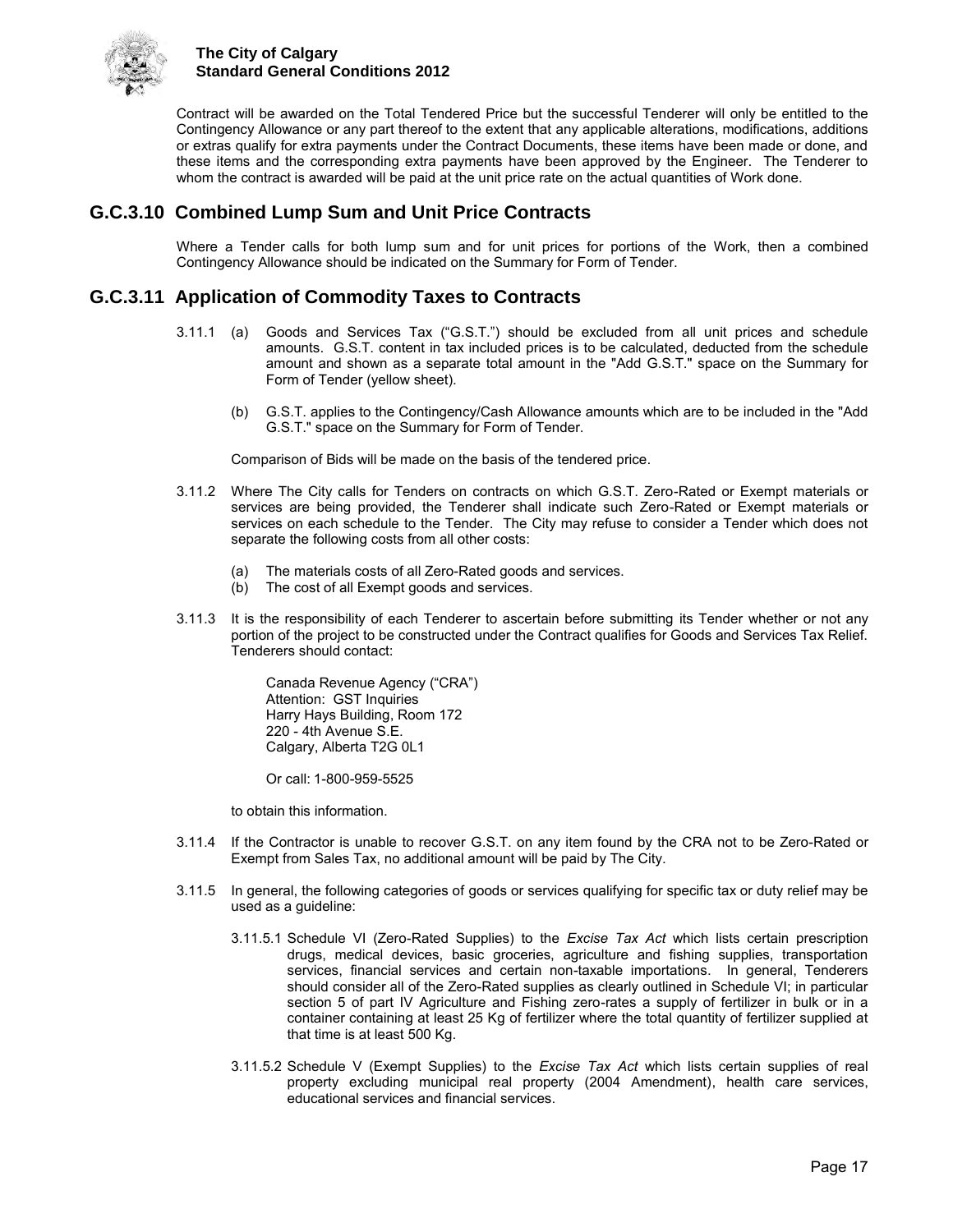

- 3.11.6 G.S.T. on Progress Billings The successful Tenderer shall invoice The City on progress billings clearly indicating the net billing after deduction of the holdback pursuant to G.C.6.8 as a G.S.T. excluded amount. G.S.T. shall be clearly indicated as a separate amount on each progress billing.
- 3.11.7 G.S.T. on Holdbacks The successful Tenderer shall exclude G.S.T. from the amounts held back from progress billings pursuant to G.C.6.8 Liens and Holdbacks. In accordance with subsection 168(7) of the *Excise Tax Act*, G.S.T. on the amount held back is payable by The City to the Contractor on the earlier of the day the holdback is paid out or the day the holdback expires.
- 3.11.8 Customs duty remissions may also apply on certain imported machinery possibly included here where same is either not available in Canada or when such importation is in the public interest as provided in the *Financial Administration Act* and when approved by the Federal Department of Industry, Trade and Commerce.
- 3.11.9 Unless otherwise specifically stipulated, where necessary the Contractor shall undertake all needed operations, and pay all relevant charges, for clearing any imported equipment or materials through the Canada Border Services Agency.
- 3.11.10 Unless otherwise specifically stipulated, if the Contractor or its supplier manufactures or purchases any goods involved in the Contract outside of Canada, the Contractor must ensure that he or its agent or representative is the "IMPORTER OF RECORD" for customs purposes.
- 3.11.11 In the event The City elects to exercise its option to delegate specific responsibility for importations to a person or entity other than the Contractor, as provided in G.C.3.11.9 and G.C.3.11.10, The City or its representative shall facilitate customs clearance. The Contractor shall provide all information and documentation required by customs to enable The City or its representative to complete the importation process without delay.
- 3.11.12 The City will not be liable for and the Contractor or its supplier shall indemnify The City in respect of any special or dumping duties which may be levied by the CRA or Canada Border Services Agency, or otherwise, upon any imported goods required in the supply of materials in this order and in performance of the Contract.
- 3.11.13 The cancellation, reduction or remission of any special or dumping duty included in prices must be to the advantage of The City.
- 3.11.14 Without restricting the generality of the provisions set out in G.C.4.14 (Indemnity), The City will not be liable for, and the Contractor or its supplier shall indemnify The City in respect of, any interest charges or penalties arising as a result of errors in tariff classifications or duties which may be levied by the Canada Border Services Agency, under the provision of the *Customs Act*, upon any imported goods required in the supply of materials in the performance of the Contract.

## <span id="page-21-0"></span>**G.C.3.12 Approval of Materials or Equipment**

3.12.1 Where the Tender Documents call for the use of "trade name" materials or equipment the Tenderer may apply for approval of additional "trade name" items.

Where trade names are not used, approval is required for materials or equipment which are at variance with the Tender Documents.

- 3.12.2 Where "or equal" is specified in the Tender Documents, the Tenderer should apply for approval of "or equal" materials or equipment so as to have the status of "Approved Equal".
- 3.12.3 The Tenderer should obtain approval at least seven (7) calendar days prior to the Tender closing date.
- 3.12.4 Detailed specifications, plans, and where applicable, samples, must accompany all applications for approval. The Tenderer shall itemize all features that are at variance with the Tender Documents.
- 3.12.5 In all other respects, the materials and installation must comply with the requirements of the Tender Documents. The Tenderer will not be entitled to compensation for any material or installation that fails to meet the requirements of the Tender Documents in all other respects.
- 3.12.6 Any approval must be obtained by the Tenderer from the Engineer, in writing. Any approval so granted pursuant to the terms of this General Condition will be for this Tender only.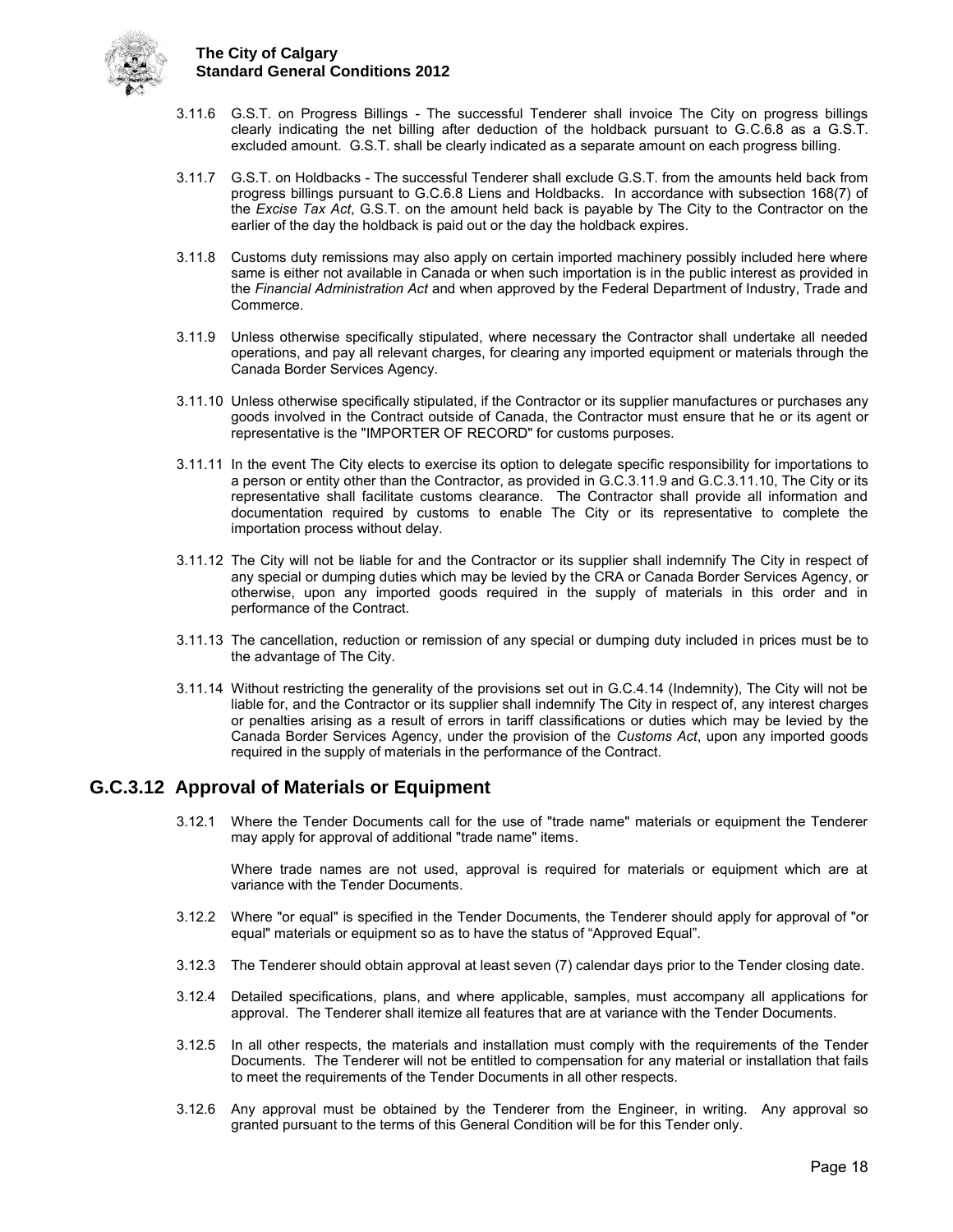

3.12.7 The City will only consider requests for the status of "Approved Equal" from the Tenderer that will be submitting the Bid. The City and the Engineer will not consider applications for "Approved Equal" status from suppliers of materials or equipment that will not be bidding directly to The City.

## <span id="page-22-0"></span>**G.C.3.13 Liquidated Damages**

- 3.13.1 Where the Tender Documents provide any date or dates for completion of substantially all of the Contract, or any specified portions of the Contract ("Interim Completion Date"), and where the Tender Documents provide that liquidated damages will apply and specify the relevant rate or amount, then liquidated damages will be applicable to any failure to meet any such date specified.
- 3.13.2 If applicable, liquidated damages or a liquidated damage rate for delay in achieving any Interim Completion Date or Substantial Performance will be calculated to cover the anticipated additional costs to The City due to such delay, including without limitation the costs of City staff and consultants, site management, and other related claims due to such delay, and will be confirmed in the Tender Documents (such as the Notice to Tenderers or Special Conditions or both).
- 3.13.3 The Tender Documents may also provide for the assessment and refinement of liquidated damages or a liquidated damage rate by The City and the Engineer, with input from the Contractor, approximately one month prior to each Interim Completion Date as well as the date for Substantial Performance of the Contract.
- 3.13.4 For any breach of Contract for which liquidated damages or a liquidated damage rate has not been specified, The City may claim damages on the basis of the actual loss sustained.

## <span id="page-22-1"></span>**G.C.3.14 Execution of Formal Agreement**

If The City requires a formal agreement, the Contractor shall execute the Contract Documents including the Drawings, if any, within a reasonable period after they are received from The City. Execution of the Contract Documents should be carried out in a manner similar to what is described in G.C.3.1 for the execution of the Tender. The executed Contract Documents should be promptly returned to The City. Failure or refusal to execute and return the Contract Documents to The City will constitute a breach of the agreement effected between the parties by the award of the Tender. The City at its option may do any one or more of the following:

- (a) consider the Tenderer has abandoned the Contract, whereupon The City will be entitled to retain the Bid Deposit as liquidated damages,
- (b) take such action at law as it is entitled to under the Contract and establish damages suffered by The City,
- (c) proceed in such manner as The City determines to be appropriate and in its best interest in the circumstances.

If The City claims damages for breach of contract against the Contractor the claim may include, but not be limited to, loss sustained by The City as a result of delay to or interference with The City's construction program.

## <span id="page-22-2"></span>**G.C.3.15 Permits and Licenses**

The successful Tenderer shall obtain and pay for all permits and licenses required by the Province of Alberta, The City of Calgary, or any other authority, required to enable him to do all things necessary to perform the Contract. Without restricting any remedies available to The City, failure to obtain any required permits or license may result in:

- (a) forfeiture, as liquidated damages, of any Bid security or performance security provided by the Tenderer to The City up until the date of failure to obtain any necessary permit or license, and
- (b) the Tenderer paying to The City all monies paid by The City in connection with the tender up until the date of failure to obtain any necessary permit.

## <span id="page-22-3"></span>**G.C.3.16 Extensions or Basis for Separate Awards**

3.16.1 Length of Agreement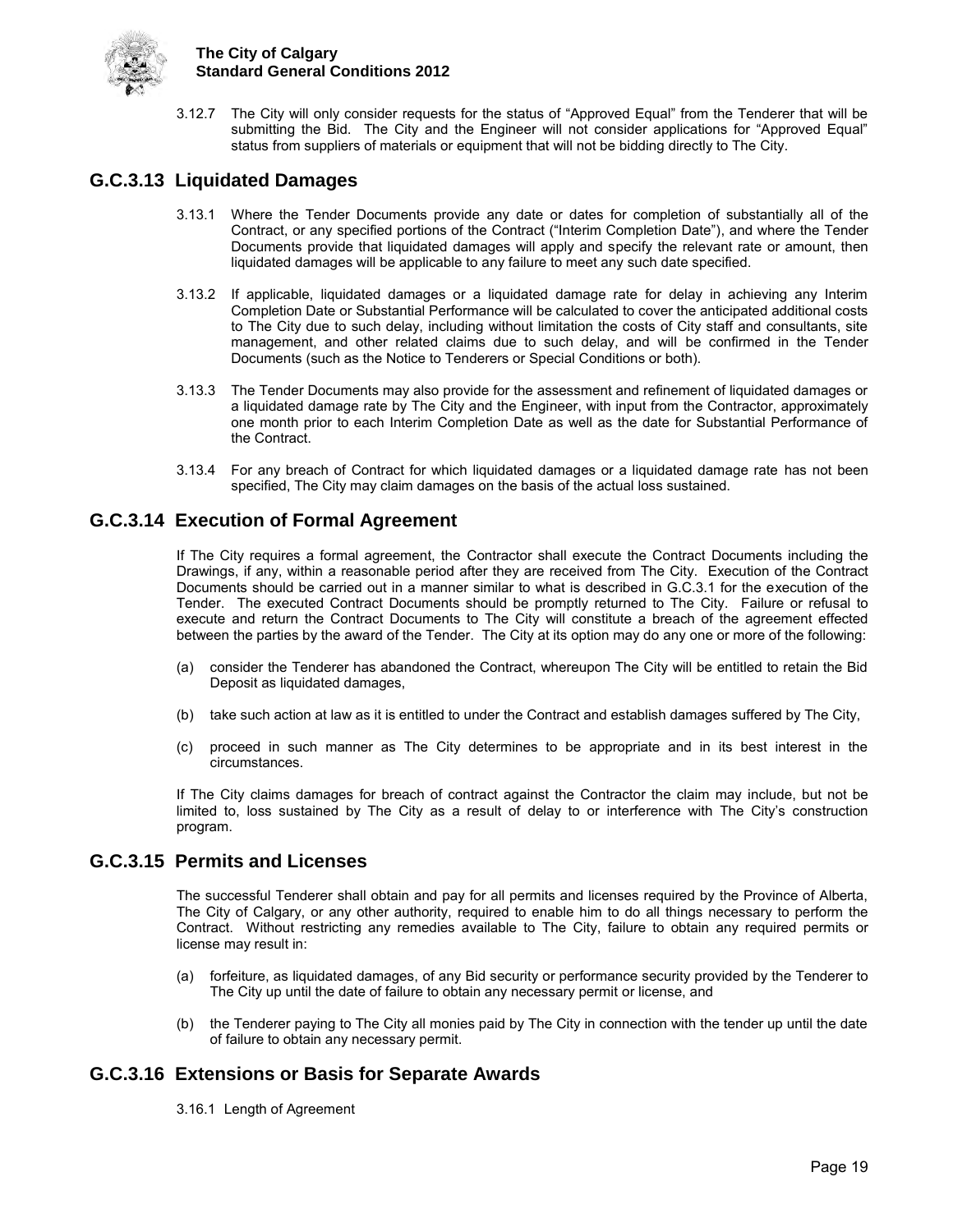

If so noted in the Special Conditions, in addition to requesting pricing for the tendered project, The City may also request pricing based on the current project, with the option to extend the current award for additional periods. Rules and procedures for award extension will be described in the Special Conditions.

3.16.2 Use of Pricing for Other Projects for Lump Sum or Unit Price Contracts or both Lump Sum and Unit Price Contracts

If approved by the Manager, Supply Management, The City may use pricing offered on one tendered project (a project awarded in the past 36 month period) as the basis for approving an award on other similar projects, without tendering subject to approval by the Manager, Supply Management of a business case detailing the applicable NWPTA exemption.

In all cases, pricing offered on the originally accepted tender will be used as a basis for negotiating price changes.

## <span id="page-23-0"></span>**G.C.4 OBLIGATIONS OF THE CONTRACTOR**

## <span id="page-23-1"></span>**G.C.4.1 Engineer and Contractor**

- 4.1.1 The Contractor must at all times control of the work, subject to G.C.5.8 Emergencies and G.C.4.11 Occupational Health and Safety (in situations where another party has been designated as prime contractor). The Contractor must effectively direct and supervise the work to ensure conformity with the Contract Documents. The Contractor is solely responsible for all construction means, methods, techniques, sequences and procedures and for coordinating the work in its entirety.
- 4.1.2 The Contractor is solely responsible for the design, erection, operation, maintenance and removal of temporary structures and other temporary facilities and the design and execution of construction methods required in the work. The Contractor shall engage and pay for registered professional engineers or personnel skilled in the appropriate discipline to perform those functions where required by law or by the Contract Documents and in all cases where such temporary facilities and their method of construction are of such a nature that professional engineering skill is required to produce safe and satisfactory results.
- 4.1.3 The Contractor shall not employ on the work any person who is, in the opinion of the Engineer or Project Manager, unfit for the work or unskilled in the work assigned to him.
- 4.1.4 The Engineer is, in the first instance, the interpreter of the Contract Documents and the judge of its performance. The Engineer shall use its powers under the Contract to enforce its performance by the Contractor and Owner.
- 4.1.5 No interference, or taking part in the work, as directed by the Engineer, by The City under any of the provisions of the Contract and no issuance or making of any account, statement, estimate or certificate by the Engineer referred to in the Contract, and no approval of any such account, statement, estimate or certificate by The City and no payment, whether in part or in full, which may be made by The City to the Contractor, or on its account, and no acceptance, taking over, using or operating of any part or parts of the work by The City, or any person or persons through or under The City will in any way affect the obligation, responsibility or liability of the Contractor under the provisions of the Contract.
- 4.1.6 If the Contractor considers any decision of the Engineer to be at variance with the Contract Documents or to be in error, the Contractor must give written notice within seventy-two (72) hours to the Project Manager of that business unit of The City which is responsible for the work, as identified in the Notice, setting out the decision of the Engineer and the provision of the Contract Documents which the Contractor feels to be in conflict with the decision.
- 4.1.7 If the Engineer ceases to be employed or engaged by The City, The City shall appoint a replacement, whose status under the Contract shall be that of the former Engineer.
- 4.1.8 If an Engineer has not been designated, the powers and responsibilities of the Engineer described in these General Conditions may be carried out by the Project Manager for The City.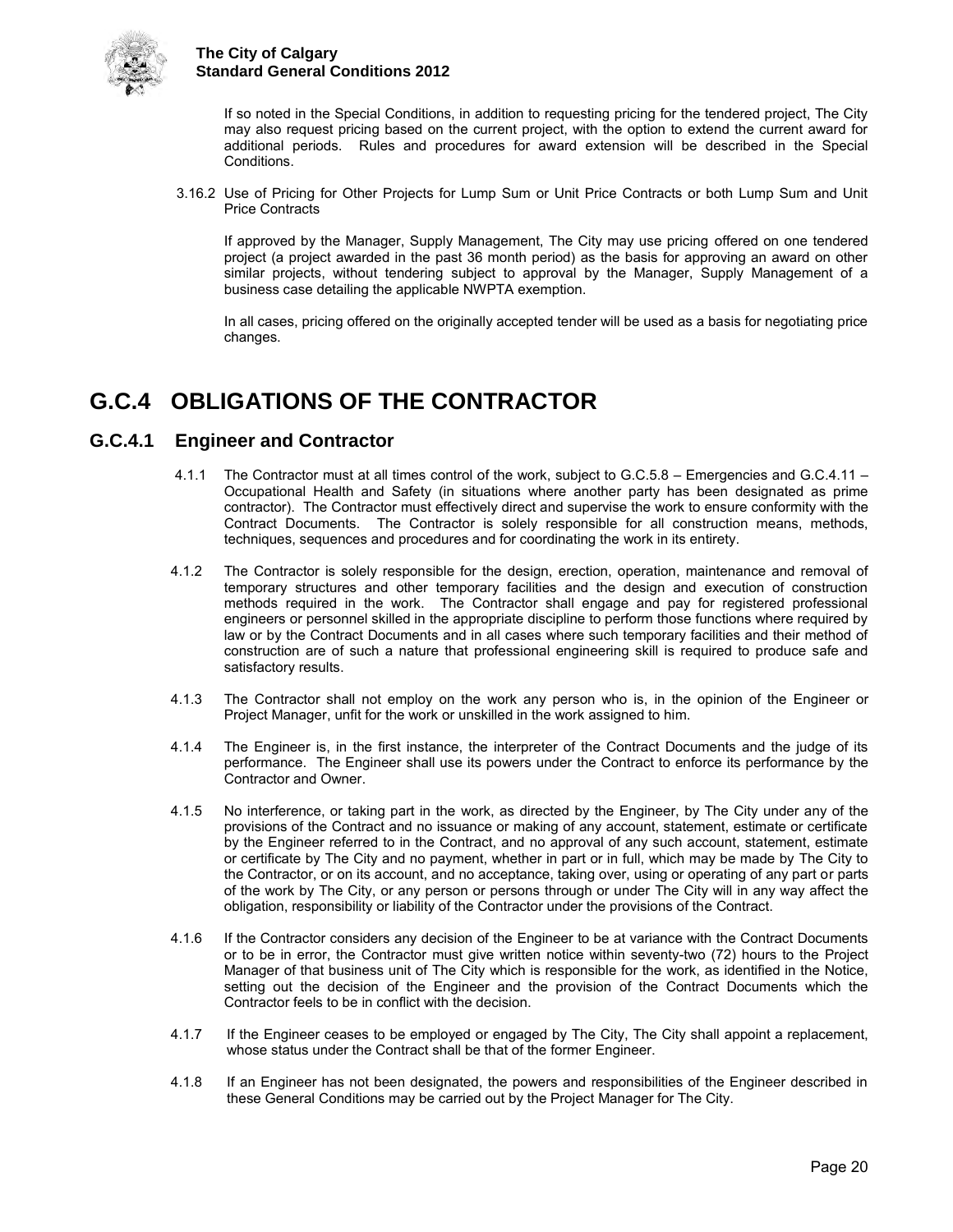

## <span id="page-24-0"></span>**G.C.4.2 Contractor to Check Plans and Contract Documents**

The Contractor shall with due diligence verify all dimensions, quantities, and details described in the Specifications and shown on the Drawings, Supplementary Drawings, Schedules or other data received from the Engineer or contained in any of the Contract Documents including any addenda. The Contractor shall notify the Engineer of all errors, omissions, conflicts and discrepancies found in the Contract Documents. Failure to discover or correct errors, conflicts or discrepancies which ought to have been discovered by due diligence, shall not relieve the Contractor of full responsibility for unsatisfactory work, faulty construction or improper operations resulting therefrom, nor from rectifying such conditions at the Contractor's expense.

### <span id="page-24-1"></span>**G.C.4.3 Land**

The City shall provide the lands upon which the work under the Contract is to be done. The Contractor shall provide whatever additional land that may be required for the erection of temporary construction facilities and storage of materials, together with right of access to such additional land.

### <span id="page-24-2"></span>**G.C.4.4 Progress Schedule**

- 4.4.1 Within fifteen (15) days after the award of the Contract, the Contractor shall submit a proposed schedule showing the anticipated time of commencement and completion of each of the various operations to be performed under the Contract. This schedule shall include all necessary and appropriate information regarding the sequence and correlation of work, and an estimated time required for the work. The Contractor shall revise the proposed schedule as requested by the Project Manager and after approval, the Contractor shall strictly adhere to the revised schedule unless upon written permission of the Project Manager, the schedule is changed.
- 4.4.2 If the Contractor fails to adhere to the approved progress schedule, he must promptly adopt acceptable additional means and methods of construction at no additional cost to The City, that will make up for the time lost and assure completion in accordance with the approved schedule.
- 4.4.3 Notwithstanding the provisions of this clause, The City may proceed in accordance with G.C.5.6 and G.C.5.7 of these General Conditions.

### <span id="page-24-3"></span>**G.C.4.5 Intellectual Property**

- 4.5.1 The Contractor represents and warrants that it has the sole and unrestricted right, title and interest or good and sufficient power, authority and right to use any Intellectual Property required for any product or equipment or work required for the performance of the Contract.
- 4.5.2 The Contractor shall pay all fees associated with the use of the Intellectual Property including but not limited to license fees and royalties required for any product or equipment or work required for the performance of the Contract.
- 4.5.3 The Contractor agrees to indemnify, defend and save harmless The City and all of its employees, officials, officers and authorized representatives from and against all claims, demands, losses, costs, damages, actions, suits or proceedings arising out of the Contractor's performance of the Contract which are attributable to an infringement or an alleged infringement by the Contractor, or anyone for whose acts he may be responsible, of any Intellectual Property Right.
- 4.5.4 Notwithstanding G.C.4.5.3, if The City is enjoined or there is a reasonable likelihood that it may be enjoined as a result of an injunction or claim from using any Intellectual Property that is incorporated into or associated with any product or equipment or work by the Contractor which is attributable to an infringement or alleged infringement by the Contractor, the Contractor, at its sole expense, shall:
	- (a) procure the right for The City to continue using the infringing or allegedly infringing Intellectual Property; or
	- (b) replace or modify the Intellectual Property to make it non-infringing, so long as such replacement or modification does not adversely affect the performance or use of the product or equipment or the work generally, all subject to the prior approval by The City; or
	- (c) if neither (a) or (b) is commercially reasonable, the Contractor shall pay The City the lesser of the amount equal to fees paid for the product or equipment or the work or the amount of the damages and expenses suffered by The City.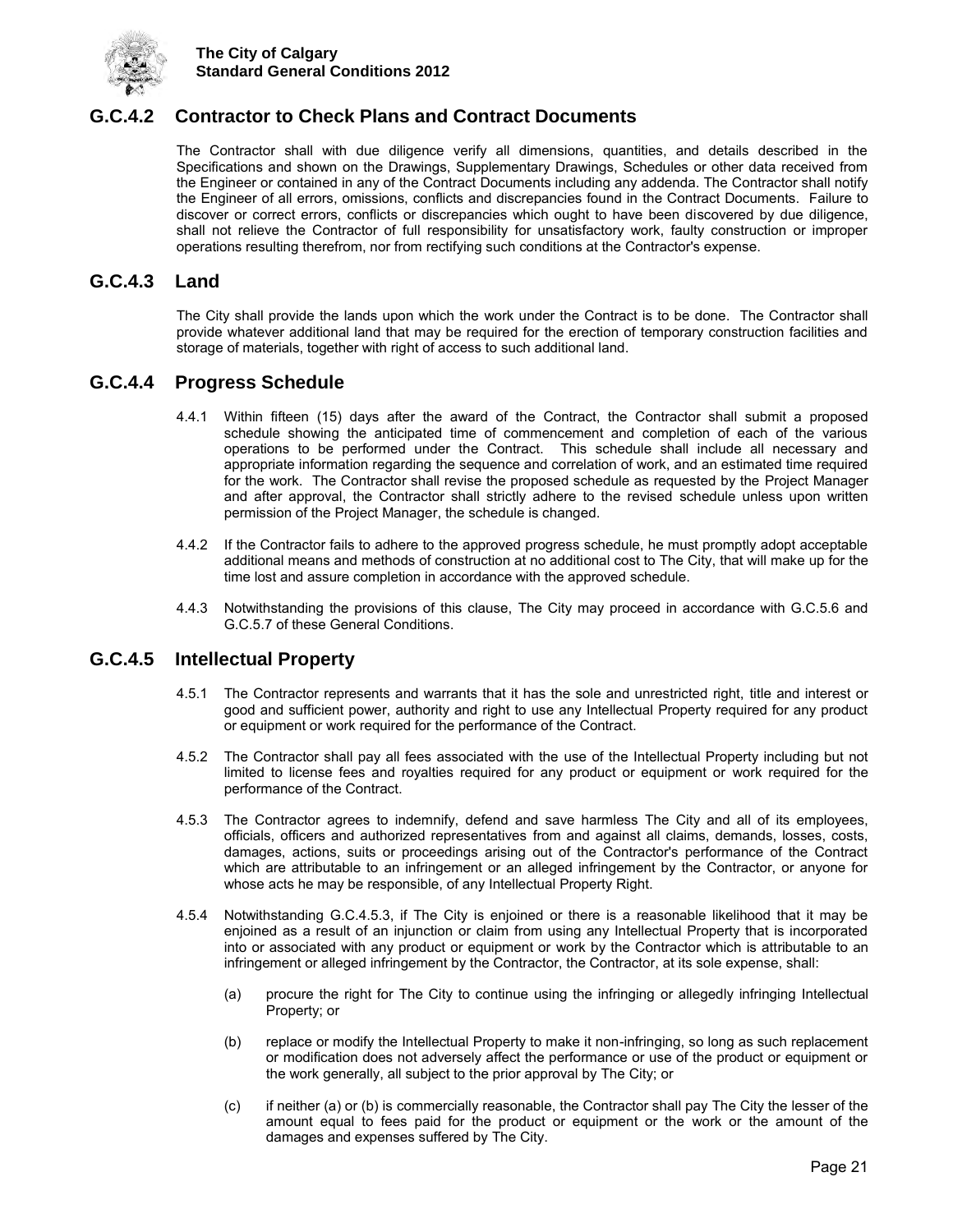

## <span id="page-25-0"></span>**G.C.4.6 Explosives and Blasting**

- 4.6.1 When explosives are used, the Contractor shall be responsible for their handling, storage and transportation in accordance with City Bylaws, the *Explosives Act (Canada)* and the regulations made thereunder, the *Transportation of Dangerous Goods Act (Alberta)*, the *Occupational Health and Safety Act (Alberta)*, as amended, including the *Occupational Health and Safety Code 2009*, (including Part 33), and any regulations thereunder (hereinafter referred collectively to as the "OH&S Legislation"), and the applicable provisions respecting explosives and the transportation thereof found in the current Calgary Fire Prevention Bylaw and any amendments thereto or substitutions thereof. In the event of any conflict, the Contractor shall comply with the more stringent provision.
- 4.6.2 Notwithstanding the above, no blasting may be carried out within one hundred and fifty (150) metres of any water storage reservoir, water storage tank or pumping station without the prior written approval of the Engineer and the owner of utility. No blasting may be carried out within three (3) metres of any underground utility without the prior written approval of the Engineer.
- 4.6.3 Notwithstanding G.C.4.6.1 and G.C.4.6.2, the Engineer or the owner of a utility located within the distances set out in G.C.4.6.2 may require the Contractor to present him with a report by a competent consulting Engineer containing sufficient information to demonstrate that any proposed blasting will be done in a reasonable and safe manner.

## <span id="page-25-1"></span>**G.C.4.7 Work Adjacent to Pipelines**

The Contractor shall comply with and ensure that its Sub-Contractors comply with all requirements of the *Pipeline Act* and all regulations thereunder, Part 32 of the *Occupational Health and Safety Code 2009* and Energy Resources Conservation Board Guide 30 Guidelines for Safe Construction Near Pipelines (collectively referred to as the "Provincial requirements"). If any of the requirements of these Standard General Conditions is inconsistent with the Provincial requirements, the Provincial requirements will govern.

- 4.7.1 Prior to any work being carried out adjacent to a pipeline, the Contractor must provide all of its employees and Sub-Contractors that will be working around pipelines with the following information:
	- (a) The proper procedure for the location of pipelines;
	- (b) An appropriate emergency plan that meets the requirements of G.C.4.13 and includes a list of field location telephone numbers, Alberta One Call, and a list of Emergency telephone numbers;
	- (c) The estimated or expected location and elevation of all pipelines on the site;
	- (d) The nature of the materials in the pipelines or, if no longer in use, the nature of the materials previously in the pipelines;
	- (e) Any health and safety risks and any dangers associated with striking, scraping or in anyway damaging the pipelines; and
	- (f) The proper procedure for reporting any damage or disrepair of a pipeline.
- 4.7.2 Prior to any work being carried out adjacent to a pipeline, the Contractor is responsible for obtaining and distributing to all parties involved in the construction complete plans showing exact or expected locations and elevations of all pipelines on the site.
- 4.7.3 The expected locations and elevations of all existing pipelines must be clearly marked on the job site. The Contractor is responsible for ensuring that all markers for pipeline locations are in place at all times during construction, and is responsible for ensuring that markers are highly visible and consist of flagged stakes, snow fencing or equivalent.
- 4.7.4 Pipelines must be hand-exposed at selected points on the construction site, especially where pipeline crossings occur or the pipeline is to be exposed. Equipment must be kept at predetermined distances above the line and parallel to the line. Notwithstanding locations and elevations provided on plans it is the sole responsibility of the Contractor to verify accuracy by hand exposing the pipeline or to verify accuracy by using other non-destructive means acceptable to the Engineer and pipeline operator. The Contractor shall provide notice to the pipeline operator and invite a representative to be present during such exposure activities.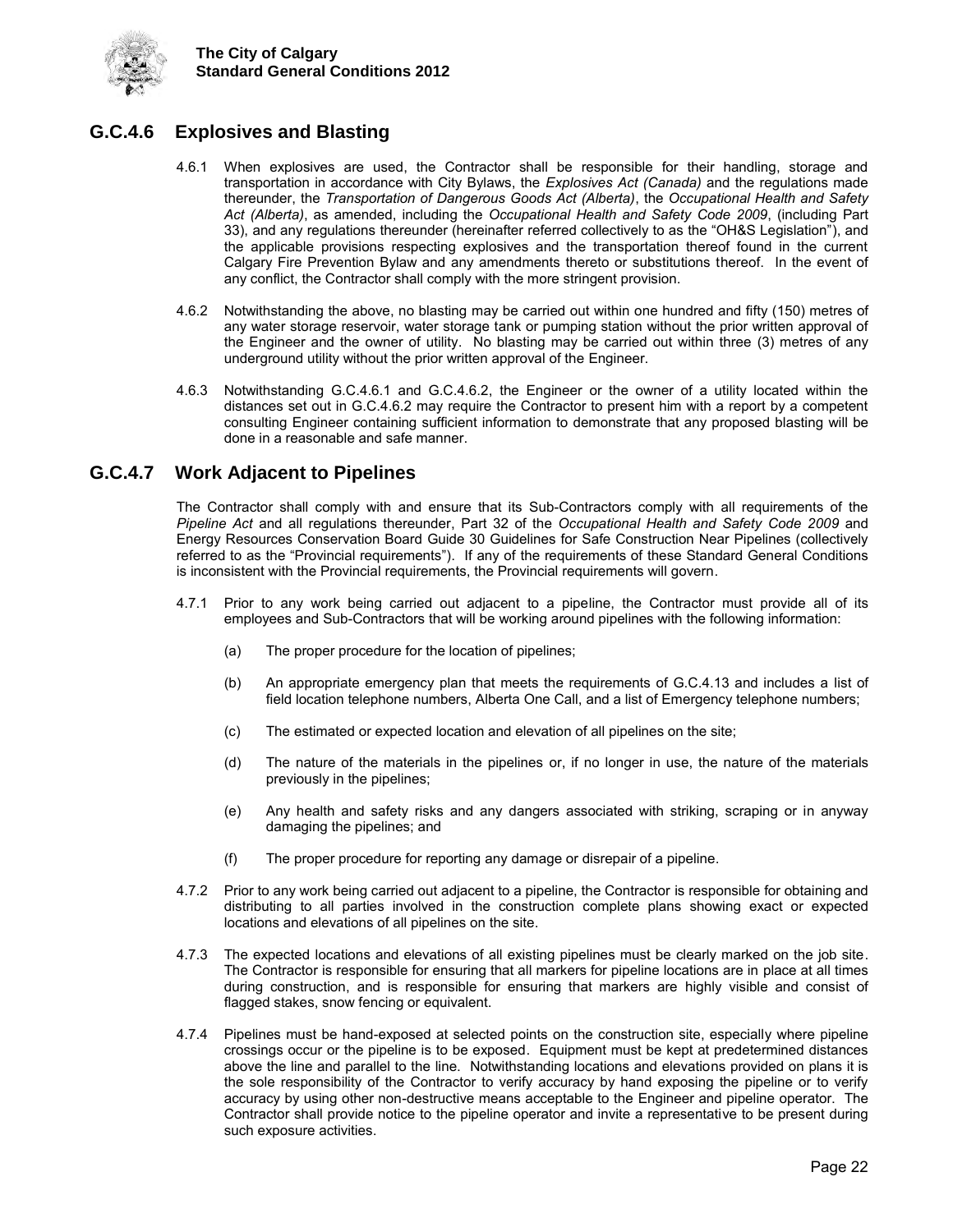

- 4.7.5 For any work in the area of a pipeline, the Contractor must contact the pipeline operator at least fortyeight (48) hours prior to the commencement of the work. The Contractor shall arrange for a representative of the pipeline operator to be present during certain construction operations unless the pipeline operator declines to send a representative to the worksite while construction operations are undertaken near the pipeline.
- 4.7.6 Prior to excavating adjacent to the pipeline the Contractor shall ensure that all of the following requirements are met:
	- (a) the Contractor has obtained written approval from the pipeline operator to carry out the excavation;
	- (b) arrangements are made for a representative of the pipeline operator to be present on site to oversee the excavation and backfill stages and to inspect the pipeline;
	- (c) the pipeline representative has approved the excavation, utility support and backfill procedures;
	- (d) all pipeline locations have been verified and that the pipeline properly has been or is hand exposed or exposed in a non-destructive manner; and
	- (e) if required, adequate ramping has been constructed over all pipeline crossings.
- 4.7.7 If at any time a pipeline is struck, scraped, damaged, or in any way interfered with by the work, the Contractor must immediately inform the pipeline operator, The City, the Alberta Energy Resources Conservation Board, and all other applicable regulatory agencies.
- 4.7.8 If a pipeline is struck, scraped, damaged or in any way interfered with by the Contractor, The City reserves the right to immediately shut down the construction site until a meeting is held between the Contractor and the Engineer or its representative at which time the Contractor will be required to provide a full report on the pipeline damage and what steps have been taken to rectify the situation. G.C.4.35.12 (Contamination Discovery) must be followed in the event suspected or potentially contaminated ground is exposed during construction activities.
- 4.7.9 The Contractor must meet the minimum construction requirements listed below in the absence of any requirements being specified by the owner or operator of the pipeline.
	- (a) All pipeline installations require a minimum of 0.80 metres of cover over the pipeline;
	- (b) All pipeline installations under road ditches require a minimum of 1.10 metres of cover over the line;
	- (c) Where heavy construction equipment will be crossing pipelines, adequate ramping over the pipeline must be constructed to the satisfaction of the owner or operator of the pipeline; and
	- (d) The relevant legislative requirements, including those referred to in the introductory words to this G.C.4.7.

## <span id="page-26-0"></span>**G.C.4.8 Compliance with Legislation**

The Contractor shall comply with all relevant legislation and requirements of those federal, provincial, municipal or other governmental bodies, agencies, tribunals or authorities having jurisdiction and lawfully empowered to make or impose laws, bylaws, rules, orders or regulations with respect to the Contractor's obligations. Relevant legislation includes any applicable amendments and regulations.

### <span id="page-26-1"></span>**G.C.4.9 The Historical Resources Act**

- 4.9.1 The Contractor shall comply, and shall ensure that its Sub-Contractors comply, with the *Historical Resources Act (Alberta)*, any regulations thereunder, and any applicable bylaws.
- 4.9.2 Where in the course of work under the Contract any actual or suspected archaeological or historical artifacts are unearthed, the Contractor shall immediately:
	- (a) suspend all operations in the vicinity of the find;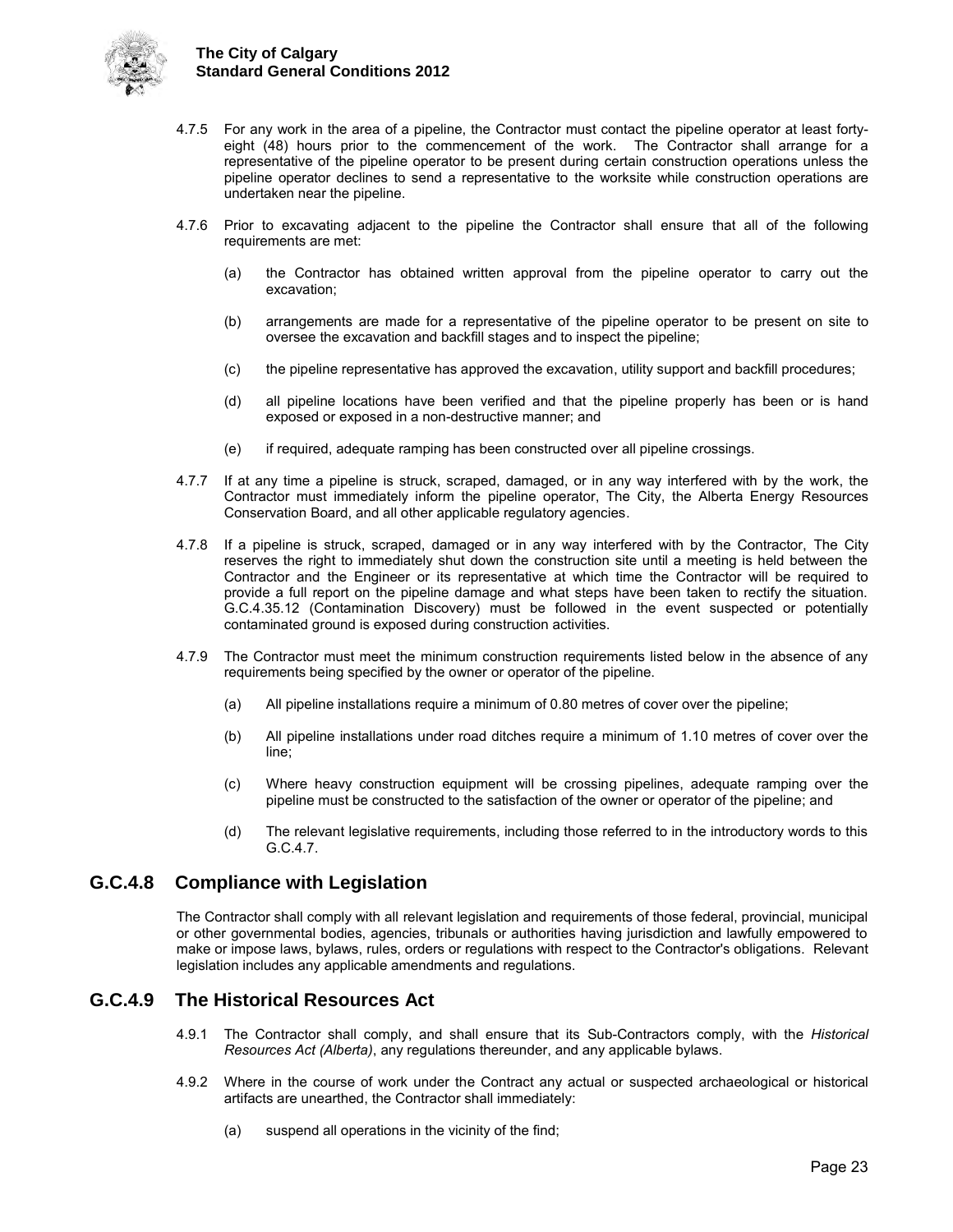

- (b) notify the Engineer of the location of the find and the nature of the materials, structures or artifacts found; and
- (c) ensure that the site is preserved until its significance can be assessed.
- 4.9.3 Any material delay caused through compliance with the *Historical Resources Act (Alberta)* may result in a time extension only for performance of contract and The City shall not be obliged to pay any additional amount because of such delay.

## <span id="page-27-0"></span>**G.C.4.10 Workers' Compensation**

- 4.10.1 The Contractor shall ensure compliance both by the Contractor itself and each Sub-Contractor with the requirements of the *Workers' Compensation Act (Alberta)* and any regulations thereunder. Contractor, as well as each Sub-Contractor it engages, must maintain an account in good standing with the Workers' Compensation Board for all employees based in Alberta. The Contractor's account must include coverage for all partners, proprietors or directors of the firm, company or corporation who are based in Alberta and will be present or may have cause to be present at the worksite. The Contractor must provide to the City verification from the Workers' Compensation Board that the Contractor has an account in good standing with the Workers' Compensation Board prior to proceeding with the work, and The City may seek further verification any time during the performance of the Contract. Notwithstanding any other provisions in the Contract Documents, The City may refuse to make a final payment to the Contractor unless the Contractor furnishes a letter or other evidence from the Workers' Compensation Board that the Contractor's account, and each Sub-Contractor's account, with the Board is in good standing.
- 4.10.2 If at any time The City receives from the Workers' Compensation Board advice to the effect that the account of the Contractor or any Sub-Contractor has ceased to be in good standing with the said Board, or that there are amounts which the Contractor or any Sub-Contractor owes to the Board, by reason of any act or omission of the Contractor or any Sub-Contractor, or of any order made by the Workers' Compensation Board, or if The City receives from the Workers' Compensation Board a demand for payment by The City by reason of any act or omission of the Contractor or any Sub-Contractor under the provisions of the *Workers' Compensation Act (Alberta)*, The City may suspend payments due to the Contractor until either:
	- (a) the Contractor has obtained and submits to The City a letter of clearance from the Board indicating that the Contractor or Sub-Contractor, as the case may be, no longer owes money to the Board, or has otherwise been brought into good standing with the Board; or
	- (b) The City pays the Workers' Compensation Board the amount owing on behalf of the defaulting Contractor or any Sub-Contractor or the amount of the demand for payment in respect of the Contractor or any Sub-Contractor.
- 4.10.3 If The City is required to pay any amount to the Workers' Compensation Board of Alberta on behalf of the Contractor, or any Sub-Contractor, or by reason of any act of omission of the Contractor, or any Sub-Contractor, The City may deduct the amount from any amount owing to the Contractor under the Contract or under any other contract, or may demand a reimbursement by the Contractor to The City for the amount so paid by The City. This right shall be in addition to and not in substitution for any other right at law or in equity which The City has by reason of the failure of the Contractor to comply with the provisions of the *Workers' Compensation Act (Alberta)*.
- 4.10.4 As indicated in G.C.3.4.1.8, if the Contractor or Subcontractor is an exempt industry or does not qualify for Workers' Compensation coverage in Alberta, the Contractor or Subcontractor must provide an employer's liability extension to its CGL policy.

## <span id="page-27-1"></span>**G.C.4.11 Occupational Health and Safety**

4.11.1 Unless otherwise provided in the Special Conditions, providing the successful Tenderer meets The City's requirements for assuming the role of prime contractor, the successful Tenderer for the Contract will be designated as "prime contractor" as described in the OH&S Legislation (as defined in G.C.4.6). As "prime contractor", the Contractor will ensure, as far as it is reasonably practicable to do so, that the OH&S Legislation is complied with in respect of the worksite where there are two or more employers are involved in work at the worksite at the same time.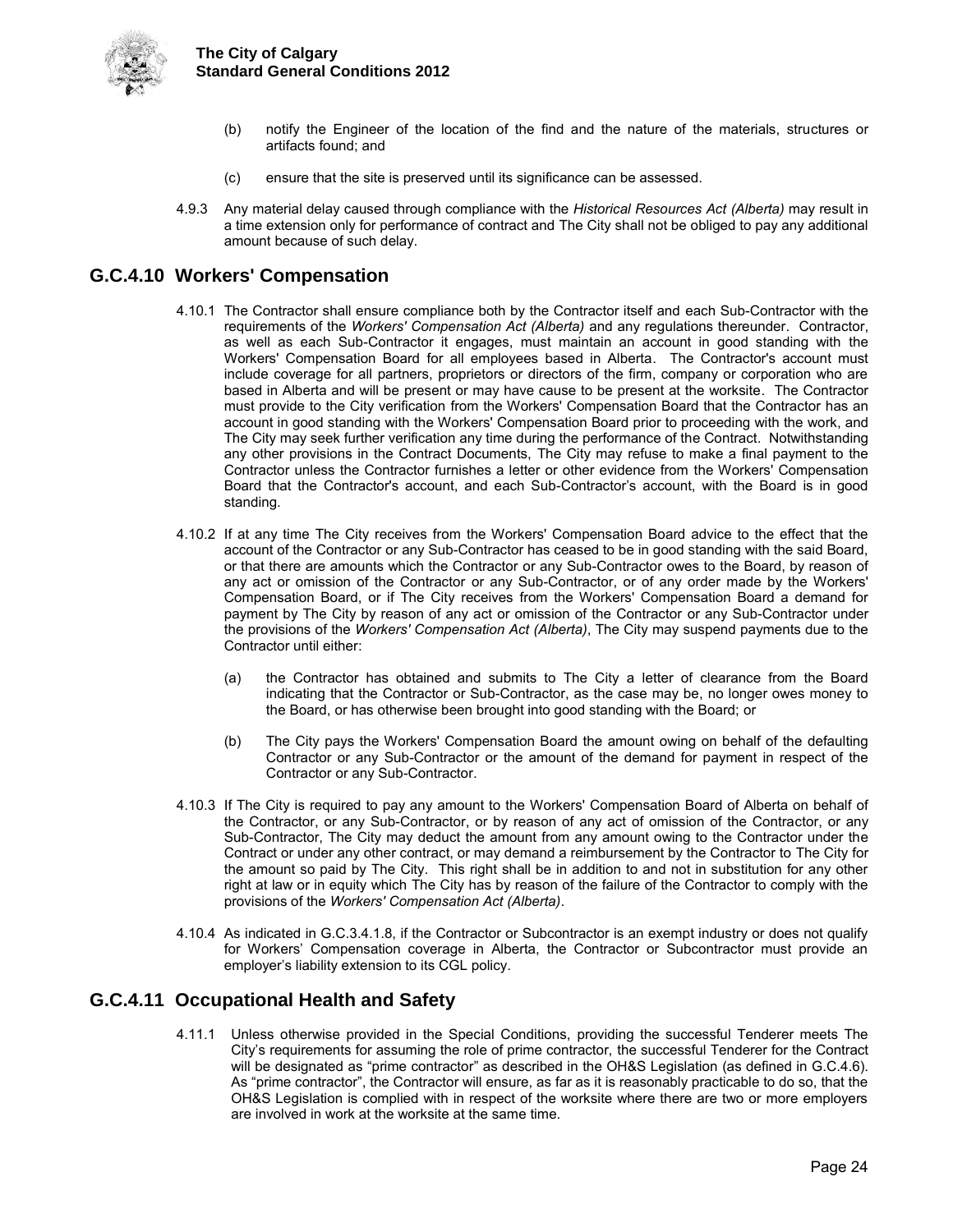

- 4.11.2 Where Tenderers are not required to have been pre-qualified, Tenderers who are not pre-qualified are required to submit the applicable forms and submissions with the Bidder's Information Sheets in order for The City to evaluate the capability of the Tenderer to assume the role and function of "prime contractor". Further to G.C.2.9.1 of these Standard General Conditions, The City may reject any Tender where the Tenderer fails to qualify as a "prime contractor" in the opinion of The City, acting reasonably.
- 4.11.3 Prior to accepting a Tenderer as the "prime contractor" of a worksite, The City considers the ability of the Tenderer to establish and maintain a system or process that will ensure full compliance with the OH&S Legislation, in respect of the worksite. The Tenderer's safety management system submission as a minimum, will include the following elements:
	- a) hazard identification, assessment, and control;<br>b) worksite inspections and site safety (tailgate) m
	- worksite inspections and site safety (tailgate) meetings;
	- c) orientation and training;
	- d) emergency response planning;
	- e) incident reporting and investigation; and<br>f) iob specific procedures and applicable co
	- job specific procedures and applicable codes of practice.

A more detailed, contract-specific review and disclosure of how subcontractors are integrated into the prime contractor's safety management systems and processes above, along with OH&S compliance strategies proposed for the work may be verified prior to accepting the Tenderer as prime contractor.

Tenderers may be interviewed at the business unit level as part of the contract specific review and disclosure.

Tenderers who have been pre-qualified are required to advise The City of any change to the information they provided to The City for the purpose of pre-qualification.

- 4.11.4 Unless provided otherwise in the Special Conditions, Bids will only be considered where the Bidder has received a Certificate of Recognition ("COR") or a small Employer Certificate of Recognition ("SECOR") as sanctioned by Alberta Employment and Immigration, Workplace Health and Safety, or equivalent certificate or designation under an equivalent program in a jurisdiction other than Alberta, prior to close of tenders. Accreditation should be evidenced by inclusion of a valid COR, or other certificate or designation, with the Bid. Any Bidder that does not provide such proof of accreditation may have its Bid rejected for non-compliance. The Contractor must also make all reasonable efforts to maintain this accreditation throughout the term of the Contract. It will be the responsibility of the Contractor to demonstrate the equivalency of any other certificate or designation.
- 4.11.5 The City shall identify the Project Manager responsible for the work and designate in writing a person employed by either the Contractor or The City at the worksite to ensure that the Contractor, its agents, employees, any Subcontractor, its employees and agents, and any employee of any other employer that is present at the worksite, comply with all of the provisions of the OH&S Legislation throughout the course of the Project.
- 4.11.6 The Contractor shall post and maintain at a conspicuous location or locations The City of Calgary Designation of Prime Contractor Notice, which will be provided by the Project Manager. The Prime Contractor Notice must be signed by The City and the Contractor and indicate the name of the person designated on behalf of the Contractor for this purpose. It is the responsibility of the Contractor to ensure all workers at the worksite are aware of the person designated in the Prime Contractor Notice.
- 4.11.7 Leadership for Safety Excellence, Prime Contractor training and Construction Safety Training System should have been completed by the Contractor's designate and by any person appointed as site designate.
- 4.11.8 The "prime contractor" must hold a pre-construction meeting prior to any Contractor or Subcontractor commencing any portion of the work. This meeting should include worksite safety as a standing agenda item. The agenda item will address all applicable safety legislation worksite safety policies, procedures, incident reporting, and the requirement to be in compliance therewith.
- 4.11.9 The Project Manager shall provide and the Contractor shall post and maintain at a conspicuous location or locations a list of telephone numbers appropriate for contacting key contract personnel in the event of an emergency (hereinafter "Emergency Call Card").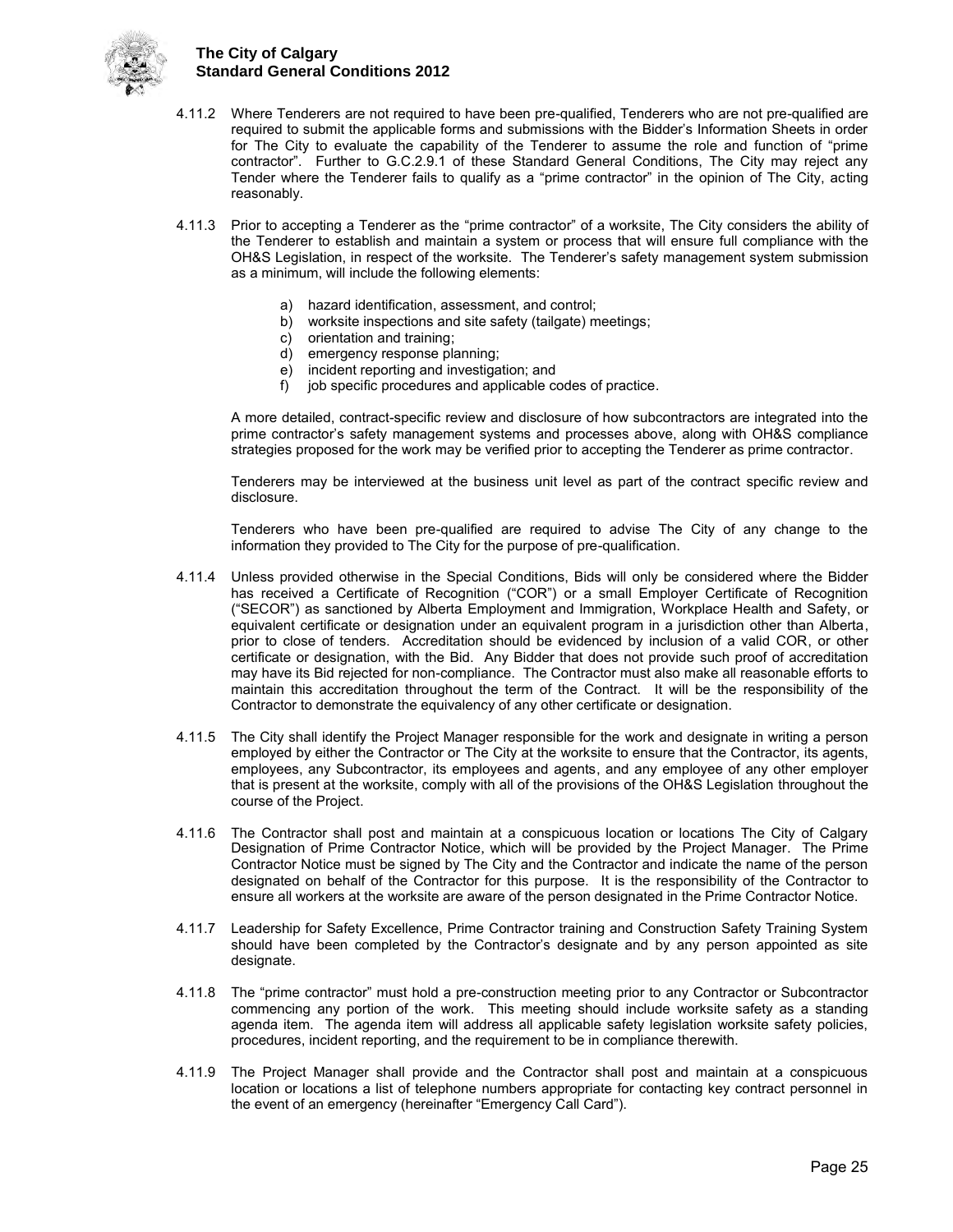

- 4.11.10 In any case where, pursuant to the provisions of OH&S Legislation, an officer orders the Contractor or any Subcontractor to cease work because of non-compliance with OH&S Legislation, or because the officer is of the opinion that work is being carried out in a manner that is unhealthy or unsafe to the workers engaged in the work or present at the location where the work is being carried out, The City may suspend the work until the non-compliance is corrected or terminate the Contract upon at least twenty-four (24) hours notice in writing. The Contractor shall not be entitled to any additional time for completion of the Contract by reason of the Contract being suspended as provided in this condition notwithstanding any other provision in the Contract Documents. Without limiting the generality of G.C.4.14, the Contractor shall indemnify and save harmless The City from and against all losses and claims, demands, actions payments, suits recoveries and judgments of every nature and description brought or recovered against The City by reason of the failure of the Contractor, its agents or employees or both, or any Subcontractor, its agents or employees or both, to comply with all of the provisions of the OH&S Legislation or other safety related legislation or requirements.
- 4.11.11 In the event of a serious injury or an incident having the potential of causing a serious injury as defined in the OH&S Legislation, the Contractor shall, in addition to complying with the provisions of the OH&S Legislation, notify the Project Manager or Project Manager's designate or agent immediately. The Contractor will submit a copy of the incident report, including investigation findings and corrective actions, to the Project Manager in a timely manner.

## <span id="page-29-0"></span>**G.C.4.12 Sanitation**

- 4.12.1 The Contractor shall prevent the committing of any nuisance on the worksite, or on adjoining property, and shall discipline any employee or Sub-Contractor who commits a nuisance.
- 4.12.2 The Contractor shall provide and maintain sufficient sanitary facilities in accordance with the OH&S Legislation for the use of all personnel involved with the work.

## <span id="page-29-1"></span>**G.C.4.13 First Aid and Emergency Response**

- 4.13.1 The Contractor shall ensure that the appropriate first aid services, supplies, and equipment are provided, maintained, and accessible at the worksite according to the requirements of the OH&S Legislation.
- 4.13.2 In addition to calling the emergency telephone numbers listed on the Emergency Call Card posted at the worksite pursuant to G.C.4.11.9, the Contractor must establish an emergency response plan for responding to an emergency that may require medical assistance, shelter in place, rescue or evacuation, according to the requirements outlined in OH&S Legislation.

### <span id="page-29-2"></span>**G.C.4.14 Indemnity**

The Contractor agrees to indemnify, defend and save harmless The City and all of its employees, officials, officers and authorized representatives from and against any and all suits, actions, legal proceedings, administrative proceedings, claims, demands, damages, liabilities, loses, interest, legal fees, costs and expenses of whatsoever kind or nature, including personal injury or death and damage or loss of any real or personal property, whether arising before or after completion of the work and in any manner directly or indirectly caused, occasioned or contributed to in whole or in part, by reason of any wrongful act, error, omission, fault, or breach of the Contract of the Contractor, Sub-Contractor, or of anyone acting under the Contractor's direction or control or on its behalf in connection with or incidental to the performance of the Contract.

### <span id="page-29-3"></span>**G.C.4.15 Contract Documents and Drawings on the Worksite**

The Contractor shall maintain a set of project drawings on the worksite and record accurately all significant deviations from the project drawings caused by site conditions and any changes ordered by the Engineer. The Contractor shall keep one copy of the Contract Documents, specifications and all addenda including reviewed Shop Drawings, Notices of Proposed Change and Change Orders, other modifications to the Contract, test records and permits, on the worksite in good condition. These documents and drawings must be available to the Engineer and to its representative throughout the duration of the project. The Contractor shall submit the updated project drawings to the Engineer prior to the issuance of the Construction Completion Certificate. Unless otherwise provided in the Contract Documents, the Engineer will be responsible for revising the original drawings with the information from the updated project drawings.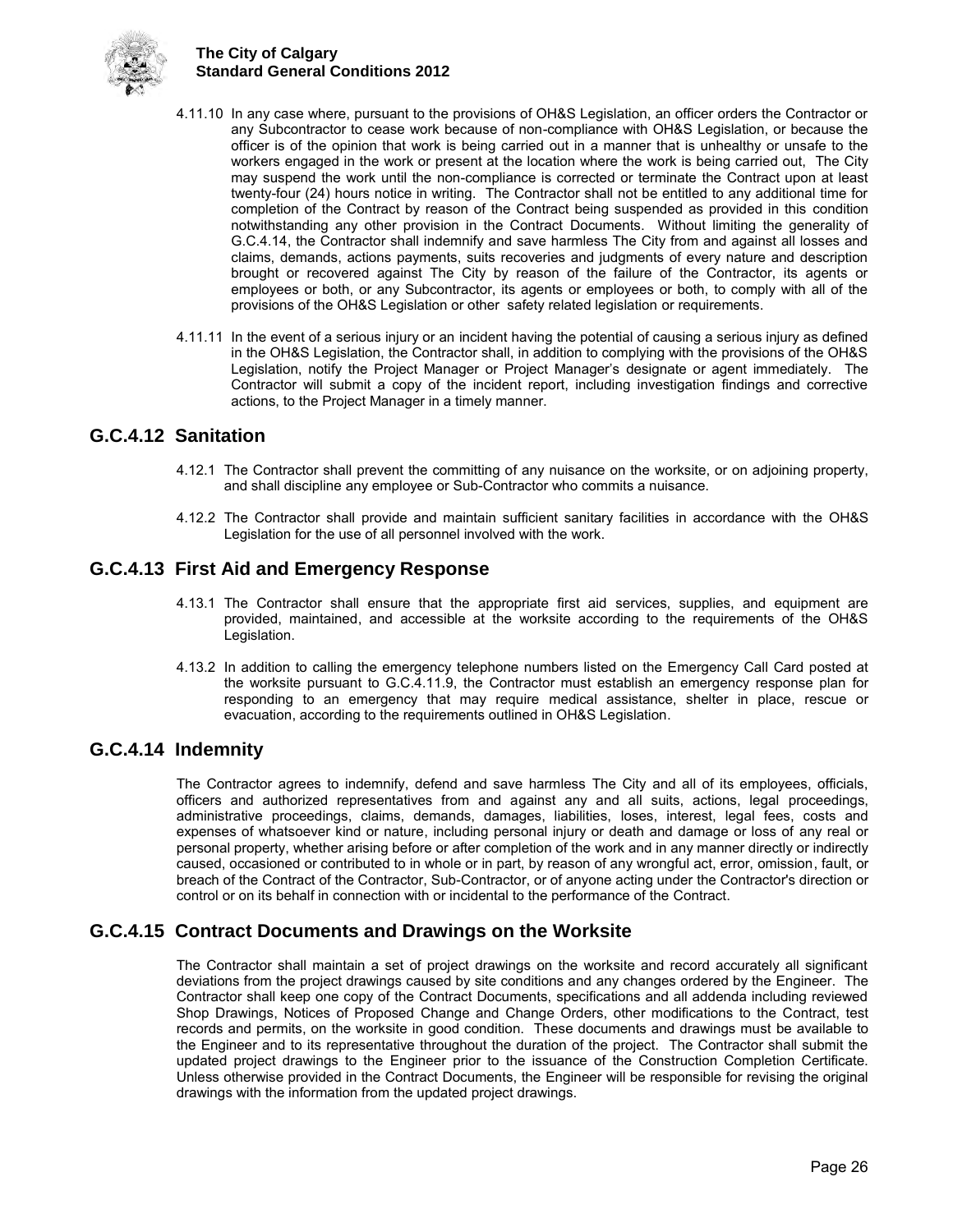

## <span id="page-30-0"></span>**G.C.4.16 Use of Premises**

- 4.16.1 The Contractor shall confine its equipment and apparatus, the storage of materials and the operations of its workers and Sub-Contractors, to limits set by the common law, by the applicable statutes of Alberta and Canada and regulations made thereunder, by the bylaws of The City and by permits and directions of the Engineer. The Contractor shall not unreasonably encumber the premises with construction materials.
- 4.16.2 Unless specifically authorized to do so by the Contract Documents, the Contractor shall not endanger the safety of any structure by any means whatsoever during the performance of the work. If the Contractor anticipates there being risk to any structure by the performance of the work he should bring this to the attention of the Engineer or the Project Manager and seek direction.
- 4.16.3 The Contractor shall comply with the Project Manager's instructions, including any instructions with signs, advertisements, fires and smoking.

### <span id="page-30-1"></span>**G.C.4.17 Survey Responsibilities**

- 4.17.1 The Contractor shall provide the Engineer with assistance, as required, to make any surveys and measurements, and to establish or check lines and grades.
- 4.17.2 The Contractor must arrange survey work schedules with the Engineer or its representative, such that adequate time is allowed for the necessary survey work to be done prior to its proposed construction. The Engineer will not be responsible for any delays as a result of the Contractor's failure to arrange these survey work schedules.
- 4.17.3 The Contractor shall employ a person or persons capable of performing the duties of a survey assistant.
- 4.17.4 The Contractor shall safeguard all points, stakes, grade marks, and benchmarks (collectively "survey marks") made or established on the work. The Contractor shall solely bear the expense of reestablishing any survey marks and for rectifying work improperly installed due to failing the protect or removing without authorization, any survey mark. If the Contractor requires additional staking, the Contractor shall bear the expense of such staking.

## <span id="page-30-2"></span>**G.C.4.18 Key Personnel and Site Supervision**

- 4.18.1 The Contractor shall keep on the worksite at all times when construction operations are being performed a general superintendent, foreman, and any lead of a specialized activity or lead of environmental or safety responsibilities as identified in its Bid or as has been approved in writing by the Project Manager. Once the names of the proposed superintendent, foreman and other designated personnel have been submitted, the Contractor shall not substitute any other superintendent, foreman or other designated personnel without the advance written consent of the Project Manager.
- 4.18.2 Further to S.C.4.18.1 but for greater clarity, The City reserves the right to insist upon having the key personnel of the Contractor identified in the Bid assigned to and responsible for the execution of the project. If any one such key personnel is not available or ceases to be available, any replacement person must have equivalent experience and qualifications and be approved by The City's Project Manager.
- 4.18.3 If the Contractor is unable to provide or keep on the worksite key personnel in accordance with its Bid and G.C.4.18.1 or 4.18.2, The City reserves the right to suspend or terminate the Contract.
- 4.18.4 The superintendent or foreman or other designated personnel shall represent the Contractor, and the Contractor acknowledges that any directions given to the superintendent or foreman by the Project Manager will be deemed to have been given to the Contractor.
- 4.18.5 The Project Manager shall arrange for a system which will allow the Contractor and the Project Manager to contact each other on short notice.

## <span id="page-30-3"></span>**G.C.4.19 Office Facilities for Contractor and the Engineer**

The Contractor shall provide a temporary office for its own use. The Contractor shall provide an office for the Engineer, if there is a resident Engineer on the project, of not less than seven (7) square metres, accessible only to the Engineer and its staff. The Engineer's office must be furnished with a table for drawings at least one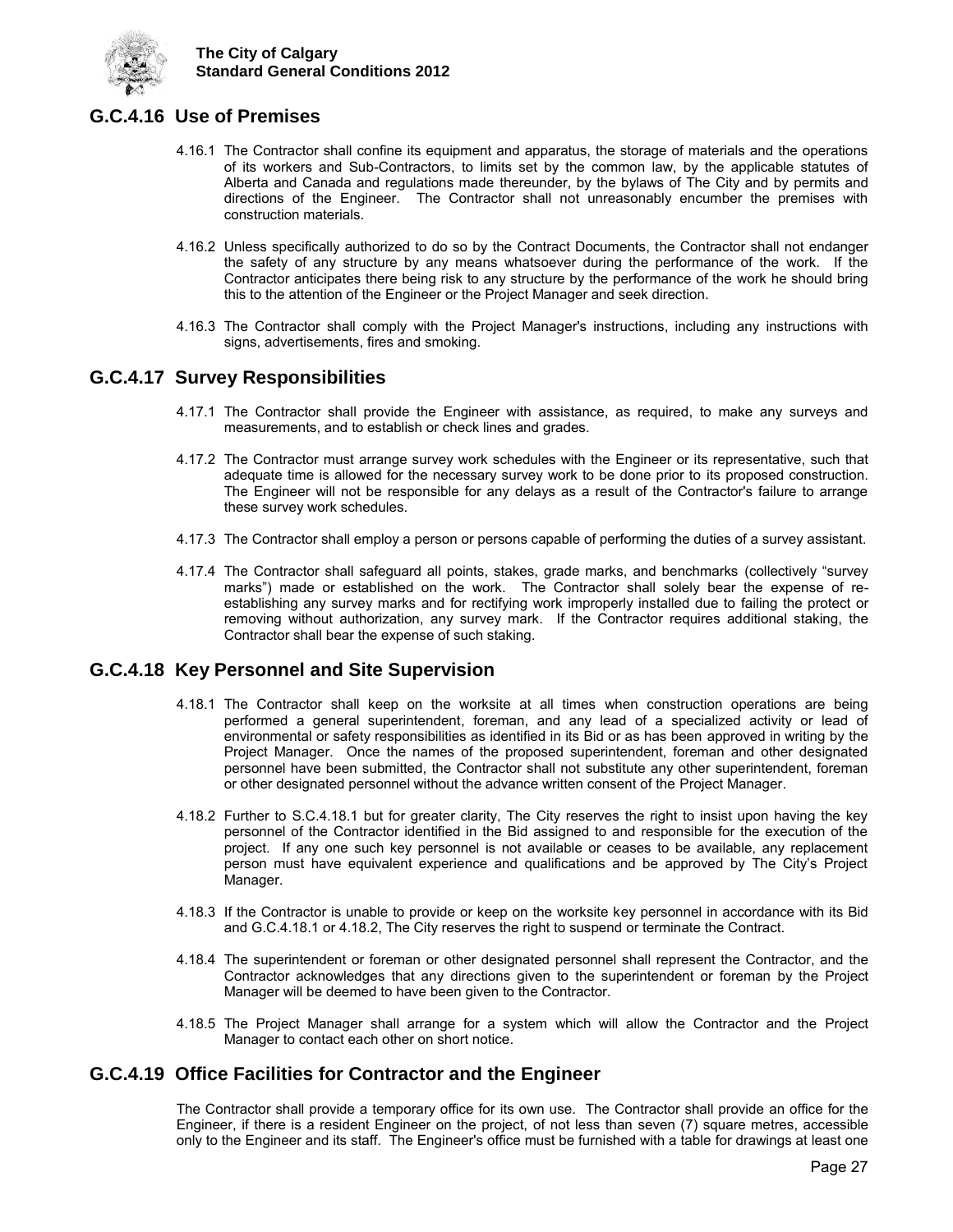

metre by 1.8 metres, a small desk with at least four drawers, and two chairs. The building must have light, heat, proper ventilation, and an operational telephone. The offices must be placed on the job site and made available at least forty-eight (48) hours before the work is commenced, and be removed by the Contractor at the completion of the work.

## <span id="page-31-0"></span>**G.C.4.20 Signs at the Worksite**

- 4.20.1 On projects located off street and lane rights-of-way the Contractor shall erect, on the site, one freestanding sign which complies with all sign specifications detailed in the Contract Documents and includes the following information:
	- (i) the name of the job;
	- (ii) the Owner;
	- (iii) the Project Manager, and the general information number for The City 3-1-1; and
	- (iv) the General Contractor, and the General Contractor's telephone number.
- 4.20.2 For work located on street or lane rights-of-way, which is not signed with the Alberta Cities Transportation Partnership and the Roads Business Unit inquiry sign, the Contractor shall place a minimum of two (2) portable or free standing signs which include the Contractors name, telephone number and the phrase "Working to Improve Your City".
- 4.20.3 All signs must be professionally designed and made, and the layout and location of all signs must be approved by the Project Manager.
- 4.20.4 All sign must be placed so as not to interfere with any traffic flow directional sign, or permanent and temporary traffic control device. The Contractor shall monitor each sign, to ensure it is not impeding traffic flow, has not been knocked over, and has not been removed from the approved location. Monitoring should be done on at least a daily basis.
- 4.20.5 Provide and erect a project identification sign on temporary site fence. Maintain the sign in good condition for the duration of the work. Clean periodically as required.

Only post appropriate warning signs where applicable, or other types of signs for which approval or direction has been given. Any other type of sign or advertising is not permitted unless prior approval in writing has been given by The City.

Provide safety and instruction signs and notices:

Signs and notices for safety and instruction including graphic symbols conforming to CAN3-Z321-77.

 Provide maintenance of site signs, and maintain approved signs and notices in good condition for duration of project, and dispose of off site on completion of project or earlier if directed by Engineer.

 Provide, prior to commencement of work where hazardous or volatile materials or substances are used, a barricade for the entire area and post an adequate number of "NO SMOKING" signs.

### <span id="page-31-1"></span>**G.C.4.21 Installation, Maintenance, and Performance Standards for Temporary Traffic Control**

- 4.21.1 With the exception of emergency related work, all temporary traffic control installations on City streets must first be approved by the Manager of Traffic, Roads, or designate. Contact should be made through the Detour and Special Events Coordinator at (403) 268-3658. The Manager of Traffic, or designate, shall determine the type of temporary traffic control installations required, and through the Engineer shall direct the work to ensure proper co-ordination.
- 4.21.2 All temporary traffic control devices must conform to the "Manual of Uniform Traffic Control Devices for Canada", The City of Calgary "Sign Code Manual" and, current "Temporary Traffic Control Manual".
- 4.21.3 (a) The Contractor shall notify Traffic a minimum of four (4) working days in advance of when the temporary traffic controls are required at (403) 268-3658. The City shall provide temporary traffic control for the following roads as designated in Transportation System Bylaw 41M95, as amended or replaced from time to time:
	- (i) freeways;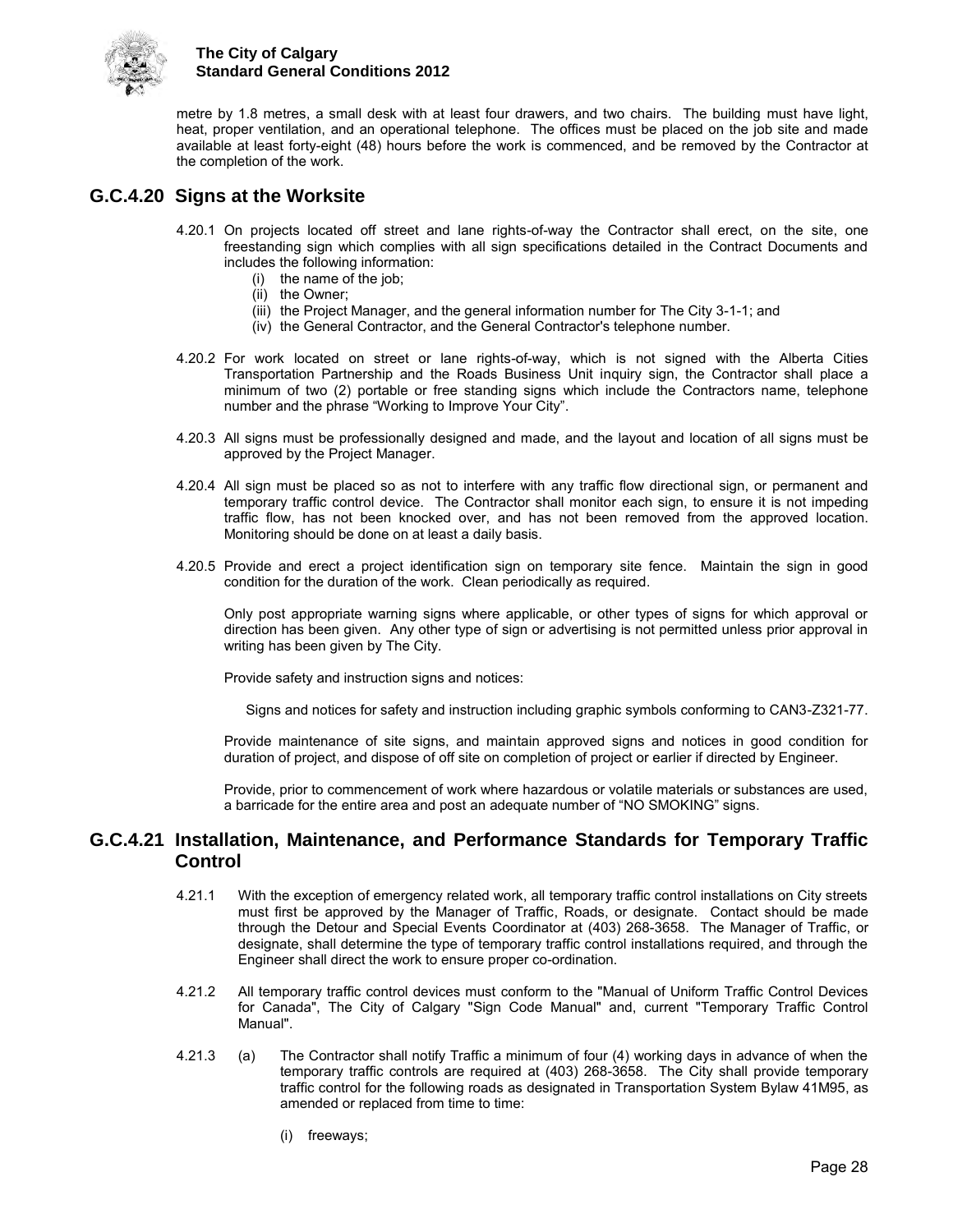

- (ii) expressways;
- (iii) majors;
- (iv) collectors; and
- (v) all roadways and lanes within the Central Business District.

 For the purpose of this clause the Central Business District is defined as the area bounded by 14th Street West, the Bow River, 6th Street East, and 12th Avenue South.

- (b) The Contractor shall provide the temporary traffic control for the following roads as defined in Bylaw 41M95 as amended or replaced from time to time:
	- (i) Residential;
	- (ii) Industrial; and
	- (iii) Lanes (excluding those in the central business district).
- 4.21.3.1 The Contractor shall provide worksite protection for **all** construction projects regardless of roadway classification or location, and the inspection thereof on a reasonably frequent basis (which should be at least daily in most circumstances). Worksite protection includes, but is not limited to, all devices such as barricades and flashing lights in the immediate construction area to secure the worksite from motorists and pedestrians.
- 4.21.3.2 The Contractor must carry out, or arrange for, inspections of temporary traffic control installations for **all** construction projects, regardless of roadway classification or location, on a reasonably frequent basis (which should be at least daily in most circumstances). If maintenance or washing of any temporary traffic control described in G.C.4.21.3 (a) above is required, the Contractor should either inform the City (through the Detour and Special Events Coordinator at (403) 268-3658) in order for The City to do the required maintenance or washing, or carry out the required maintenance or washing with its own forces at its sole cost and expense. The Contractor must maintain reasonable records of inspections and the actions taken as a result of the inspections.
- 4.21.4 If the Contractor fails to install or maintain its temporary traffic control devices in a condition to the satisfaction of the Manager of Traffic or designate, the construction occurring during this period may be deemed unsatisfactory and not be considered for payment, and the Manager of Traffic or designate may shut down the work until the temporary traffic control deficiencies have been corrected. Maintenance of temporary traffic control devices includes, but is not limited to, washing and hand repairs, as required. The Contractor shall monitor on a minimum daily basis (preferably ongoing) temporary traffic control devices and any deficiency must be dealt with promptly.
- 4.21.5 The prior review and approval of Traffic is required for all temporary traffic control devices which are to be used in advance of or in and around the worksite to direct traffic around the worksite. Traffic will arrange for advertising the temporary traffic control installations. All costs incurred by Traffic for temporary traffic control advertising will be borne by the City Department tendering the project. Traffic will monitor each temporary control installation and worksite at least once per week. The Contractor must also monitor, and maintain records of such monitoring of, the temporary traffic control installations and the worksite on a more frequent basis, which should be at least daily and advise Traffic of any deficiencies in the temporary traffic control installations for roads described in G.C.4.21.3(a).
- 4.21.6 At all times the Contractor shall comply with the *Traffic Safety Act (Alberta)* and any regulations thereunder. Should the Contractor damage or knock down a traffic control device, railway sign, or signal or traffic sign of any kind or a parking meter, or become aware that the same has been damaged or knocked down, the Contractor shall report the damage promptly to the Engineer and the Detour and Special Events Coordinator. Further, the Contractor shall comply with The City's Street Bylaw 20M88 whenever and to the extent such provisions of either the Act or the Bylaw are applicable to the work. If it is necessary to remove a sign which has been placed by The City on or adjacent to a public street to control, direct, warn or advise vehicles and the public using the street, the Contractor shall reinstall the sign on a secure portable stand not imbedded in the ground in a location as near as practical to the original location. The Contractor shall immediately thereafter notify the Engineer and the Detour and Special Events Coordinator of the changed location of the sign. If the Contractor observes that any such sign located by The City or temporarily relocated by the Contractor has been moved from the position in which either The City or the Contractor placed it, or has been knocked down or removed from the worksite, the Contractor shall promptly report this matter to the Engineer and the Detour and Special Events Coordinator.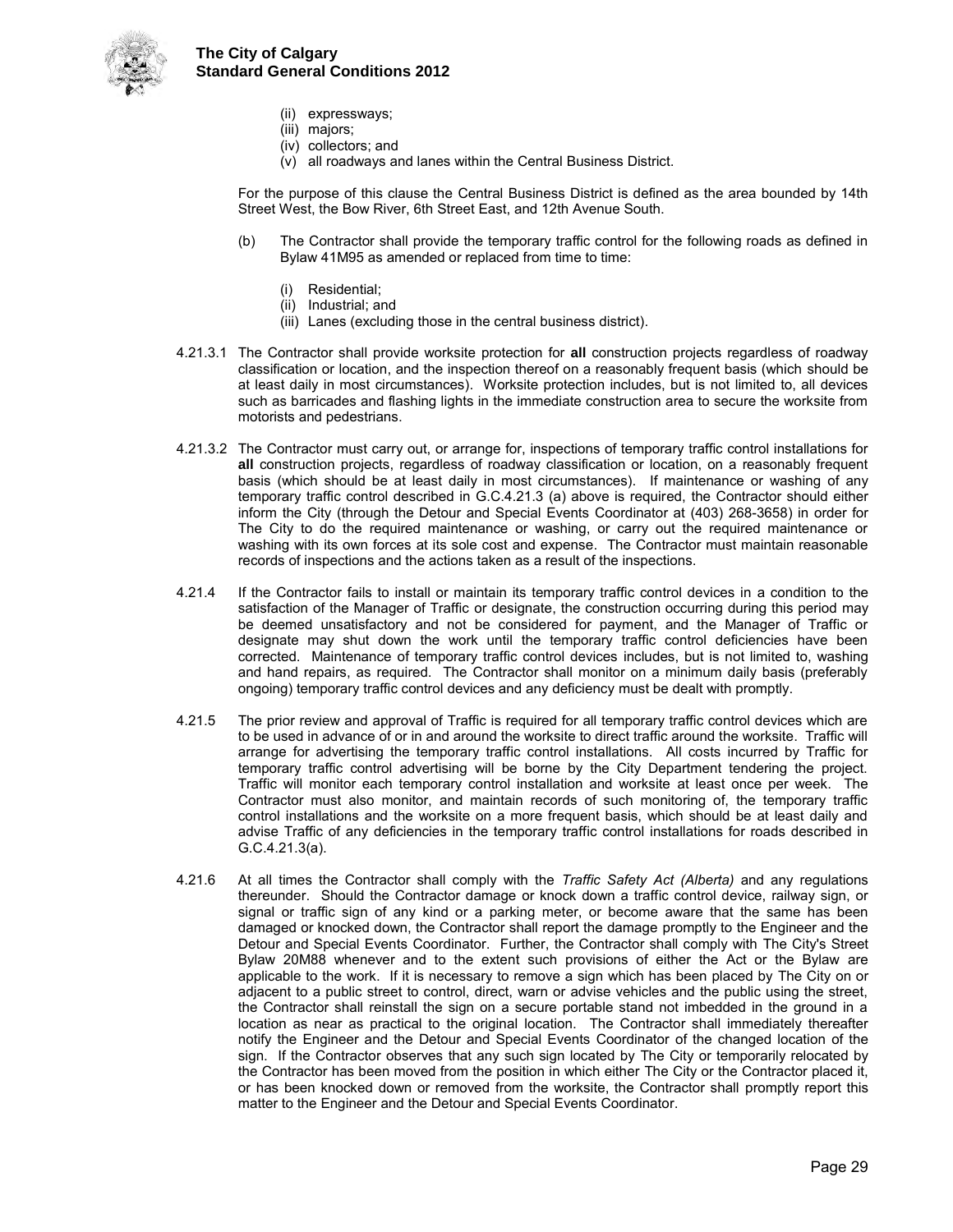

- 4.21.7 In the event of an emergency, the Contractor shall act immediately to ensure the safety of the public and on-site workers, and immediately report full details of emergency situation to the Engineer and the Detour and Special Events Coordinator.
- 4.21.8 The Contractor, whenever reasonable, shall provide and maintain reasonable access to all public and private property adjacent to the worksite. If any temporary closure of access is necessary, this must be coordinated with the Project Manager and reasonable notice must be provided to every resident and every business that will be affected.
- 4.21.9 The Contractor and the Engineer shall arrange with Calgary Transit and Traffic any re-routing of transit vehicles that is needed to accommodate the work.

 The Contractor shall advise the Engineer and the Detour and Special Events Coordinator at least two (2) weeks prior to the date when re-routing is required to be put into effect.

 Where the work of the Contractor will interfere with garbage collection, the Contractor shall notify Waste & Recycling Services at least seven (7) days in advance of the work. The Contractor shall also notify every residence and every business affected by the interference at least seven (7) days in advance of the work, by delivery of a notice form, which will be provided by Waste & Recycling Services.

- 4.21.10 Where temporary traffic control devices are supplied by the Contractor, the Contractor must maintain such devices, barricades, and lighting. If Traffic is required to maintain Contractor supplied devices, the cost of such maintenance will be charged to the Contractor through the Engineer.
- 4.21.11 The Contractor shall remove all signs, amber flashing lights, and barricades, after the temporary traffic control installation is no longer required by the Engineer or Traffic.

## <span id="page-33-0"></span>**G.C.4.22 Closing of Streets or Sidewalks**

The Contractor shall prepare a schedule showing streets which are required to be closed or partially closed for the purposes of carrying out the Contract. The schedule must be submitted in writing seventy-two (72) hours in advance and approved by the Engineer before commencing any work. Work is prohibited between 6:00 and 9:00, and between 15:00 and 18:00 Monday through Friday on all streets where parking is prohibited during these hours. Any construction occurring during the prohibited periods will be deemed unsatisfactory, and not be considered for payment. Where parking is restricted at all times a special permit is required from the Manager of Traffic or designate. Closures on Saturdays, Sundays and Public Holidays can only be permitted with at least four (4) days advance notice and written approval by the Engineer.

## <span id="page-33-1"></span>**G.C.4.23 Hauling Routes, Load Limits and Weigh Scales**

- 4.23.1 The Contractor's hauling units and trucks must keep to designated truck routes. Any other haul routes which are not designated truck routes must be approved by Traffic prior to the Contractor's hauling units or trucks utilizing same.
- 4.23.2 The Contractor shall comply with the axle loadings and other weight requirements currently in force in the City of Calgary.
- 4.23.3 For any Contract where payment is to be made by unit weight, the Contractor, at its expense, shall provide, install and operate an approved scale. The scale must be tested by the Measurement Branch of Industry Canada at the Contractor's expense prior to any material being weighed on the said scales and the customary certificate exhibited to the Engineer. The scale will be retested at the Contractor's expense as often as the Engineer may direct. The scale must be of a capacity sufficient to weigh any single axle or tandem loaded vehicle leaving the plant or pit in one operation.
- 4.23.4 The scale for weighing materials must be equipped with an automatic printer providing a ticket or tape with the following information:
	- 1. net weight;<br>2. date;
	- 2. date;<br>3. destir
	- destination of load (code no.); and
	- 4. truck number.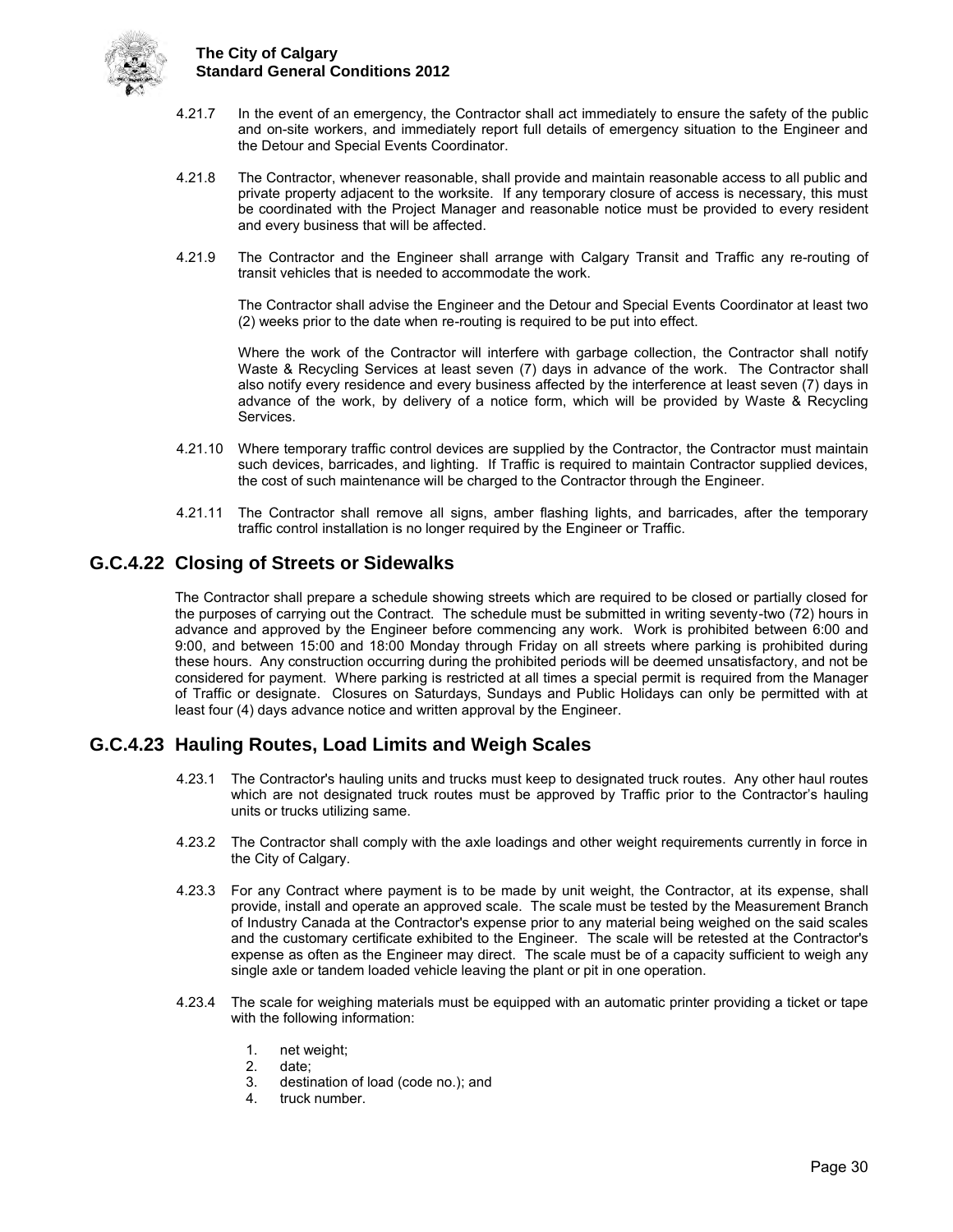

- 4.23.5 Truck tare must be established and recorded twice daily. The first tare is to be taken prior to the first morning load and second tare prior to the first afternoon load.
- 4.23.6 The Contractor is responsible for retaining the original copies of the haul cards in the scale house until the following working day when all such cards and a detailed Summary Sheet showing daily tonnage totals, tares and truck numbers are to be provided to the Engineer or its representative on the worksite before 16:00 hours.

## <span id="page-34-0"></span>**G.C.4.24 Protection of Work, Property and of the Public**

4.24.1 The Contractor shall be responsible for protecting the work and for protecting The City's property from all loss, damage or injury arising in connection with the Contract. In particular, but not so as to restrict the generality of the foregoing, the Contractor in having carried out any ditching or excavation operations on streets and at other locations, shall ensure that necessary and adequate precautions are taken to prevent subsidence or withdrawal of support of sidewalks and curbs, carriageways, existing utilities and other property resulting from such ditching and excavation operations. The Contractor shall be responsible for making good any such loss, damage or injury except, subject to G.C.4.2, such as may be directly due to error in the Contract Documents.

The Contractor shall also be responsible for protecting adjacent property as required by law or by the Contract Documents or where it is otherwise necessary, and make good any resultant loss, damage or injury arising in connection with the Contract.

Where the work is performed at or in the vicinity of any place to which the public has or may gain access, it is the responsibility of the Contractor to ensure that all things necessary to protect each and every member of the public from loss or personal bodily injury (including death) caused by or contributed to or in any way connected with the Contract are done diligently and expediently.

- 4.24.2 Without limiting the responsibility of the Contractor under G.C.4.24.1, if the Engineer instructs the Contractor;
	- (a) to take any action which in the opinion of the Engineer is necessary or desirable to protect any member or members of the public from loss or personal bodily injury (including death) or from the danger thereof arising from or in connection with that performance of the Contract;
	- (b) to cease performing any portion or all of the Contract in a way which, in the opinion of the Engineer, may cause or increase the danger to the public, and to perform the same in a manner which, in the opinion of the Engineer, will remove or reduce to an acceptable minimum danger to the public; or
	- (c) to close off access by the public to any area in the vicinity of the work which in the opinion of the Engineer cannot be made sufficiently safe, and to provide alternative safe access for the public or those parts of it which are entitled to such access;

then the Contractor shall comply with the instructions of the Engineer to the Engineer's satisfaction. The obligations of the Contractor under this clause are in addition to and not in substitution for the obligations contained in G.C.4.11 and G.C.4.13.

## <span id="page-34-1"></span>**G.C.4.25 Legal Survey and Control Monuments**

The Contractor shall ascertain the location of all survey evidence (legal or control) which will or may be affected by the work and shall notify the Engineer and the Geomatics (Legal Survey) Division, Land Information & Mapping, Corporate Services by contacting Project Engineering/Land Surveyor, Geomatics Field Solutions at (403) 268-1640 at least forty-eight (48) hours in advance of construction. Saturday, Sunday or any Statutory Holiday will not count toward the notification period. The Contractor shall not remove any such evidence unless instructed to do so by the Engineer.

The Contractor shall safeguard all such survey evidence and shall bear the entire expense of reestablishing any such survey evidence that becomes damaged or removed during the Contractor's operations.

## <span id="page-34-2"></span>**G.C.4.26 Tools, Plant and Equipment**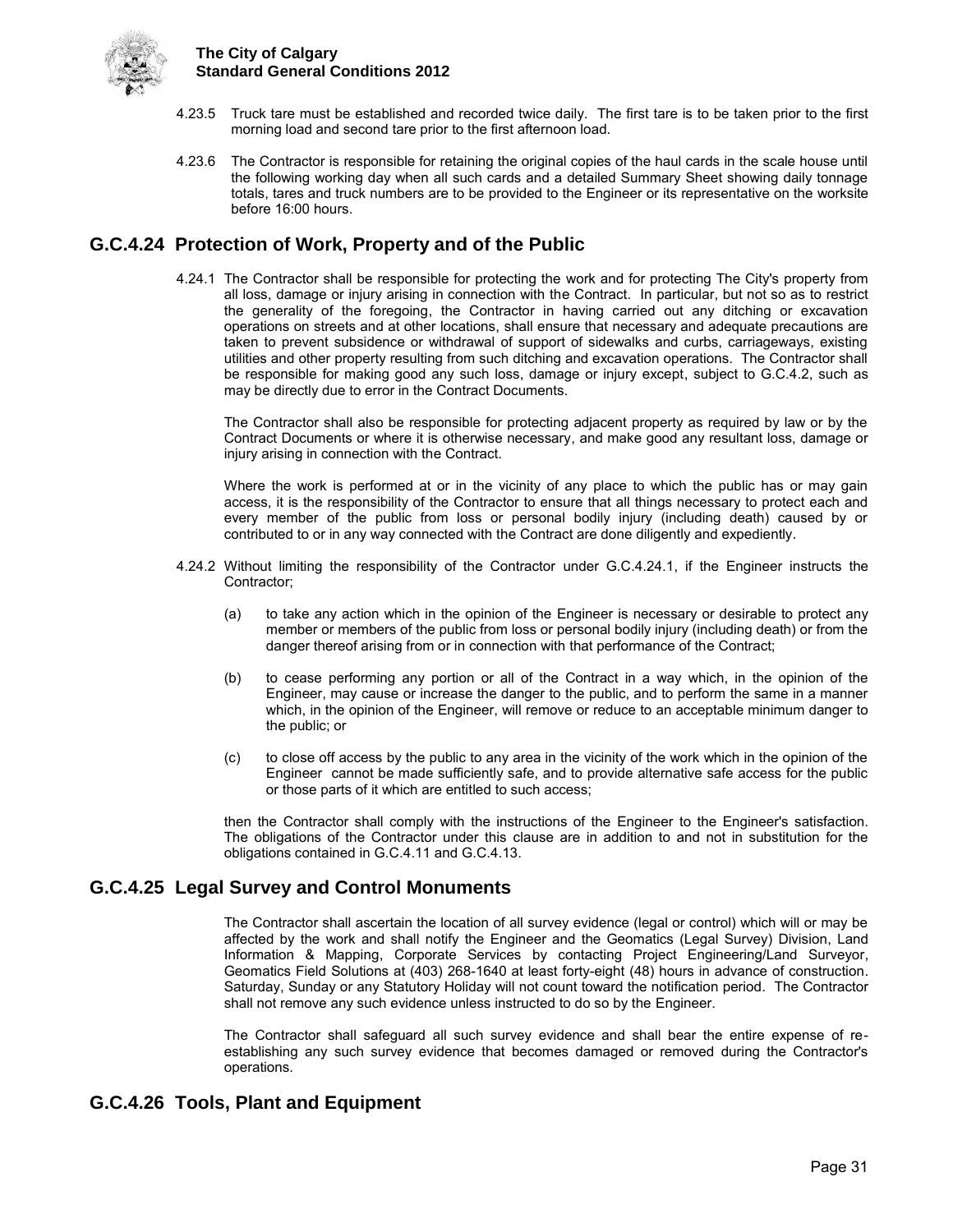

If at any time before the commencement or during the progress of the work, tools, plant or equipment appear to the Engineer to be unsafe, or inappropriate to secure the quality of work required, or to achieve the proper rate of progress, the Engineer may order the Contractor to increase the safety, or efficiency of tools, plant or equipment to augment them or to substitute new tools, plant or equipment as the case may be, and the Contractor must conform to such order at the Contractor's sole cost. The failure of the Engineer to make such demand will in no way relieve the Contractor of its obligation to secure the quality of workmanship and rate of progress necessary to complete the work within the time required by the Contract Documents and to the satisfaction of the Engineer.

## <span id="page-35-0"></span>**G.C.4.27 Testing of Materials**

- 4.27.1 The City may conduct quality control testing to establish the acceptability of materials and workmanship used on City projects and to determine if the provisions of the Contract have been complied with by the Contractor. The City may engage private engineering consultants, in which instance they will be agents of The City on matters of quality control testing. Testing will be carried out at the discretion of The City or the Engineer and will not be subject to direction or control by the Contractor. The Contractor shall not rely on The City's testing program for its quality control, but shall instigate such testing as may be required to ensure that the work which he performs complies in all respects with the requirements of the Contract.
- 4.27.2 The Engineer may order testing or retesting of any work whether or not such work has been subject to quality control testing under G.C.4.27.1. Testing or retesting will be commissioned and controlled by The City or Engineer and will not be subject to direction or control by the Contractor. If such testing or retesting shows the work to comply with the provisions of the Contract, The City shall pay the cost of the testing or retesting or both. If such testing shows that any material portion of the work does not comply with the Contract, the Contractor shall pay all associated costs of the testing or retesting or both.
- 4.27.3 The Contractor shall ensure that The City has free right of access to any site for purposes of inspection or sampling, including plants or mills, where work is in progress producing materials for use on the project. If so requested by The City, the Contractor shall make himself available and shall assist as The City conducts quality control testing.
- 4.27.4 The Contractor at its own expense shall furnish for the Engineer's approval such samples as the Engineer may reasonably require.

## <span id="page-35-1"></span>**G.C.4.28 Inspection of Work**

- 4.28.1 The Engineer shall at all times have access to the work and the Contractor shall provide proper facilities for such access and for inspection.
- 4.28.2 If the Contract Documents, the Engineer's instructions, Federal or Provincial statutes or regulations or City bylaws require any work to be specially tested or approved, the Contractor shall give the Engineer timely notice of its readiness for inspection, and, if the inspection is by any authority other than the Engineer, advise the Engineer of the date fixed for such inspection. Inspections by the Engineer will be made within a reasonable time. If any work has been covered without approval or consent of the Engineer, it must, if required by the Engineer, be uncovered for examination and subsequently recovered, both at the Contractor's expense.
- 4.28.3 The Engineer may order re-examination of questioned work. If such re-examination shows the work to comply with the provisions of the Contract, The City shall pay the cost of re-examination. If re-examination shows that the work does not comply, the Contractor shall pay all associated costs.
- 4.28.4 None of the actions or failures to act listed below will relieve the Contractor from being responsible for any failure to supply materials and complete the work in compliance with the Contract Documents:
	- (a) Any inspection of the work by the Engineer or the failure of the Engineer to make any inspection or to make a sufficient number of inspections;
	- (b) Any lack of thoroughness of any inspection made by the Engineer;
	- (c) Any failure of the Engineer to observe defective workmanship or to observe or reject or condemn defective materials used by Contractor or a Sub-Contractor; or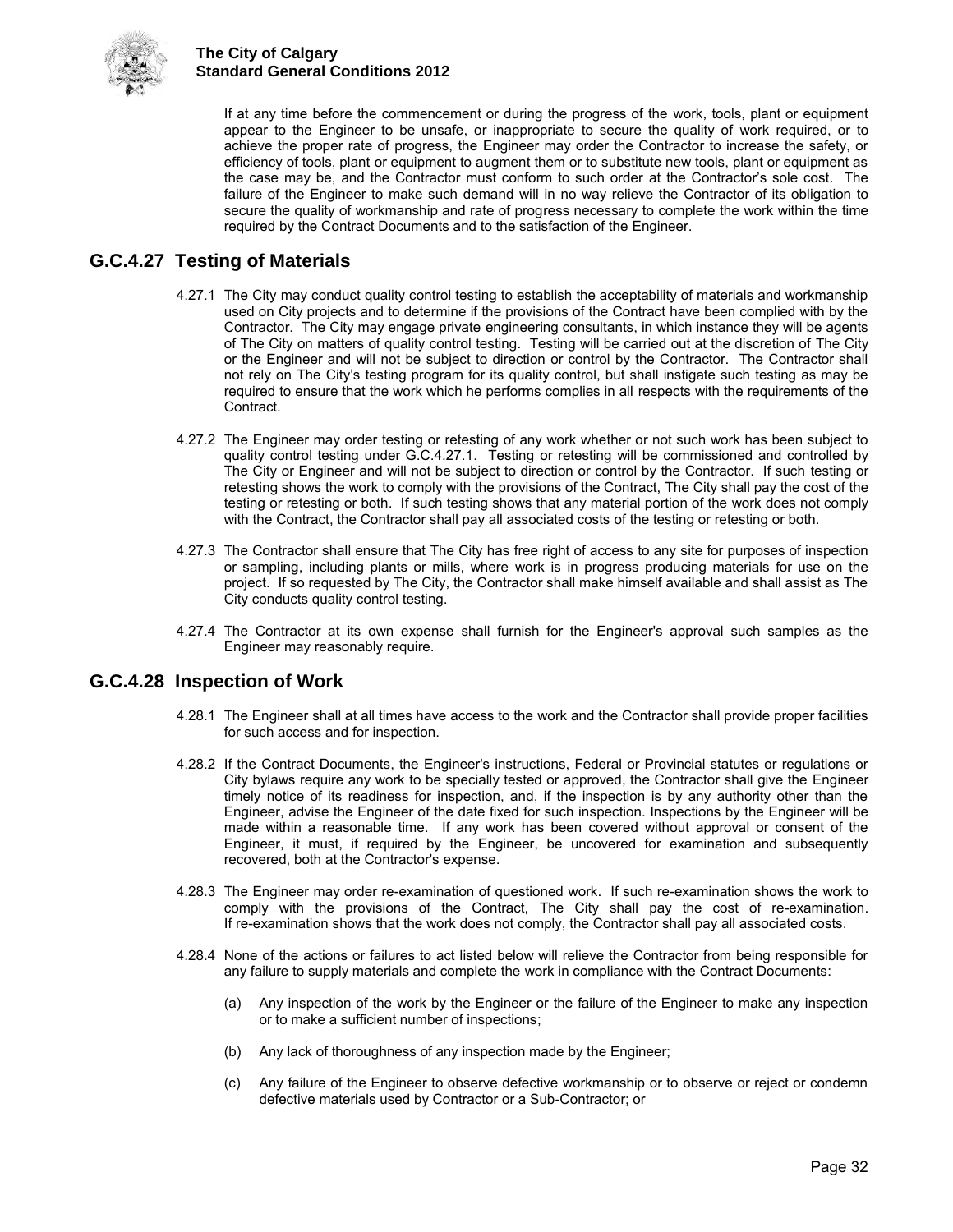

- (d) Any failure or inadequacy in directing attention of the Contractor, or of any other person, to the inadequacy or other deficiency as to the manner in which the Contract is being performed, or as to the inadequacy of any material or equipment used in the performance of the work or incorporated in the work.
- 4.28.5 Similarly, where The City has inspectors observing the performance of the Contract or the materials used in the work, such inspectors are acting for the sole benefit of The City and nothing that such inspectors do or fail to do will relieve the Contractor from strict compliance with all of the provisions of the Contract Documents with relation to the work, the materials being supplied or any other aspect of the Contract.
- 4.28.6 Any acceptance by the Engineer or the Owner of any portion or component of the work that uses or incorporates substituted material will not relieve the Contractor from being responsible to complete the work in compliance with the Contract Documents, unless a written approval from the Engineer is obtained pursuant to G.C.3.12.

## <span id="page-36-0"></span>**G.C.4.29 Location and Disruption of Existing Services**

- 4.29.1 The existence, location, elevation and condition of underground utilities is not guaranteed, and notwithstanding any other provisions in the Contract, the Contractor shall be responsible for determining through Alberta One Call (1-800-242-3447 or www.alberta1call.com) or other effective means the location and elevation of all sewer, water and gas mains or lines, electric light, power or telephone or fibre optic conduits, or other structures or utilities, by non-destructive means acceptable to the utility owner, and shall pay for any service supplied by providers or owners of public utilities such as Atco Gas and Pipelines Ltd. ("Atco"), Enmax Corporation ("Enmax"), Telus Corporation ("Telus"), other utilities or telecommunications companies and The City's Water Services Business Unit. The Contractor shall also be responsible for notifying the appropriate persons of its intention to carry out operations in the vicinity of any such main, line, conduit or other structure or utility, at least one (1) week in advance of any operations being carried out, including:
	- (a) The Director, Water Services in the case of water mains or lines;
	- (b) The Director, Water Services in the case of sewer lines or mains or storm water facilities;
	- (c) Telus, Shaw Communications Inc., and other telecommunications companies in the case of telecommunications conduits or lines or cable;
	- (d) Atco in the case of gas mains or lines;
	- (e) Enmax in the case of electric or power conduits or lines;
	- (f) The Director, Calgary Transit in the case of Calgary Transit installations;
	- (g) The Director, Parks in the case of irrigation systems; and
	- (h) The Director, Roads, in the case of street lighting.
- 4.29.2 Without limiting the generality of the provision of G.C.4.14, the Contractor shall indemnify and save harmless the owner of any main, line, conduit or other such structure or utility for any loss or damage which may be suffered by owner because of damage to any such main, line, conduit, or other such structure or utility, in any way caused by the operations of the Contractor in the performance of the Contract.
- 4.29.3 Where utilities are to be moved, repaired or replaced the Contractor shall make its own arrangements with the utility company or City department concerned for the alterations necessary, and will notify the Engineer of all such requirements.
- 4.29.4 Excavation in the vicinity of existing structures and any utilities must be carefully performed, and utilities which cross an excavation must be properly supported or shored to prevent settlement. Where trenching is to be done under existing utilities, such utilities must be adequately supported or shored before backfilling commences and the support or shoring left in place if appropriate. The Contractor should confirm what is appropriate with the owner of each utility involved.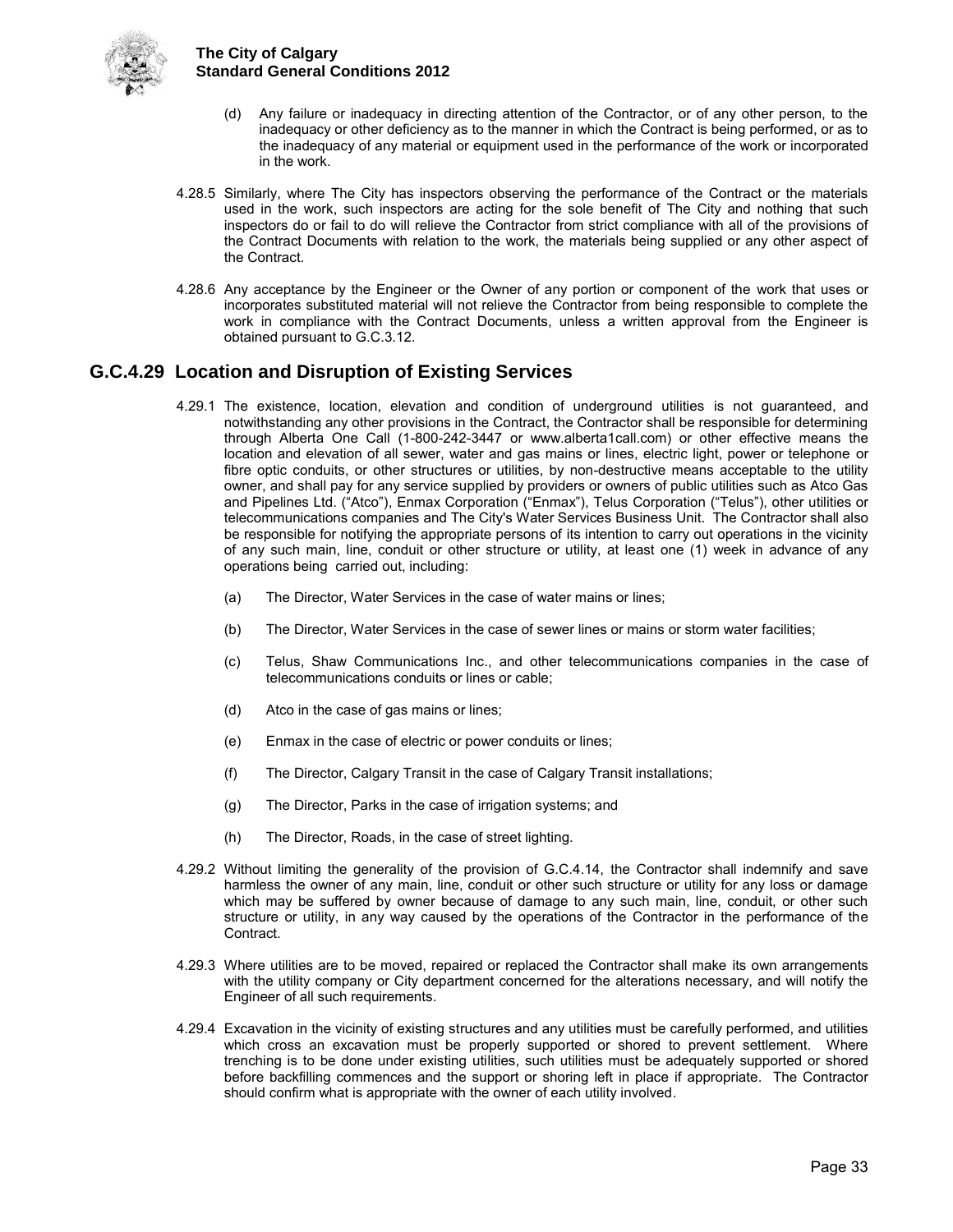

- 4.29.5 The City shall pay for any necessary alterations, repairs or replacement of any utilities which intersect the line of the proposed work, unless the Contractor is otherwise required to pay for any or all such measures pursuant to an obligation or commitment outside the Contract.
- 4.29.6 The Contractor shall make its own arrangements for any utility service it may require.
	- (a) The Contractor shall protect, relocate or maintain existing active services as required. When inactive services are encountered, cap off in a manner approved by the authorities having jurisdiction over the service, and
	- (b) report existing services encountered during excavation (not previously known) to the Engineer and further instructions from the Engineer.

## <span id="page-37-0"></span>**G.C.4.30 Contractor's Right to Stop Work or Terminate Contract**

- 4.30.1 The Contractor may stop work or terminate the Contract three (3) business days after written notice of its intention has been received by the City Clerk, the City Solicitor and the Engineer or Project Manager, if:
	- (a) Work on the Contract is stopped under an order of a court having actual or apparent competent jurisdiction or by the actual or apparent authority of a federal, provincial or municipal government, and such order or exercise of authority is not related to an act or omission of the Contractor; or
	- (b) The City fails to pay the Contractor any sum certified by the Engineer or Project Manager as being due under the Contract within thirty (30) days of the date set out in the Engineer's or Project Manager's progress certificate as being due, or thirty (30) days after The City received the progress certificate, whichever is the later date.
- 4.30.2 Upon the Contract being terminated pursuant to G.C.4.30.1, subject to the provisions of the *Builders' Lien Act (Alberta)* The City will pay to the Contractor all amounts then due to the Contractor under the terms of the Contract, as well as any amount which the Contractor is able to establish that it is legally entitled to receive for loss of anticipated profit and the cost of any additional damage which the Contractor may have suffered by reason of termination of the Contract.
- 4.30.3 Notwithstanding G.C.4.30.1 and G.C.4.30.2, The City will not be obliged to make any payment earlier than would be required under the Memorandum of Agreement. The retention of any amount due to the Contractor which is required to be retained pursuant to the *Builders' Lien Act (Alberta)*, the Contract or any other Act or Regulation, will not create a right for the Contractor to suspend work or terminate the Contract.

## <span id="page-37-1"></span>**G.C.4.31 Sub-Contracts**

- 4.31.1 The City reserves the right to disapprove any proposed Sub-Contractor. Once the names of the proposed Sub-Contractors have been submitted, the Contractor must not engage another Sub-Contractor without the prior written consent of the Project Manager.
- 4.31.2 The Contractor shall be fully responsible to The City for the acts and omissions of its Sub- Contractors, and all its employees and agents.
- 4.31.3 Nothing contained in the Contract Documents creates any contractual relation between any Sub-Contractor and The City.

## <span id="page-37-2"></span>**G.C.4.32 Relations of Contractor and Sub-Contractor**

The Contractor agrees to bind every Sub-Contractor by those terms of the Contract which apply to the Sub-Contractor's work. Upon the request of The City or a Sub-Contractor, the Contractor will provide the Sub-Contractor a copy of the Contract or any Contract Documents that apply to that Sub-Contractor's work.

## <span id="page-37-3"></span>**G.C.4.33 Claiming of Damages by Another Contractor**

4.33.1 Should the Contractor suffer damage by an act or omission of any Other Contractor employed by The City upon the work, the Contractor should make its claim in writing against the Other Contractor and at the same time advise The City in writing of the claim and furnish a copy of the claim made against the Other Contractor. The Contractor shall advise the Engineer in writing within 48 hours after the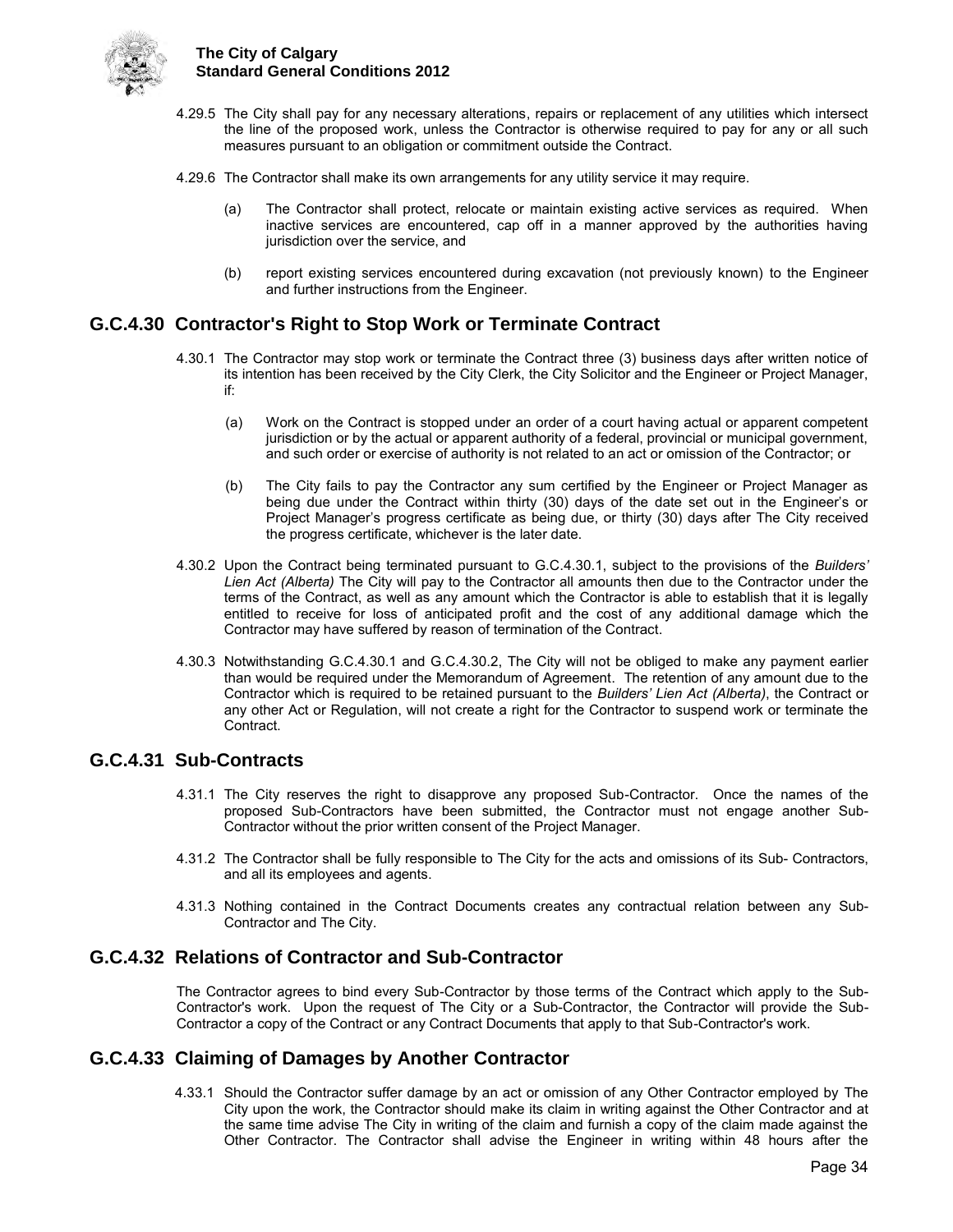

happening of the event which caused such damage to the Contractor. The Engineer will consider such claims and the responsibility for the damage and advise the Contractor thereof in writing.

- 4.33.2 Where the Contractor suffers loss or damage by reason of an act or omission by any Other Contractor where the contract between the Other Contractor and The City (hereinafter referred to as the "other contract") provides that the Contractor is or may be added as a party to the other contract for the purpose of obtaining relief at law or in equity for the loss or damage suffered by the Contractor, the Contractor may, unless the Other Contractor has agreed to settle such claim, sue the Other Contractor to obtain relief for such loss or damage, upon the Engineer or Project Manager certifying to The City that the Contractor has so suffered loss or damage by reason of the Other Contractor, and the Contractor may do so whether the Contractor is designated by name or added to the other contract by implication only. The Contractor shall not name The City as a party to such action unless and until The City so agrees in writing and if, The City does so agree, the Contractor shall indemnify and save harmless The City against any loss, court costs, expense, damage or judgment arising out of such action.
- 4.33.3 Should the Contractor cause damage to the Other Contractor on the work, the Contractor shall upon notice by The City settle with the Other Contractor by agreement if it agrees to so settle. If the Other Contractor sues The City on account of any damage alleged to have been so sustained, The City shall notify the Contractor, who shall defend such proceedings at its own expense, and if any judgment against The City arises therefrom, the Contractor shall be responsible and pay the amount of such judgment and all costs incurred by The City.
- 4.33.4 If another contract, with the Other Contractor that has suffered damage by reason of any act or omission of the Contractor in the performance of the Contract, contains provisions the same as or substantially similar to the provisions of this clause then, unless the Contractor has been able to settle the claim of the Other Contractor, and if the Engineer has certified that the Other Contractor has suffered damage which, if it were a party to the Contract would give the Other Contractor a right of action under the Contract, then the Other Contractor, whether specifically named in the Contract or not, will be deemed to be a party to the Contract. Any of the obligations of the Contractor to complete the work, or any portion of it, in a particular manner or to a designated standard or within a specified time will be deemed to be obligations owed by the Contractor to both The City and the Other Contractor so as to allow the Other Contractor to sue the Contractor without naming or joining The City in any action. If the other Contractor does name or join The City in any action arising out of performance, nonperformance or inadequate, insufficient or negligent performance then the Contractor shall defend the action on behalf of The City and shall indemnify and save harmless The City against any and all loss, cost, expense, claim, judgment or settlement arising out of such action.

## <span id="page-38-0"></span>**G.C.4.34 Cutting, Patching and Digging**

- 4.34.1 The Contractor shall do all cutting, fitting or patching of the work that may be required, and properly tie-in such work with any work of Other Contractors shown in, or reasonably implied by, the Contract Documents.
- 4.34.2 The Contractor shall not endanger any existing work by cutting, digging or otherwise, and must not cut or alter the work of any Other Contractor except with the consent of the Engineer and then only to the extent permitted by the Engineer.

## <span id="page-38-1"></span>**G.C.4.35 Environmental Control**

The Contractor must ensure that appropriate environmental controls are implemented, including, but not limited to, the following:

#### **4.35.1 Environmental Responsibilities**

The Contractor will ensure that environmental considerations are part of all project planning, activities and operations. The Contractor must be familiar with and communicate The City of Calgary's Environmental Policy and the Contractor's Environmental Responsibilities Package and Acknowledgement Form to all on-site personnel, including Subcontractors that are engaged in the work. The Contractor must maintain documentation and records as evidence that the environmental requirements for the work have been implemented and are being maintained. Verification of Compliance may include requests for documents and for worksite inspections.

#### **4.35.2 Environmental Training and Orientation**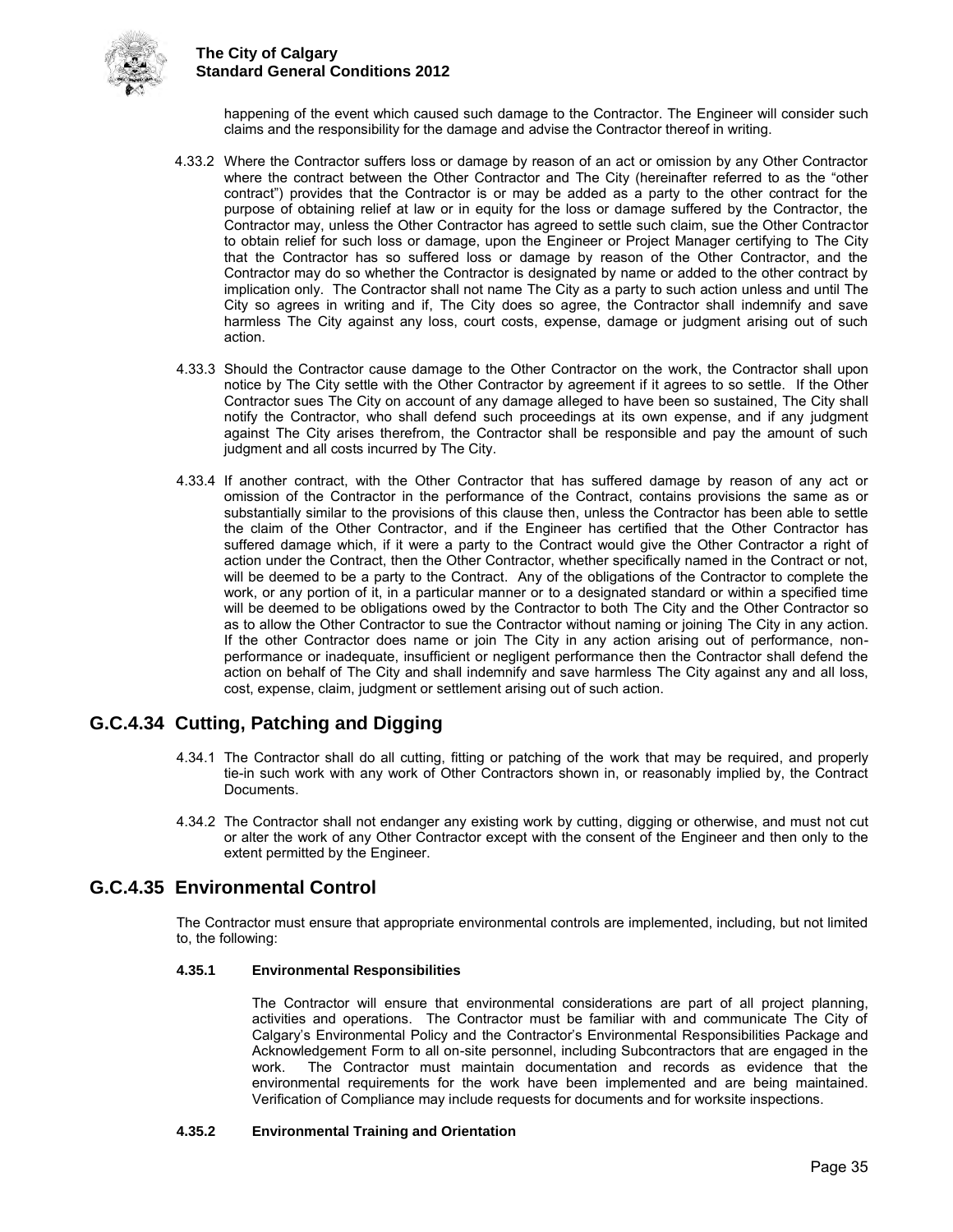

Contractors and Subcontractors working on the worksite will ensure they have documented and maintained records of environmental training and orientation as evidence of a level of awareness of environmental issues related to the work and competence appropriate to their assigned activities.

#### **4.35.3 Erosion and Sediment Control**

- (a) The Contractor must comply with all applicable legislation and adhere to the requirements specified in the current edition of The City of Calgary Guidelines for Erosion and Sediment Control to ensure protection of water bodies, storm water infrastructure, public and private property, and the environment.
- (b) For all sites greater than two (2.0) hectares in overall site size, an Erosion and Sediment Control ("ESC") Report and Drawings must be developed and implemented. ESC Reports and Drawings must be stamped and signed by a Professional Engineer (P.Eng.) or Professional Agrologist (P.Ag.) licensed to practice in Alberta, or by a Certified Professional in Erosion and Sediment Control (CPESC), and submitted to Water Resources (Attention: Erosion Control Coordinator). Amendments and updates to reports and drawings must be forwarded to Water Resources (Erosion Control Coordinator or the designated Erosion Control Technician) for review and approval.
- (c) For sites smaller than two (2.0) hectares but equal to or greater than 0.4 ha, assuming there are no site characteristics that indicate a higher than normal ESC concern, only a drawings submission will be required. Contact the Water Resources Erosion Control Coordinator at (403) 268-2655 to discuss.
- (d) For site less than 0.4 ha. where there are no site characteristics that indicate higher than normal ESC concerns, only good housekeeping practices will be required. Contact the Water Resources Erosion Control Coordinator at (403) 268-2655 if you have questions. Water Resources reserves the right to request a letter outlining the good housekeeping practices that will be implemented on a site.
- (e) ESC Reports and Drawings for Development Permits (DP) and Development Liaisons (DL) must be submitted to the File Manager of Urban Development. For projects where a Development Permit is not required the Contractor must submit the ESC Report and Drawings to The City Project Manager.
- (f) Regardless of the size of the worksite, where applicable Contractors must implement the following practices on all sites:
	- Consider phasing construction so that areas with high erosion potential are constructed in a minimum amount of time with permanent stabilization (e.g. landscaping) measures implemented early;
	- Divert clean runoff (e.g. pavement runoff) away from exposed soils or unstabilized areas;
	- Minimize the area of disturbed ground that is exposed to erosion at any one time;
	- Control erosion at the source by preventing soil detachment and transportation (erosion control);
	- Minimize the extent and duration of disturbance to vegetation;
	- Stabilize access and egress points to reduce off-site tracking;
	- Stabilize and contain stockpiles;
	- Control wind blown and fugitive dust;
	- Minimize compaction of native soil by appropriately locating temporary roads and materials storage;
	- Minimize exposed slope lengths by breaking up into smaller slopes via controls;
	- Provide temporary cover on exposed soils that are prone to erosion;
	- Maintain subsoil grades in a non-compacted roughened state;
	- Provide sufficient capture and storage to contain sediment-laden runoff within the site (sediment control);
	- Monitor the effectiveness of controls regularly (at least every seven days) and during or within 24 hours of precipitation (> 12 mm rainfall in any 24 hour period or precipitation on wet or partially frozen soils) or snowmelts;
	- Plan for and implement emergency measures as required;
	- Correctly install (per manufacturer/designer specifications), inspect and maintain erosion and sediment controls;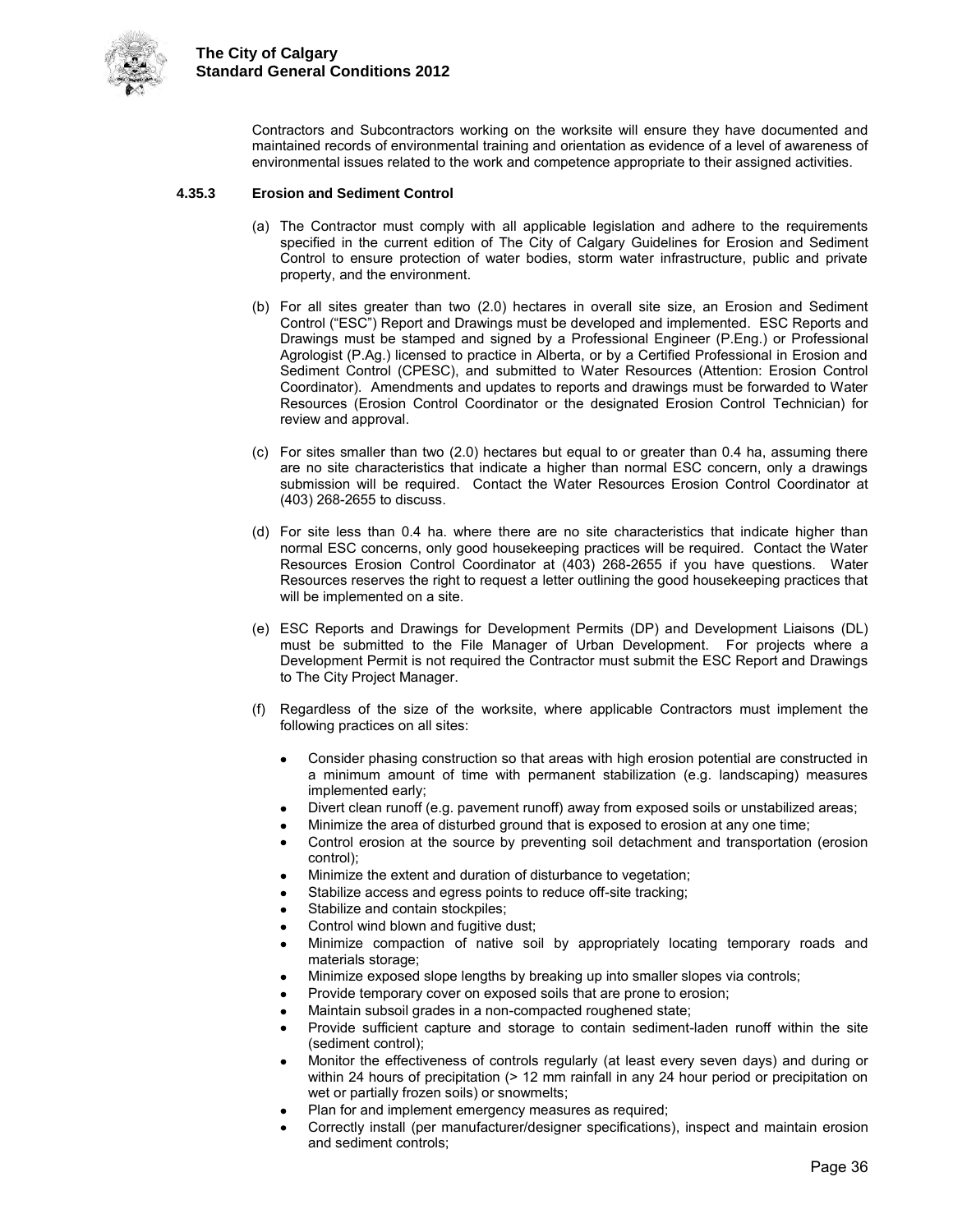

- Prevent the release of sediment-laden water or contaminated water to waterbodies and to the storm sewers as a result of construction dewatering, surface washing, sand blasting, saw cutting, washing vehicles, washing out of concrete mixers and concrete trucks (including chutes and tools), and any other activities that could result in a prohibited discharge and;
- Remove all temporary erosion and sediment controls when no longer required and at end of contract.
- (g) The Contractor must ensure that appropriate practices are in place to minimize erosion and manage sedimentation. These practices must be implemented, monitored and maintained during the term of the Contract. In the event, however, that an authorized City representative reasonably deems that there is an erosion or sedimentation problem or both, the authorized City representative will promptly give notice of the problem to the Project Manager and the Contractor. After being notified, the Contractor, subject to the advice of the Project Manager or the Engineer or both, shall take timely action to address the problem. Failing this, The City may take such steps as are necessary to appropriately address the problem at the expense of the Contractor. The City will notify the Contractor in writing of any such actions taken within seventy two (72) hours. Any costs incurred by The City may be set off against any sums owed by The City to the Contractor under the Contract.

#### **4.35.4 Construction Site Water Management**

#### The Contractor must:

- Install, inspect and maintain temporary drainage systems as required throughout the duration of the Contract and must remove temporary drainage systems upon completion of the Contract;
- Obtain a Drainage or Dewatering Permit from Water Resources prior to discharging impounded water (due to surface runoff or groundwater infiltration) to the storm drainage system (As per Drainage Bylaw 37M2005). For requests to discharge to the storm drainage system, the Water Resources Erosion Control Coordinator must be contacted at (403) 268-2655. For requests to discharge to the sanitary sewer, the Water Resources Industrial Monitoring Supervisor must be contacted at (403) 268-4558;
- Not allow slurry to enter into any watercourse or the storm or sanitary sewer system when undertaking saw cutting or coring activities, and the slurry must be disposed of in accordance with all applicable regulations and guidelines; and
- Not allow concrete washout or waste from drums, chutes and tools to be discharged where it could enter the storm drainage system either directly or as a result of subsequent precipitation event. In instances where concrete washout is to occur or surplus concrete is to be stored on site, a City approved containment system is required.

#### **4.35.5 Soil Conservation and Stockpiles**

The Contractor must:

- Provide temporary stabilization of exposed soils (e.g. mulch or other temporary cover, surface roughening) where wind erosion (dust) or water erosion or both could contribute sediment to off-site areas, including water bodies, streets, storm infrastructure, and property;
- Ensure stockpiles, in place for more than 30 days, are properly stabilized and contained in order to prevent any off-site impacts. Stockpile slopes must not be steeper than a 4H:1V ratio;
- Locate stockpiles in flat, contained areas of the worksite;
- Maintain a one metre separation between topsoil and subsoil stockpiles and care must be taken to prevent mixing of topsoil and subsoil during stripping. All storage stockpile locations must be recorded and this information must be available at the site. Additional erosion and sediment controls and practices for stockpiles are referenced in the current edition of the Guidelines for Erosion and Sediment Control;
- Control annual weeds on exposed soils before they can set seed in order to reduce the likelihood of spread;
- Ensure equipment moving from areas with weeds or non-native species into natural areas is clean and free of weeds; and
- Ensure any use of a registered herbicide is approved by the Project Manager in accordance with the City's Integrated Pest Management Program (IPM).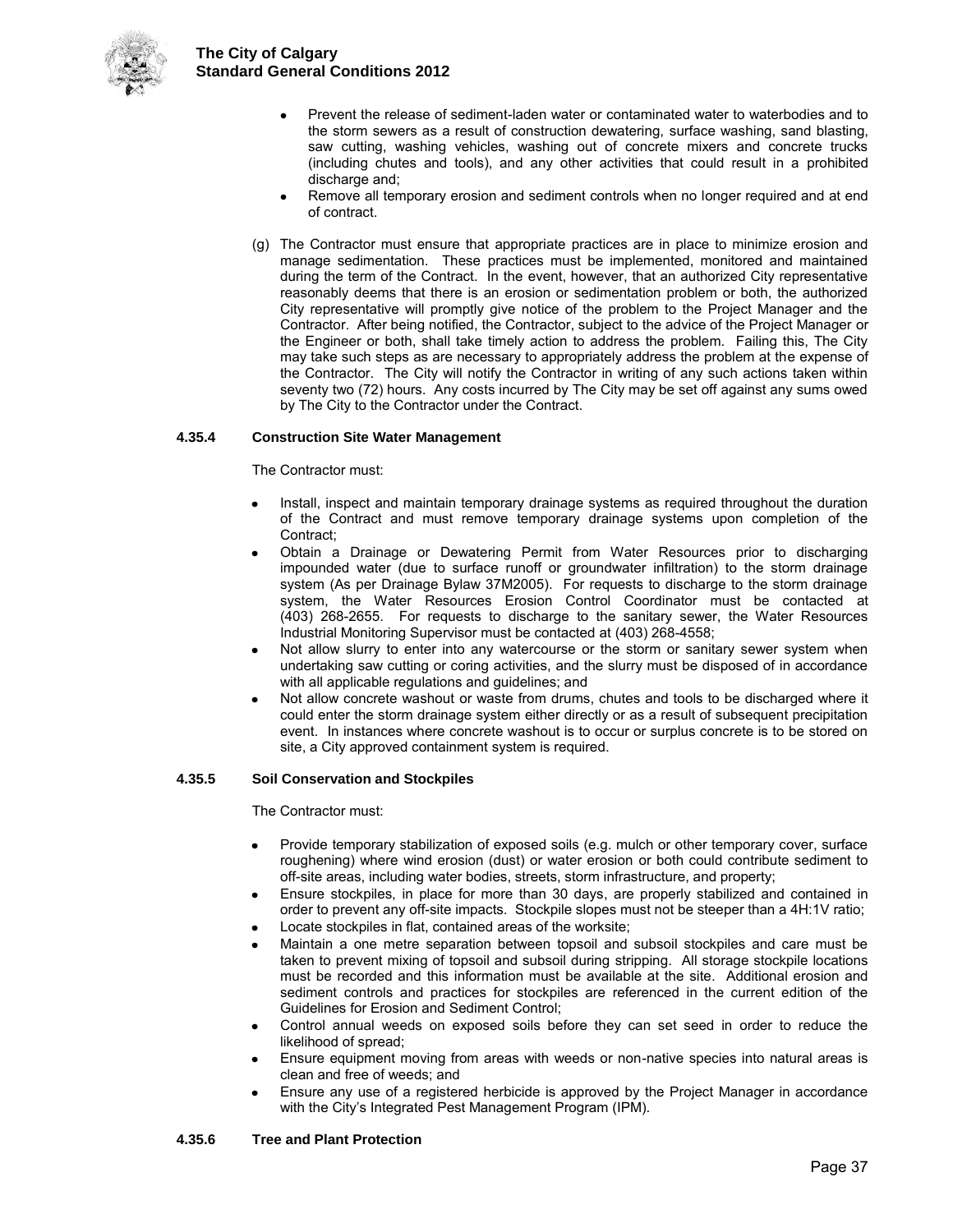

- (a) As required by the Street Bylaw 20M88, the Contractor must supply a Tree Protection Plan to Urban Forestry when construction or construction related activities occur on City lands (including road right of way and boulevards) within 6 metres of a City tree. To verify tree ownership or to inquire about tree protection plans, Urban Forestry can be contacted through 311.
- (b) Contractors must adhere to the Tree Protection Bylaw 23M2002.
- (c) The Contractor must plant all trees, shrubs and groundcover in conformity with the most current edition of Parks Development Guidelines and Standard Specifications, Landscape Construction Specifications.

#### **4.35.6.5 Water Supply and Disposal**

The Contractor must ensure that suitable and approved water supply and water disposal methods are implemented refer to G.C.4.45 and G.C.4.35.4, respectively. To obtain a Hydrant Connection (HCU) contact the Water Services & Water Resources stockroom at (403) 268-4416 or (403) 268-4712.

#### **4.35.7 Site Management**

The Contractor must:

- Suitably locate, secure and label chemical, fuel and lubricant storage areas to prevent and minimize the impact of any releases or contamination on-site or off-site;
- Ensure that for all hazardous materials there is 110% secondary containment capacity for the largest container plus 10 percent of the aggregate capacity of all other containers;
- Ensure hazardous materials on the worksite are managed appropriately. Site specific hazardous materials management procedures must be developed, documented and communicated to all Contractor and Subcontractor personnel;
- Prevent and control tracking of dirt offsite and within the worksite and adjacent areas, including thoroughfares and walkways;
- Take all reasonable measures to control dust within the worksite, including, but not limited to haul roads, dump sites, stockpiles and detour roads, for the duration of the Contract. This includes control of dust created by the passage of public traffic through the worksite. Dust control could include the use of non-potable water;
- Promptly remove all mud, dirt, debris and other materials deposited by construction during the construction and rehabilitation period and dispose of such material appropriately;
- Keep the worksite free from accumulations of debris or waste;
- Ensure storage of waste and material is controlled to prevent off-site migration from the worksite;
- Ensure all containers (for example drums) containing waste material resulting from any activity are identified, labelled, managed and disposed of appropriately; and
- Ensure that spill kits are present at all worksites.

#### **4.35.8 Recycling and Waste Management**

The Contractor must:

- Identify how waste will be reduced and diverted from the landfill or recycled. At a minimum, the Contractor will recycle cardboard, paper, wood, asphalt, concrete, metal and plastics and provide the City Project Manager written justification for not diverting any of these waste streams from landfill;
- Retain and submit copies of all waste records for materials disposed and recycled. These will be provided to the City Project Manager upon request in a summary sheet form, indicating for each product or material, the record number, the quantity or weight recycled or disposed (where reasonably practical), the destination, and how the material is classified under the Waste Control Regulation (AR 129 / 93) and the Transportation of Dangerous Goods Regulation (SOR / 2001-286);
- Provide appropriate on-site collection containers for debris and waste and remove waste materials regularly from the worksite;
- Dispose of waste material from City projects to disposal sites designated for the appropriate material. All disposal sites must be pre-approved by the Project Manager;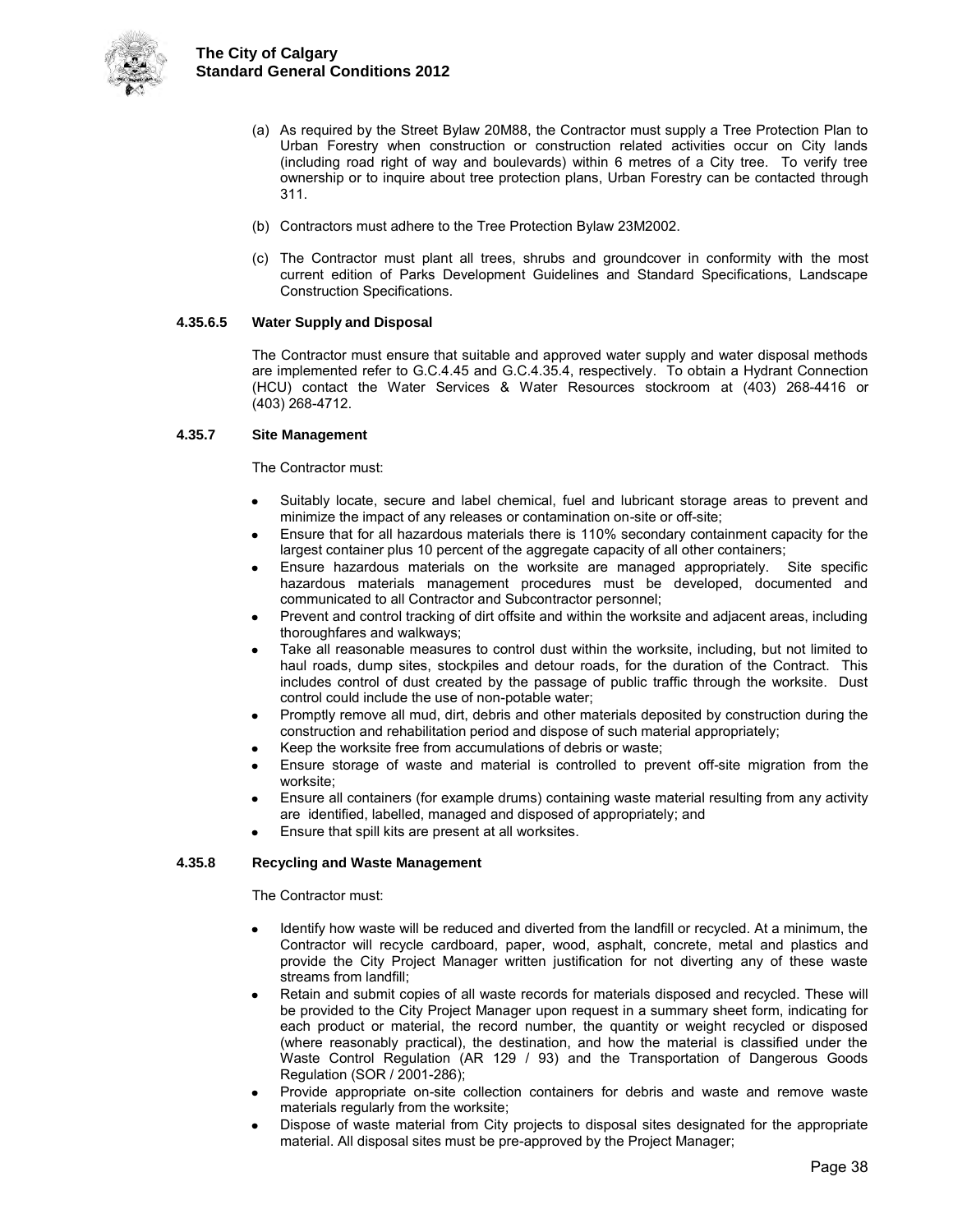

- Ensure all proposed waste disposal sites are approved licensed landfills;
- Not burn or bury materials or waste on the worksite; and
- Not dispose of materials or waste into waterways, storm or sanitary sewers.

#### **4.35.9 Fuelling**

- (a) Contractor personnel must be present at the transfer point during fuelling operations and for the duration of the fuelling process.
- (b) Spill kits or drip pads or both must be present at location during refuelling.
- (c) Fuelling or maintenance of equipment must not take place within 30 meters of waterways including the storm sewer system or environmentally sensitive areas unless a written standard operating procedure is developed, approved by the Project Manager, and followed.
- (d) Fuelling procedures must be communicated to all onsite personnel involved in the fuelling or maintenance operations.
- (e) No servicing or repair of machinery may occur within 30 metres of an environmentally sensitive area or waterbody unless directed by The City of Calgary Fire Department Hazardous Materials Section (HazMat) or a regulatory authority.
- (f) Fuelling requirements outlined in the *Alberta Fire Code* and other legislation must be followed (e.g. prohibit smoking, appropriate labeling).
- (g) The transportation of dangerous goods is restricted in the Central Business District as detailed in Bylaw 23M2005, and amendment of Bylaw 13M2004.

#### **4.35.10 Spill Prevention**

The Contractor must implement and document transportation, handling and storage methods that will prevent chemical, fuel, lubricant and other hazardous substance releases on or around the site caused by construction or demolition related activity.

#### **4.35.11 Release Reporting and Cleanup**

The Contractor must:

- Maintain a list of key contacts and phone numbers for reporting spills and other incidents and ensure the contact list is posted in a visible location at the worksite as per G.C.4.11.9;
- Stop, contain and clean up any releases if reasonable and safe to do so;
- Immediately report all spills and releases (including sediment laden water into the storm drainage collection system and releases to the air) to the Project Manager, The City of Calgary and the Fire Department Hazardous Materials Section (HazMat) by Fax (403) 287-4202. Notify any other regulatory authorities with jurisdiction when release reporting is required. If the product enters or is heading towards a waterway or sewer system, or assistance is needed the Contractor should call the 911 and request dispatch of the Fire Department;
- Keep adequate quantities of appropriate absorbent material readily available (i.e. in reasonable proximity to the potential hazard, vehicle or equipment) for spill containment;
- Contain, remove and remedy the spill or release in accordance with the law and in consultation with The City, HazMat or any other regulatory authorities with jurisdiction as required after any spill or release;
- Provide adequate documentation concerning the containment and remedy of any spill or release and the management and disposal of contamination or hazardous materials in accordance with applicable legislation and as requested by The City;
- Refer to The City of Calgary's Corporate Substance Release Reporting Program [\(www.calgary.ca,](http://www.calgary.ca/) key search words "substance release reporting program"); and
- When heavy equipment will be working in or immediately adjacent to environmentally sensitive areas such as waterbodies and wetlands hydraulic fluids that meet ASTM D-6046 (or equivalent) for reduced toxicity will be considered whenever practical and feasible.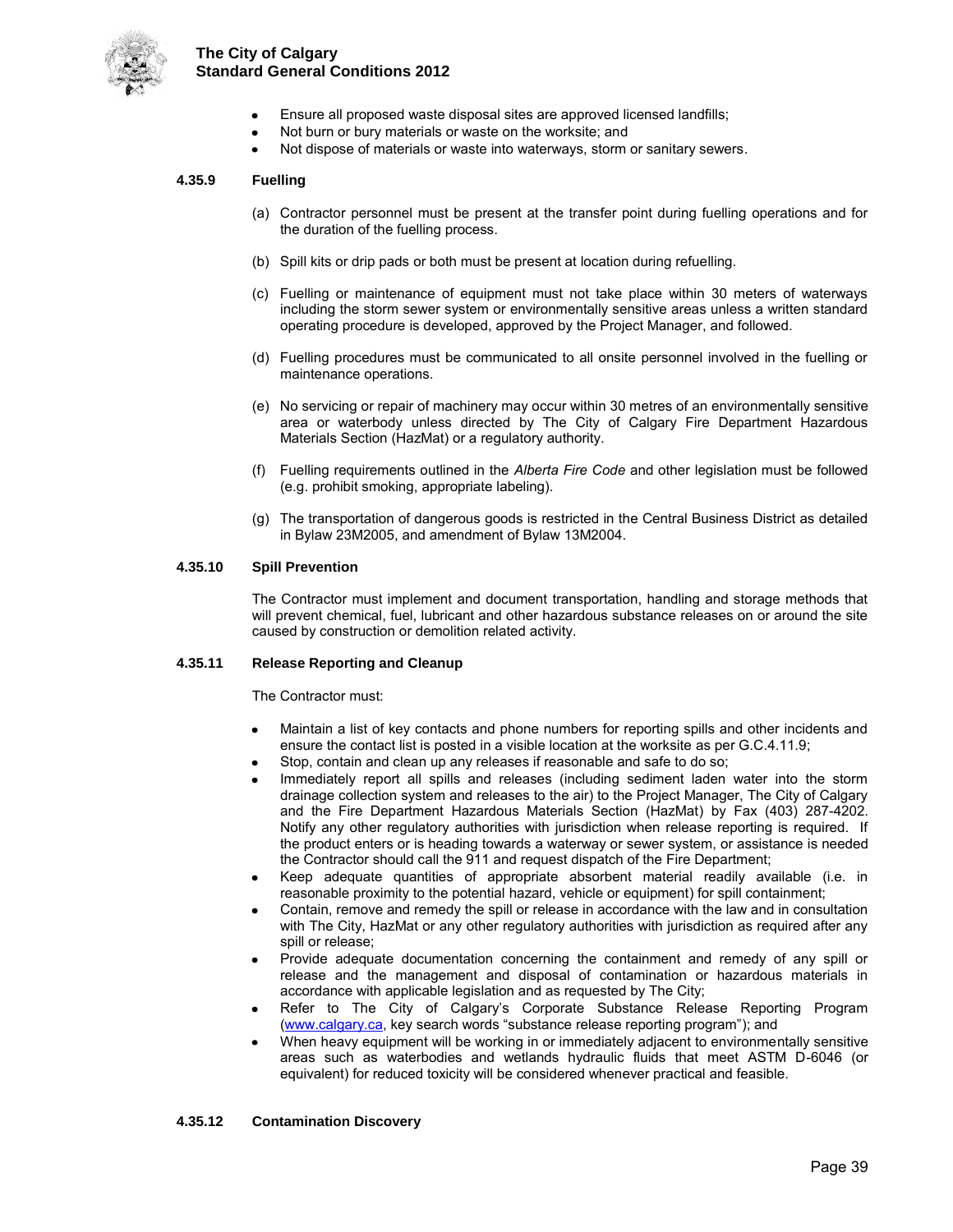

- (a) The Contractor must immediately notify The City of Calgary Fire Department Hazardous Materials (HazMat) (911 for Emergency or for Non-Emergency (403) 264-1022) and the Project Manager of any unexpected contamination encountered during the work, Alberta Environment and Water, and any other regulatory authority with jurisdiction must also be contacted if is known to be a reportable release.
- (b) The Contractor must promptly notify the Project Manager of any suspected or potentially hazardous building materials exposed during the work.
- (c) In the event that HazMat determines that an emergency situation exists, HazMat will assume control of the worksite in the area of the contamination. HazMat will provide the necessary services and provide direction to the Contractor as needed on how to manage and dispose of any contamination or hazardous material encountered during the work. Once the emergency situation no longer exists, control is returned to the Contractor.
- (d) If an emergency situation does not exist, or once the emergency situation is under control, the Project Manager will be responsible for any further dialogue with Alberta Environment and Water or other applicable regulatory agency and for determining the necessary steps to manage the contamination. The Contractor must work with the Project Manager to implement measures necessary to complete the work and meet Contract requirements, including possible removal and disposal of contamination or hazardous materials and proper Personal Protective Equipment (PPE) for employees on site. The City will disclose any available information regarding the nature of the contamination or the hazardous materials to the Contractor. The Contractor is responsible for providing documentation concerning the management and disposal of contamination or hazardous materials in accordance with applicable legislation and as requested by The City.
- (e) The Contractor must allow The City, or its representatives, unrestricted access to the worksite to investigate the contamination or hazardous materials.
- (f) The parties acknowledge that work at the worksite may have to be suspended until the suspected contamination or hazardous materials have been fully investigated, characterized and managed in accordance with the requirements of the applicable regulatory agencies. Costs associated with any such delay will be determined on a case by case basis.
- (g) The Contractor should refer to The City of Calgary's Contamination Discovery Response Procedure for Ground Disturbance [\(www.calgary.ca/esm](http://www.calgary.ca/esm) under Contractor Environmental Responsibilities).

#### **4.35.13 Offsite Disposal of Excavated Soil or Material**

Excavated soil or material, that is not otherwise required for fill or for other purposes at the worksite under the Specifications or Special Conditions, is to be disposed of offsite. Whether or not a disposal site has been designated, the Contractor must dispose of the materials at a site that is appropriate for the soil or material. The City does not make any representation or warranty as to the suitability of an excavated soil or material for offsite deposit or disposal at any particular site or for any particular purpose. For The City of Calgary Cleanfill Disposal Sampling Requirements contact Waste and Recycling Services – Environmental Control Technologist at (403) 268-8440 or email: cleanfill@calgary.ca.

#### **4.35.14 Recycled and Imported Fill Material**

- (a) The source location of any imported or recycled fill material to be used in the work must be approved by the Project Manager prior to material being brought onsite. Analytical verification may be requested to ensure material meets applicable guideline criteria.
- (b) Any changes in the source location of the fill material must be reported immediately to the Project Manager.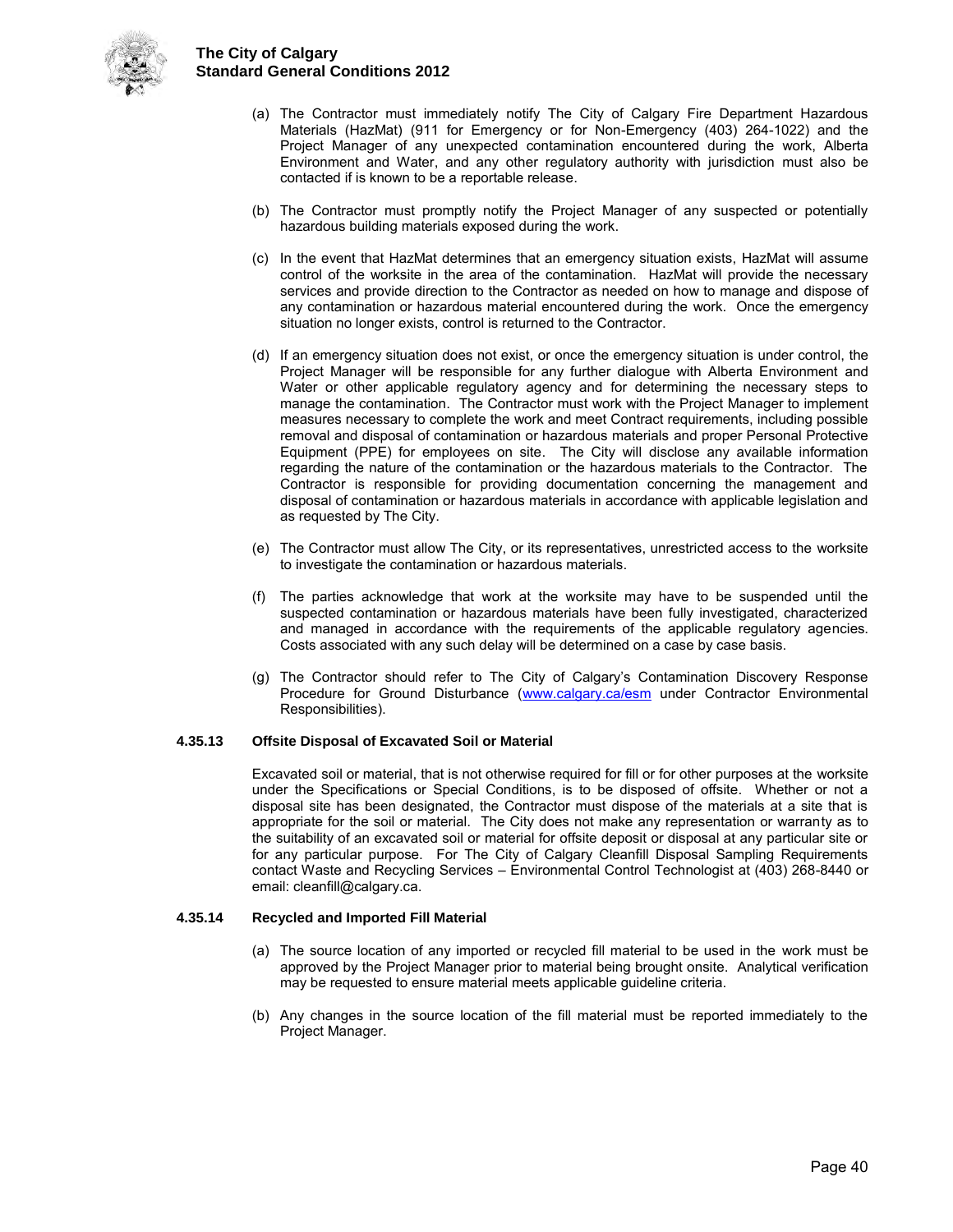

#### **4.35.15 Vehicle Idling Reduction**

The Contractor will familiarize itself with The City's Vehicle Idling Reduction Policy, and minimize the idling of vehicles and equipment not essential for performance of the work.

#### **4.35.16 Application of Pesticides and Herbicides**

For control of weed species Contractor may apply species specific pesticides as approved by the City Project Manager, in accordance with The City's Integrated Pest Management Program (IPM). The Contractor is to use City approved applicators.

In the event of a pesticide application the Contractor is to install and collect signs as per the direction of the City Project Manager.

When applying a pesticide, a Contractor must complete a pesticide application report (X135 Biocide Report or as approved by the City Project Manager) while on site during the day of application. All pesticide application reports must be submitted to the Project Manager by December 1 annually or prior to construction completion certification (CCC) – whichever comes first.

### <span id="page-44-0"></span>**G.C.4.36 Payments by Contractors**

- 4.36.1 Unless otherwise stipulated, the Contractor shall provide all materials, labour, tools, equipment, light, power and other utilities necessary for the execution of the work.
- 4.36.2 The Contractor shall pay promptly all amounts due to any Subcontractor engaged by the Contractor.
- 4.36.3 The Contractor shall pay promptly for all tools, equipment, supplies, materials, light, power and other utilities including, but not limited to, any sum due for labour and services of any foreman, workman, labourer or other person.
- 4.36.4 The Contractor shall pay promptly for the use, rent or hire of any motor vehicles, equipment, machinery, temporary buildings, or structures erected by or for the Contractor.
- 4.36.5 The Contractor shall upon request by The City furnish evidence satisfactory to the Engineer and the City Solicitor whether any, some, or all of the payments required above have been made.
- 4.36.6 The Contractor shall indemnify and save harmless The City from and against any charges or claims in any way connected with the foregoing provisions of G.C.4.36.
- 4.36.7 The bond or bonds required of the Contractor pursuant to these General Conditions shall be so drawn as to cover the obligations of the Contractor under this clause.

#### <span id="page-44-1"></span>**G.C.4.37 Weather**

The Contractor shall at its own expense do any extra work caused by adverse weather. Subject to G.C.5.5, unless the Contract Documents otherwise provide, the occurrence of inclement or unfavorable weather conditions following the tender award shall not relieve the Contractor from the obligation to complete the Contract within the time limits set by the Contract Documents and to adhere to any schedule of work established pursuant to any provision of the Contract.

### <span id="page-44-2"></span>**G.C.4.38 Ownership of Drawings and Models**

All originals and copies of Drawings and Contract Documents except the Contractor's copy, are the property of The City and if requested by The City, must be returned on completion of the Contract. The Contractor assigns to The City (subject to any third party's proprietary rights) all its right, title and interest including, without limitation, copyright and proprietary rights to any models, drawings or Contract Documents developed or prepared for The City (the "Deliverables"). The Deliverables exclude all third party works, software, products and Technical Elements (as defined in the following sentence), whether or not included or embedded in the Deliverables. Technical Elements include methods, processes, techniques, formulas, trade secrets, research, reports, technical data, know-how and forecasts used or generated by the Contractor, as well as data, modules, components, designs, utilities, subsets, objects, program listings, tools, models, diagrams, analysis frameworks, software scripts, templates, leading practices and specifications owned or developed by the Contractor prior to, or independently from, its engagement hereunder.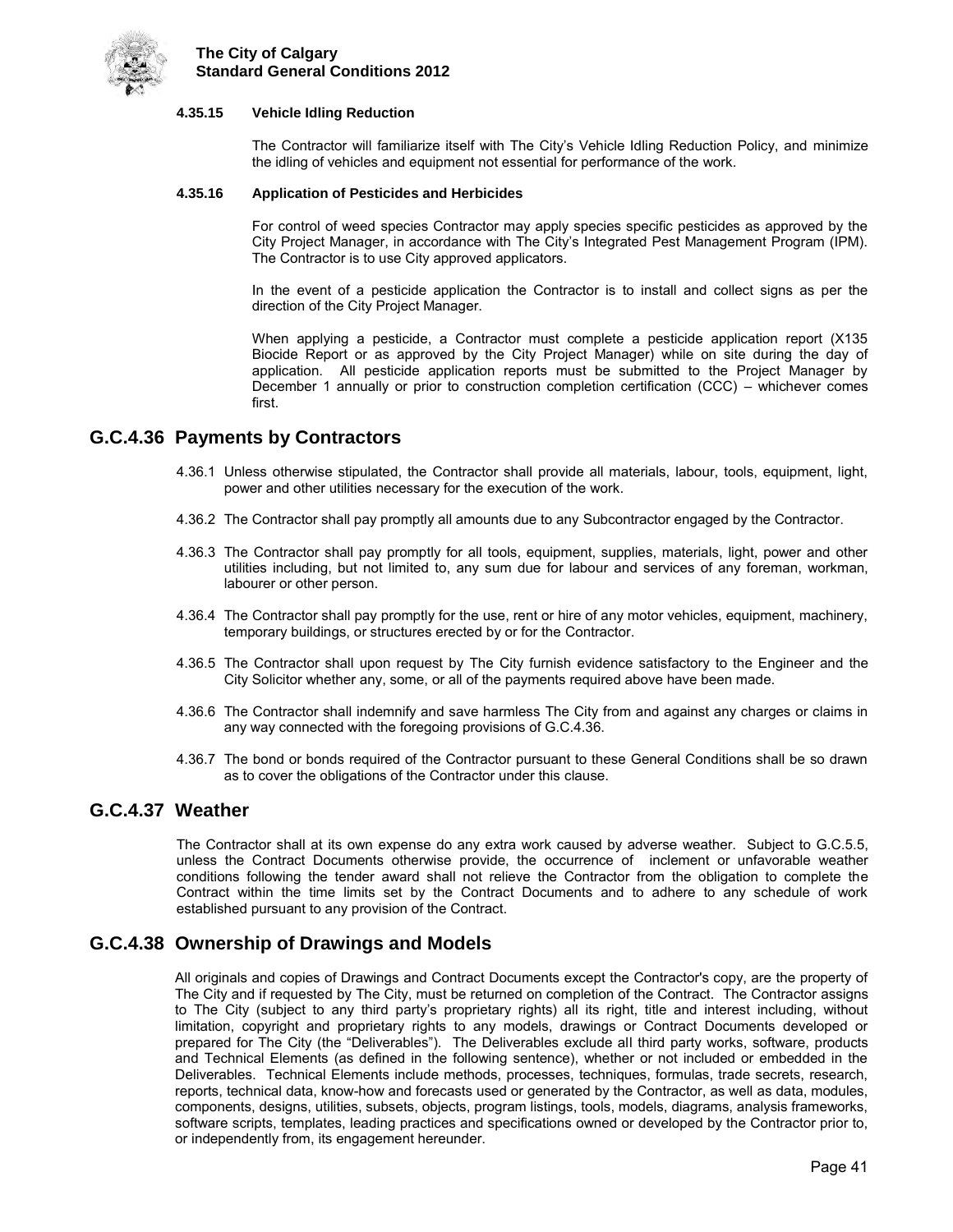

The Contractor retains all rights to any Technical Elements together with any modifications or improvements made to the Technical Elements during or as a result of the work. Accordingly, to the extent that any Technical Elements are integrated into any Deliverables, the Contractor hereby grants to The City a perpetual, worldwide, paid-up limited license to use such Technical Elements as integrated into such Deliverables for internal purposes.

The Contractor may retain a copy of the Deliverables as reasonably required to comply with its professional obligations only. The Contractor shall not copy, use or allow a third party to use a Deliverable without the prior written consent of The City.

## <span id="page-45-0"></span>**G.C.4.39 Shop Drawings**

- 4.39.1 The Contractor shall arrange for the preparation of clearly identified Shop Drawings as called for by the Contract Documents or as the Engineer may reasonably request.
- 4.39.2 Prior to submission to the Engineer, the Contractor shall review each and every Shop Drawing. The Contractor shall confirm its review of each Shop Drawing by way of a signature or stamp of a signing officer for the Contractor accompanied by the date of signing or stamping. Such signature or stamp will represent confirmation that the Contractor has carried out a duly diligent review, including determining or verifying field measurements, field construction criteria, materials, catalogue numbers and similar data, and has coordinated the Shop Drawing with the requirements of the work and the Contract Documents.
- 4.39.3 At the time of submission, the Contractor shall notify the Engineer in writing of any deviations in the Shop Drawings from the requirements of the Contract Documents.
- 4.39.4 The Contractor shall submit Shop Drawings to the Engineer for its review with reasonable promptness and in orderly sequence so as to cause no delay in the work or in the work of other Contractors. If either the Contractor or the Engineer so requests they shall jointly fix the dates for submission and return of Shop Drawings. Shop Drawings must be submitted in the form of a reproducible transparency or prints as the Engineer may direct.
- 4.39.5 The Engineer shall review and return Shop Drawings with reasonable promptness so as to cause no delay. The Engineer's review will be for conformity to the design concept and for general arrangement only, and such review will not relieve the Contractor of responsibility for errors and omissions in the Shop Drawings or of responsibility for meeting all requirements of the Contract Documents unless and to the extent a deviation on the Shop Drawings has been approved in writing by the Engineer.
- 4.39.6 The Contractor shall make any changes in Shop Drawings which the Engineer may require in order for them to be consistent with the Contract Documents and re-submit unless otherwise directed by the Engineer. When resubmitting, the Contractor shall notify the Engineer in writing of any revisions other than those requested by the Engineer.

## <span id="page-45-1"></span>**G.C.4.40 Clean-Up and Restoration at Completion**

- 4.40.1 All survey stakes, signs, surplus material, equipment, tools, coverings, lumber, waste concrete, excess dirt, sod and gravel, shrubs and trees felled by the Contractor, rocks, boulders uncovered by the Contractor and all rubbish must be removed from the site immediately after the work has been completed. The site is to be left "broom-clean" or its equivalent, unless specified otherwise.
- 4.40.2 Where directed by the Engineer, the Contractor will restore to pre-construction condition and to the satisfaction of the Engineer all existing surfaces, structures, and services damaged during the work of the Contract including damage to items such as private curbs, walks, and driveways, fences, light standards, signs, and landscaping. No payment will be made for restoration unless specifically covered in the Tender and authorized by the Engineer.
- 4.40.3 Unless otherwise excepted, the Contractor will complete clean-up, including the removal of all surplus excavation from backsloping, within two (2) weeks from the time the backsloping was started, excepting main streets and bus routes, which must be cleaned up immediately after construction.
- 4.40.4 The cost of all clean-up, fills and backsloping under the Contract is deemed to be included in the Total Tendered Price.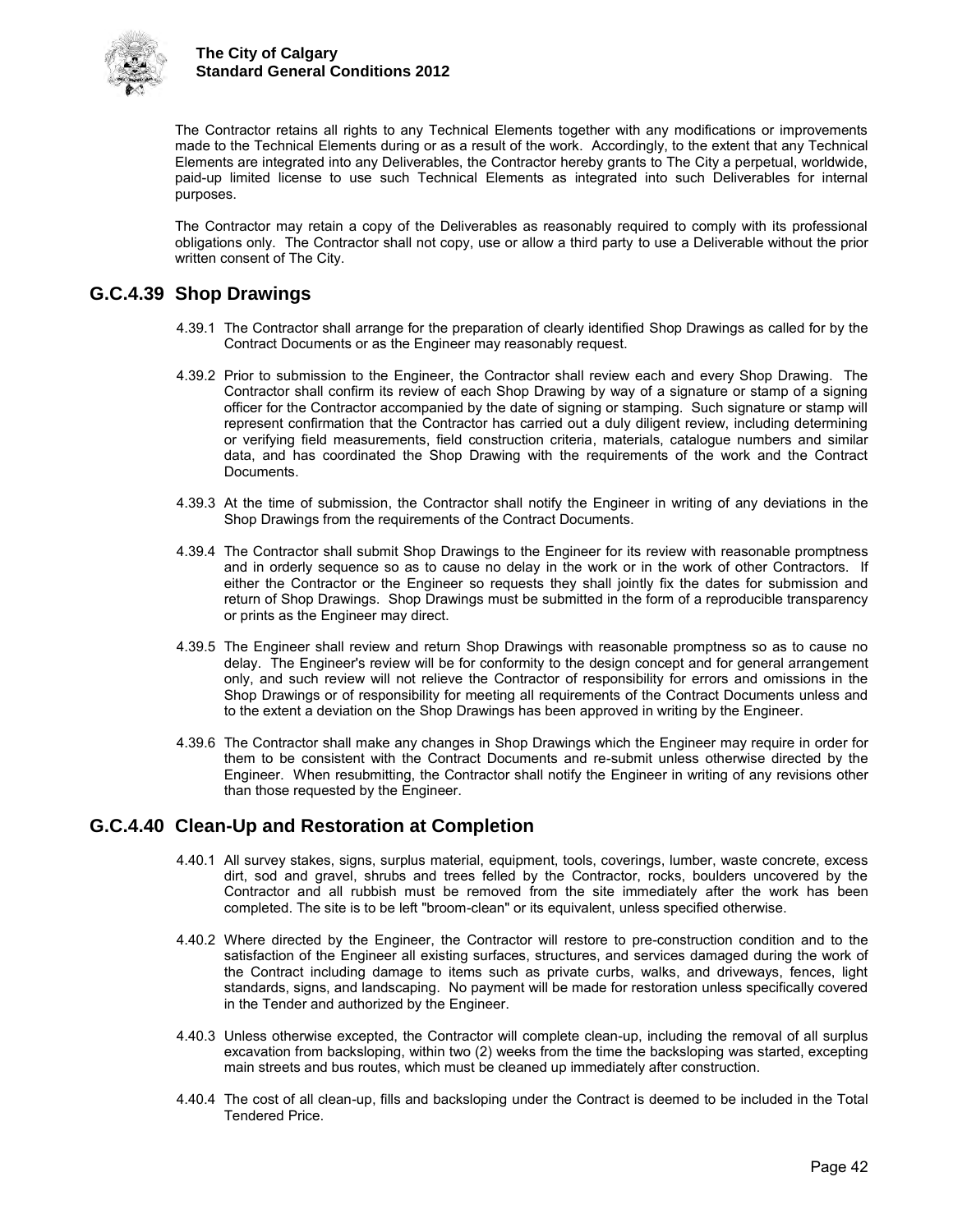

4.40.5 Should the Contractor fail to execute the clean-up to the satisfaction of the Engineer, any further cleanup may be done by The City and the cost deducted from any amount due the Contractor.

## <span id="page-46-0"></span>**G.C.4.41 Correction of Work Before Final Payment**

- 4.41.1 The Contractor shall promptly remove from the premises all materials condemned by the Engineer as failing to conform to the Contract Documents, whether incorporated in the work or not, and the Contractor shall promptly replace the Contractor's own materials or work and shall make good all work of other Contractors destroyed or damaged by such removal or replacement without expense to The City.
- 4.41.2 If the Contractor does not remove such condemned materials or work within the time fixed by written notice from the Engineer, The City may remove them at the expense of the Contractor.

## <span id="page-46-1"></span>**G.C.4.42 Deductions for Uncorrected Work**

If in the opinion of the Engineer it is not expedient to correct defective work, or work not done in accordance with the Contract Documents, The City may deduct from the Contract price the difference in value between the work done and the work as called for by the Contract. The difference in value will be determined in the first instance by the Engineer.

## <span id="page-46-2"></span>**G.C.4.43 Correction of Work After Final Payment**

Neither the issuance of Construction Completion Certificate nor payment thereunder, nor any provision in the Contract Documents, will relieve the Contractor from responsibility for faulty materials or workmanship which appear within the period set out in G.C.4.44. The City shall promptly give notice of observed defects.

### <span id="page-46-3"></span>**G.C.4.44 Maintenance/Guarantee**

- 4.44.1 Unless otherwise specified, all materials incorporated into the work must be new and undamaged. Both workmanship and materials must be of the quality specified in the Contract Documents. Subject to the provisions of the Special Conditions and to the exception provided in this condition but notwithstanding any other provision of the Contract, the Contractor shall maintain, at no cost to The City, the work and every part thereof in reasonable working order and complete repair during the period of two years from the date of issue of the Construction Completion Certificate. Notwithstanding the generality of the foregoing, the Contractor will not be liable for:
	- (a) damage caused by parties who are strangers to the Contract, or
	- (b) damage resulting from malicious acts of other parties, or
	- (c) damage resulting directly from the operation of City snow plowing equipment, or
	- (d) damage arising from settlement of streets or utilities where such streets or utilities are constructed by parties other than the Contractor, or
	- (e) damage for which The City has specifically assumed responsibility in writing, or
	- (f) any condition which in the opinion of the Engineer results from normal wear and tear, or
	- (g) acts or omissions which in the opinion of the Engineer are beyond the control of the Contractor;

 where in each case the damage or condition arose subsequent to the issuance of the Construction Completion Certificate.

4.44.2 The Contractor, upon being so directed by the Engineer by a notice in writing during the maintenance period, shall repair or replace any defect in or failure of any part of the work within the time set out in and according to the notice, all to the satisfaction of The Engineer. At the end of the maintenance period The City may give a similar notice relating to all defects and failures in the work which have appeared during the maintenance period and which have not been rectified earlier. If the Contractor fails to repair or replace the defect or failure as required by any such notice, The City may proceed to have the repair or replacement made and may charge the Contractor with the cost thereof and at The City's option deduct the amount from any amount due to the Contractor by The City either under the Contract or any other contract or otherwise or may collect the same from the Contractor by any lawful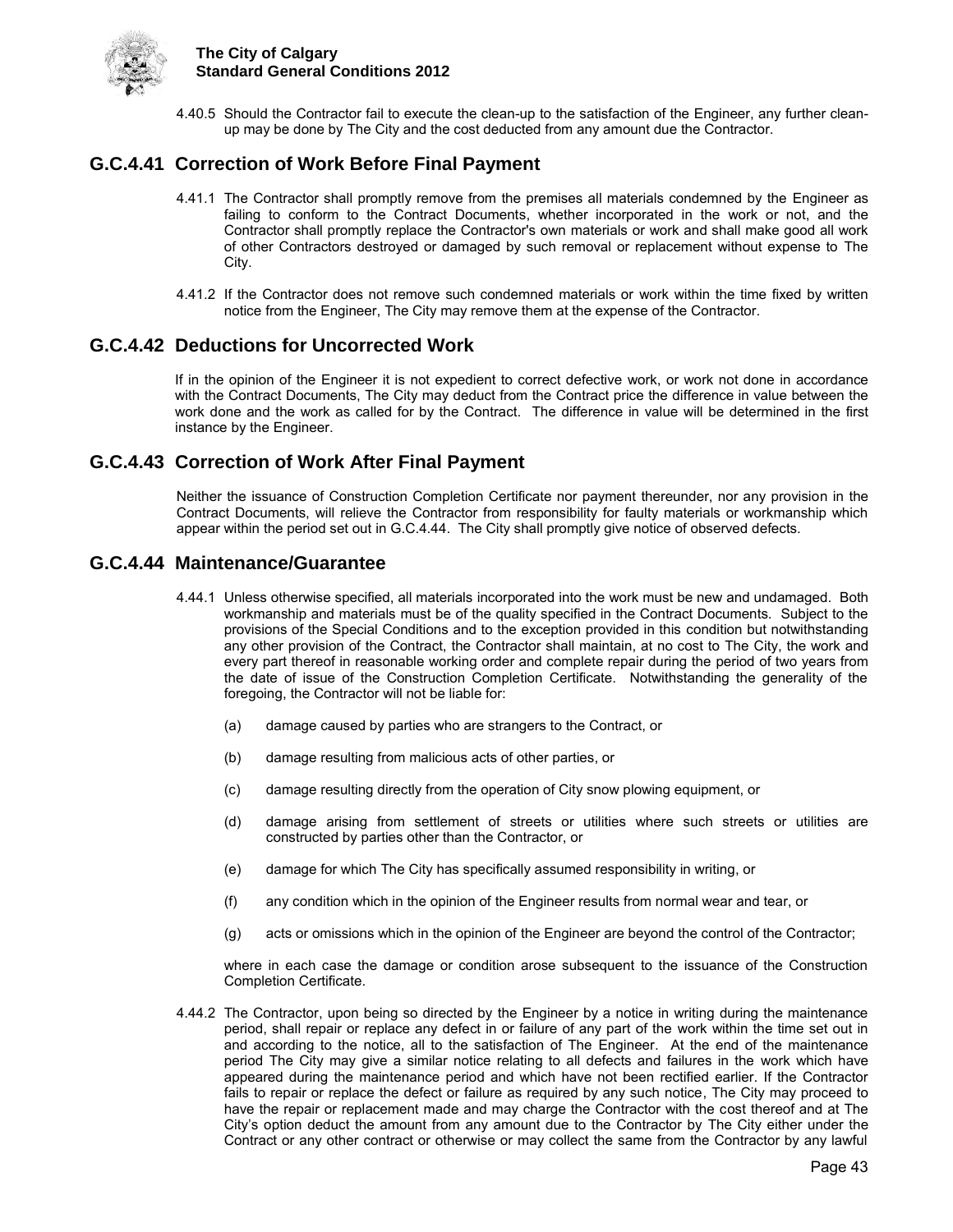

means available to The City. At the end of the maintenance period, after all defects and failures have been corrected to the satisfaction of the Engineer, or if there are not any defects or failures in the work, the Engineer shall issue a Final Maintenance Certificate and The City shall release the performance bond with respect thereto and shall pay any amounts withheld pursuant to G.C.6.6.

- 4.44.3 Where the provisions of this clause refer to a default or failure in the singular, the same provisions will also apply to two or more defects or failures as though each were the subject of a separate contract. The word "defect" means a lack or absence of something or condition essential to the completeness of the project or part thereof to which the notice relates and does not require that The City establish or allege that any portion of the workmanship was defective or the materials used were faulty. The word "default" means the failure of any portion of the work to remain in a good and sound condition free from defect or deterioration.
- 4.44.4 Neither any approval given by the Engineer or other representative of The City nor any payment made nor any provision of the Contract Documents will relieve the Contractor from its obligations of maintenance under this condition. The issuance of the Construction Completion Certificate may not be deemed to be, nor will it be interpreted as, a waiver of the maintenance requirements or any portion thereof unless it specifically so states.
- 4.44.5 Where applicable, the following work or services will be performed by The City during the period between the issuance of Construction Completion Certificate and issuance of the Final Maintenance Certificate:

#### 4.44.5.1 **Buildings**

- 1. Janitorial or custodial;
- 2. Payment of utilities costs;<br>3. Routine maintenance (oth
- 3. Routine maintenance (other than defects and deficiencies) and operation of mechanical equipment including water treatment, filters, etc.;
- 4. Replacement of lighting bulbs;<br>5. Maintenance of grounds (other
- 5. Maintenance of grounds (other than specific landscaping covered elsewhere); and
- Repair of damages by vandalism.

#### 4.44.5.2 **Bridges and Streets**

- 1. Snow removal, plowing, or sanding as required;
- 2. Spring clean up of sanding materials;<br>3. Repair of damage by snow plows:
- Repair of damage by snow plows;
- 4. Repair of damage by vehicle accidents; and<br>5. Repair of damage by vandalism.
- Repair of damage by vandalism.

## <span id="page-47-0"></span>**G.C.4.45 Authorization to Operate Fire Hydrants**

- 4.45.1 Withdrawal of water from fire hydrants for any purpose other than fire fighting is prohibited, unless authorized in writing by the Director, Water Services. The Director, Water Services may provide temporary authorization for the withdrawal of water from fire hydrants for construction purposes. Construction purposes includes dust control, grading and soil compaction and the construction of new landscapes prior to the issuance of a Final Acceptance Certificate, but excludes water used for irrigation purposes.
- 4.45.2 When the use of a fire hydrant is authorized for purposes other than fire fighting, the following conditions must be adhered to:
	- (a) the Contractor shall enter into a Hydrant Connection Unit ("HCU") Rental Agreement with Water Services, and such HCU may be either a Backflow Meter Assembly or a Meter Assembly used in conjunction with an approved air gap;
	- (b) the Contractor shall adhere to all provisions of the Water Utility Bylaw and all terms and conditions of the HCU Rental Agreement and the Hydrant Use Permit, and shall pay any required damage deposit, rental fee or inspection fee associated with such use;
	- (c) the Contractor shall ensure that water is taken only from hydrants for which an authorization has been granted; and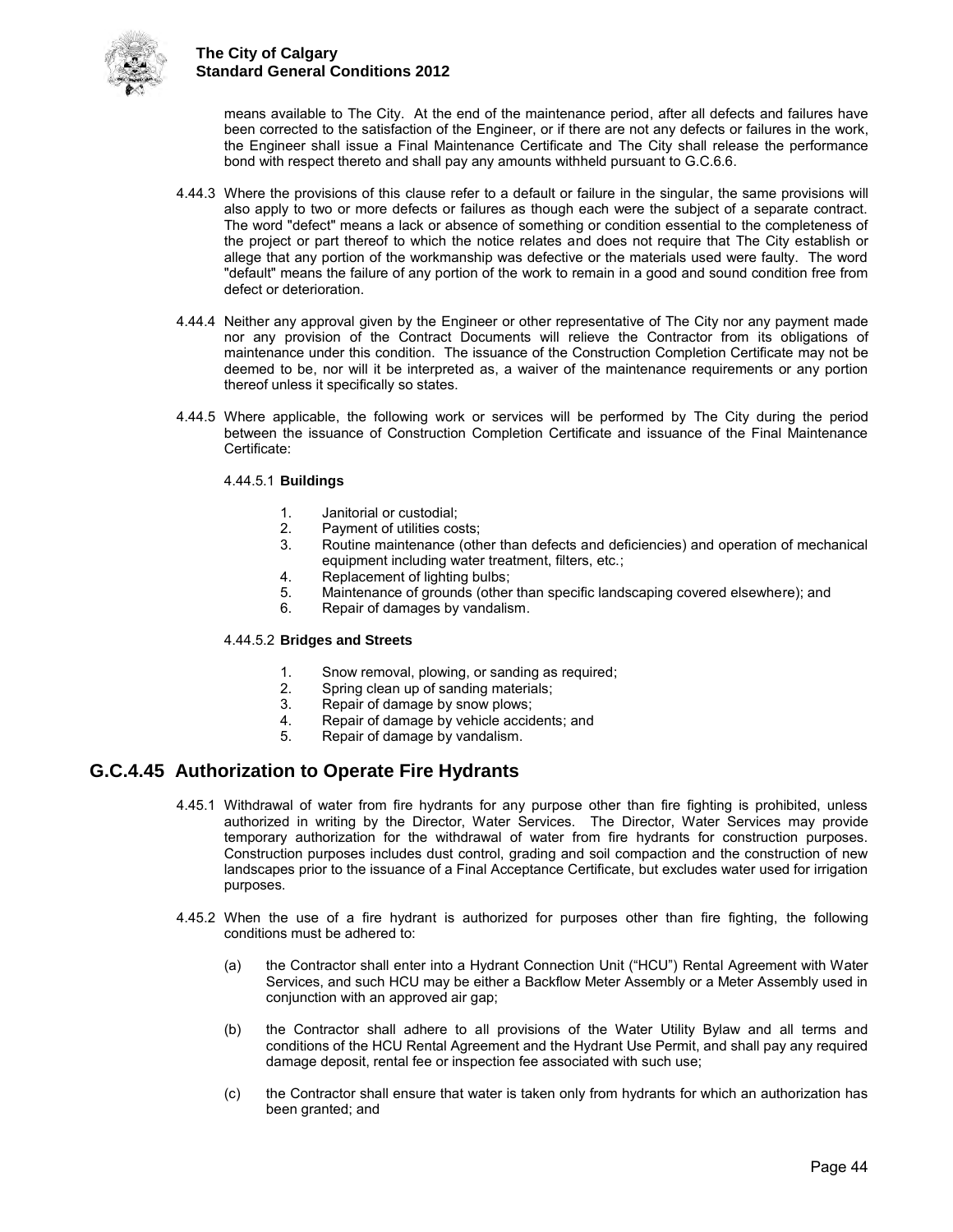

- (d) the Contractor shall ensure that the HCU is properly connected to the hydrant and that the water meter is functioning at all times that water is being withdrawn from the water distribution system.
- 4.45.3 Water Services will provide no cost training to those people involved in operating fire hydrants pursuant to the authority set out herein. Assistance may be obtained by telephoning 311 and asking for Distribution Control.
- 4.45.4 Any improper use of a fire hydrant may result in one or more of the following:
	- (a) the HCU Rental Agreement being cancelled;
	- (b) the authorization to use fire hydrants being cancelled;
	- (c) the Contractor being liable for costs attributable to the improper use, including the cost of repairs of any damaged hydrant or watermain or both, as well as the costs of repairs required to City property or the property of third parties resulting from a watermain break.
- 4.45.5 Water for construction and other non-fire purposes can also be obtained from the Bulk Water Sales Stations located at various Fire Halls throughout The City. To use these bulk water facilities, an application can be made at Utility Customer Accounts located on the  $3<sup>rd</sup>$  floor of the Municipal Building, Monday through Friday from 8:00 am to 4:30 pm. Information may be obtained by telephoning 311 or at [www.calgary.ca/waterservices,](http://www.calgary.ca/waterservices) and then clicking on Customer Service and then on Bulk Water Guide.

## <span id="page-48-0"></span>**G.C.4.46 Confidentiality and Freedom of Information and Protection of Privacy Act (FOIP)**

The City acknowledges that Tenders and other documents submitted by a Tenderer will contain information in the nature of a Tenderer's trade secrets or commercial, financial, labour relations, scientific or technical information of or about a Tenderer. The City acknowledges that Tenders and other documents submitted by a Tenderer are provided in confidence and will be protected from disclosure to the extent permissible under law. The Tenderer acknowledges that The City is bound by *The Freedom of Information and Protection of Privacy Act (Alberta)* and all documents submitted to The City will be subject to the protection and disclosure provisions of this Act. The Contractor hereby authorizes The City to provide Sub-Contractors with copies of the executed Contract or Contract Documents. The Contractor further confirms that by virtue of the Contractor's obligation under G.C.4.32, the Contractor is obligated to disclose information contained in the Contract Documents to Sub-Contractors. In the event that the Contractor fails to disclose such information to Sub-Contractors and The City discloses such information pursuant to this G.C.4.46, the Contractor agrees to indemnify and hold harmless The City for any loss or expense it may incur or damage it may suffer as a result of providing the disclosure.

## <span id="page-48-1"></span>**G.C.4.47 Conflict of Interest**

- 4.47.1 During the term of the Contract the Contractor must not engage in or provide, to any other person or company or entity, any service or act which would be reasonably perceived to be in conflict with the interest of The City in respect of the work or services or both being provided by the Contractor to The City.
- 4.47.2 The Contractor must provide timely disclosure of any actual or potential conflict of interest for this project, including any arising from any common ownership or association with any party that has worked on or is working on any part of the project.
- 4.47.3 Any failure to provide timely disclosure of any potential conflict of interest, or failure to avoid engaging in or providing to any other company or entity any service or act which could reasonably be perceived to be in conflict with the interest of The City in respect of the work or services or both being provided by the Contractor to The City or in violation of any legislation regarding fair competition, will be grounds for terminating the Contract with the Contractor. Any such failure may also be noted on the performance record maintained by The City for the Contractor.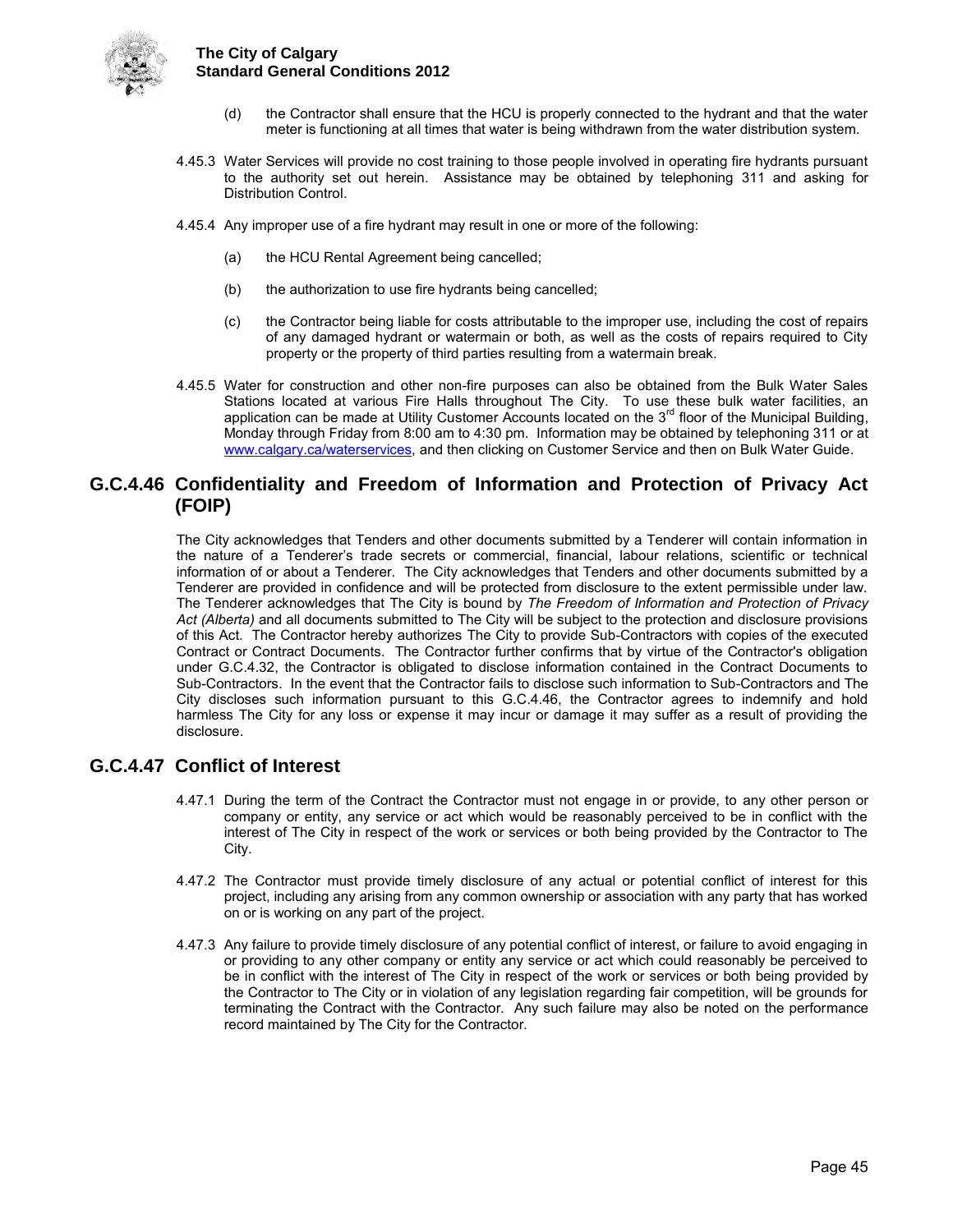

## <span id="page-49-0"></span>**G.C.5 OBLIGATIONS OF THE CITY**

### <span id="page-49-1"></span>**G.C.5.1 Copies of the Documents**

In addition to an executed copy of the Contract, the Engineer shall furnish to the Contractor, free of charge, up to ten (10) copies of relevant construction drawings and specifications.

## <span id="page-49-2"></span>**G.C.5.2 Project Survey**

- 5.2.1 The Engineer will establish and be responsible for the accuracy of benchmarks and monuments and designate such to the Contractor. The Engineer or the Contractor, may in addition establish baselines and other principal controlling points, lines and grades, but the Contractor shall be responsible for the accuracy of its work in relation to the Engineer's benchmarks and monuments. Any points, lines or grades established by the Contractor may be checked by the Engineer.
- 5.2.2 Unless indicated otherwise on the drawings, all land surface elevations indicated or specified refer to geodetic metric.
- 5.2.3 The Engineer shall be responsible for the accuracy of grades established by The City.
- 5.2.4 Unless otherwise provided in writing, The City shall provide survey work for the following projects:
	- Sewer and water lines
	- L.R.T. track bed and trackage
	- Slope stakes for earth works
	- Grade stakes for full depth asphalt pavement
	- Sidewalk, curb and gutter, and bicycle paths
	- Fencing, sound attenuation barriers, guard barriers and miscellaneous small structures on L.R.T. and road projects.

For all other projects, The City shall establish one benchmark and two control lines only to establish the location from which the Contractor shall work in carrying out survey work required for its execution of the project.

5.2.5 The obligation of the Contractor respecting survey responsibilities are as outlined in G.C.4.17.

### <span id="page-49-3"></span>**G.C.5.3 Supplementary Drawings and Instructions**

- 5.3.1 When, in the opinion of the Engineer, it becomes necessary to explain more fully the work to be done or to illustrate the work further to show any change which may be required, additional drawings (sometimes referred to as "supplementary drawings") with specifications pertaining thereto will be prepared by the Engineer, and three (3) paper prints thereof will be given to the Contractor. The supplementary drawings shall be binding upon the Contractor with the same force as the drawings listed in the Memorandum of Agreement or included with the Project Specifications.
- 5.3.2 Instructions shall be deemed to have been duly given and received if delivered in writing to the individual, or to a member of the firm, or to an officer of the corporation for whom they are intended, or if delivered at or sent by mail to the address of the Contractor set out in the Memorandum of Agreement or any new address of which The City has written notice.
- 5.3.3 The Contractor shall furnish the Engineer with such information and drawings as may be required and shall not fabricate or construct the work until the information or drawings or both are approved in writing by the Engineer.
- 5.3.4 The Contractor, and the Engineer, if either so requests, shall jointly prepare a schedule, subject to change from time to time in accordance with the progress of the work, fixing the dates at which the various Supplementary Drawings will be required and the Engineer shall furnish them in accordance with this schedule. Under like conditions, a schedule will be prepared fixing the dates for submission of information or shop or working drawings, for the beginning of manufacture and installation of materials, and for the completion of the various parts of the work.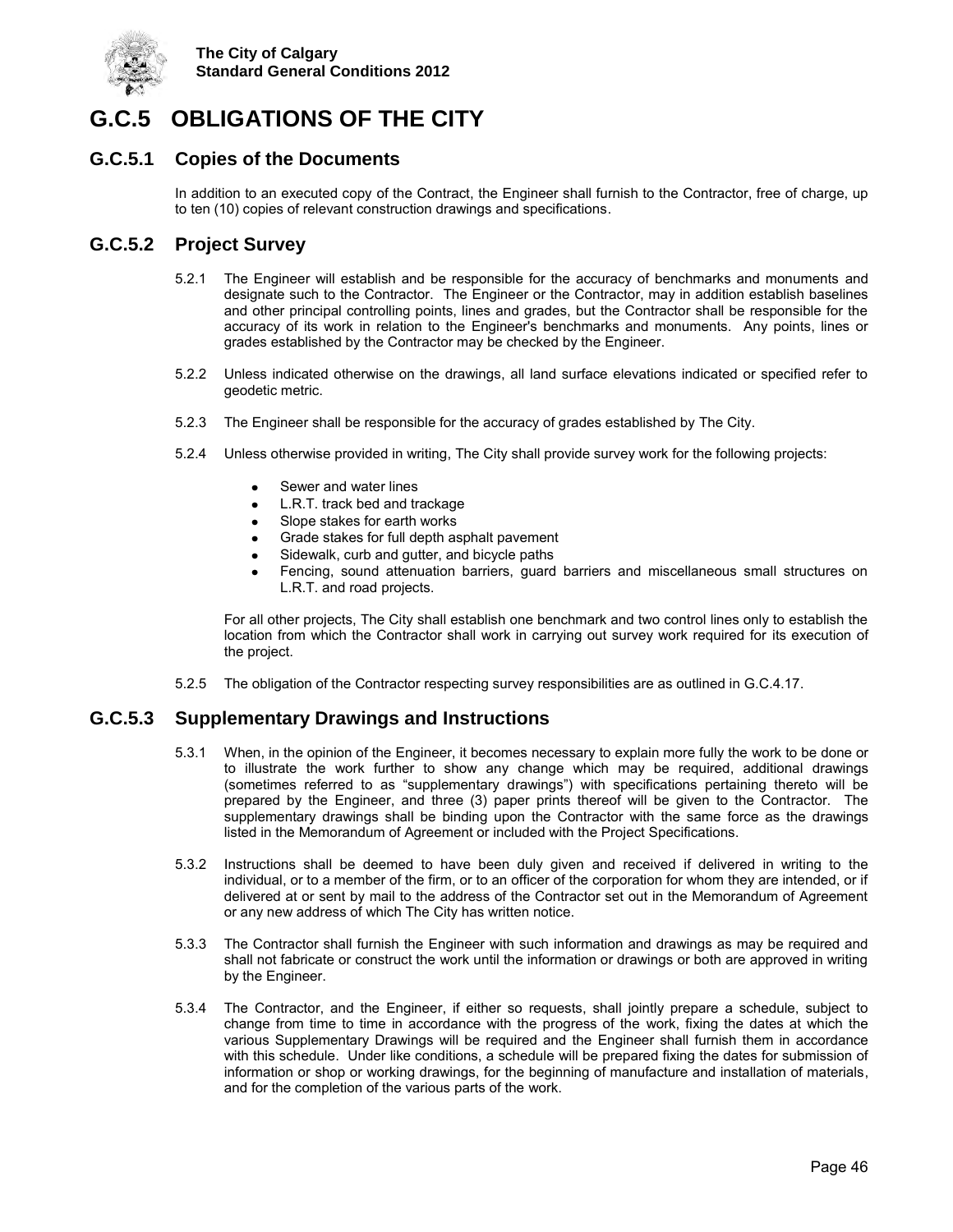

## <span id="page-50-0"></span>**G.C.5.4 Changes in the Work**

- 5.4.1 The Engineer may make changes by altering, adding to, or deducting from the work, and the Contractor shall carry out all such alterations, extensions or additions upon receipt of written notice from the Engineer to proceed with the said work. All such work is to be done under the provisions of the original Contract to the greatest extent practicable. Unless specifically provided in a Change Order or amendment to the Contract, no change, alteration, extension or addition or deletion to the work to be done and no extension of time for the completion of the said work, under the terms of the Contract will affect the obligations of the Contractor under the provisions of the Contract.
- 5.4.2 No change shall be made except on written instructions from the Engineer and no claim based on an addition to or deduction from the Contract sum or change in the time of completion will be valid unless confirmed by the issuance of a Change Order.
- 5.4.3 The value of changes shall be determined in accordance with G.C.6.2, "Determination of Cost of Changes".

### <span id="page-50-1"></span>**G.C.5.5 Time of Completion Extension**

- 5.5.1 If in performing the Contract the Contractor is delayed in completion of the work by:
	- (a) any undue delay in tender award,
	- (b) any act or omission of The City, the Engineer or any employee of The City,
	- (c) an act or default of another contractor employed by The City,
	- (d) changes in the work ordered by The City or by the Engineer, or
	- (e) any other cause of any kind which the Engineer decides justifies an extension of the completion time of the Contract, including extreme weather conditions,

then the time of completion may be extended for such time as the Engineer may decide is reasonable in view of the circumstances.

- 5.5.2 The Engineer shall not be obliged to extend the time of completion for any delay which occurred more than seven (7) days before the claim is made in writing to the Engineer. Notwithstanding the foregoing sentence, in the case of a continuing delay, the Contractor is only required to make one claim.
- 5.5.3 If no progress schedule is made or if the progress schedule is deficient with reference to drawings which may be required to be furnished by The City, no claim for the extension of time because of delay of less than two (2) weeks in furnishing such drawings will be considered. Otherwise the extension will only be made if and to the extent the delay in furnishing the drawings results in a delay in the completion of the project and then only to the extent that the claim for extension of time is reasonable.
- 5.5.4 Unless the Engineer in its sole discretion directs otherwise, the only relief granted to the Contractor for any delays, for which the Contractor is not responsible, will be in an appropriate extension of time as herein provided.
- 5.5.5 The Engineer shall not, except upon written notice to the Contractor, stop or delay any part of the main Contract work pending decisions or proposed changes by The City.

## <span id="page-50-2"></span>**G.C.5.6 City's Right to Do Work**

- 5.6.1 If the Contractor neglects to carry out the work properly or fails to perform any part of the Contract, upon at least three (3) days written notice to the Contractor and without prejudice to any other remedy The City may have, The City may make good any deficiencies and deduct the cost thereof from the payment then or thereafter due to the Contractor.
- 5.6.2 None of the following:
	- (a) interference, or taking part in the work by The City under any of the provisions of the Contract;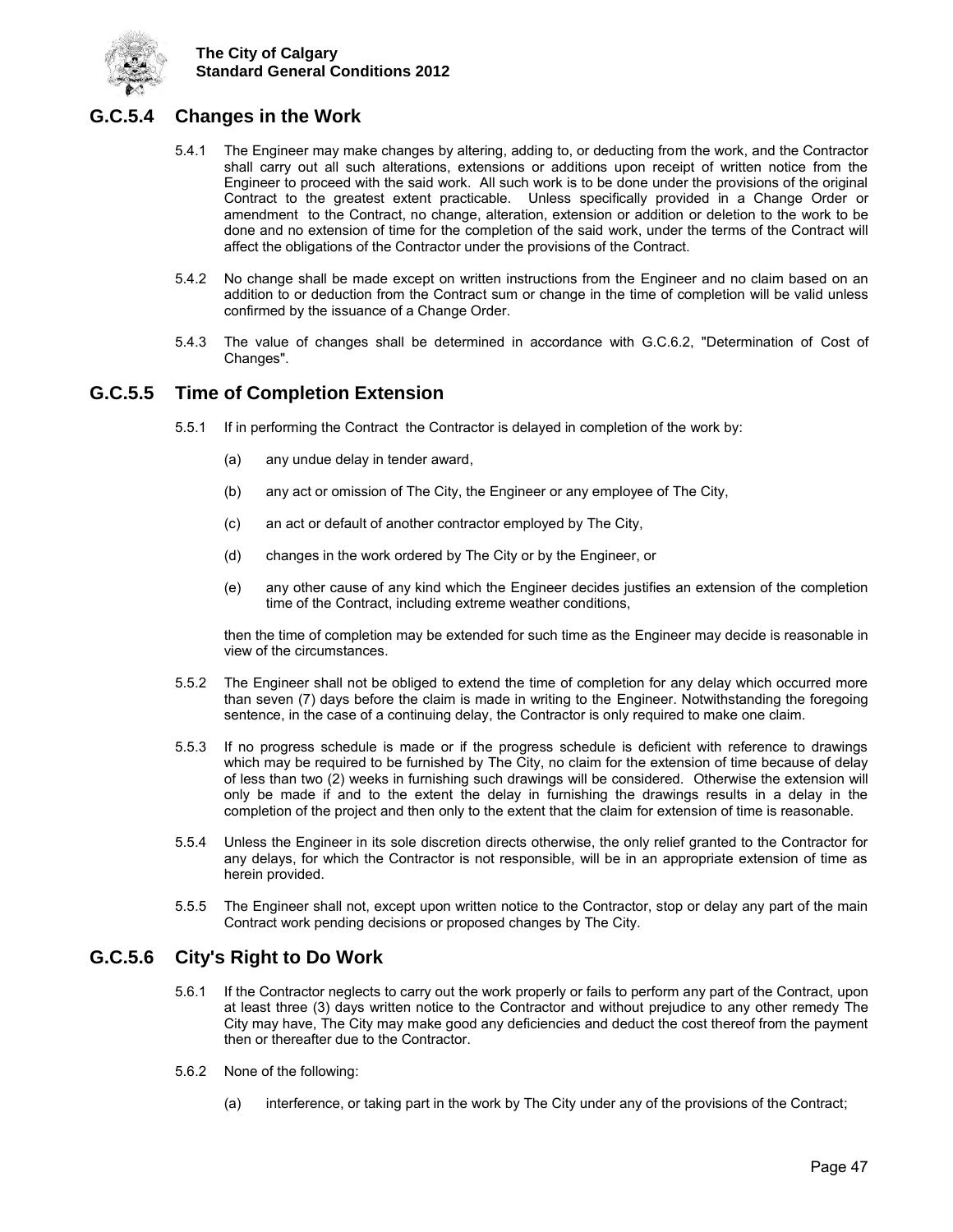

- (b) issuance or making of any account, statement, estimate or certificate of the Engineer referred to in the Contract;
- (c) approval of any such account, statement, estimate or certificate by The City;
- (d) payment, whether in part or in full, which may be made by The City to the Contractor or on its accounts; or
- (e) acceptance, taking over, using or operating of any part or parts by The City, or by any person or persons through or under The City;

will in any way release the Contractor from any responsibility or liability to The City upon or under the Contract.

## <span id="page-51-0"></span>**G.C.5.7 City's Rights, including: to Declare Contractor in Default and Seek Remedies, and to Terminate Contract**

- 5.7.1 If the Contractor:
	- (a) is adjudged bankrupt or seeks protection under any bankruptcy or insolvency legislation,
	- (b) makes any general assignment for the benefit of its creditors,
	- (c) except in cases covered by the provisions of G.C.5.5 of these conditions, refuses or fails to supply enough properly skilled workmen or proper materials,
	- (d) fails to make prompt payment to Subcontractors, or suppliers of materials, or services,
	- (e) in the opinion of the Engineer, disregards any laws, statutes, regulations, or bylaws applicable to the work,
	- (f) in the opinion of the Engineer, disregards instructions of the Engineer,
	- (g) otherwise materially breaches any material provision of the Contract Documents,
	- (h) fails to continue to meet or exceed any prequalification requirements, if applicable, including not having assigned to the work key staff resources that were represented to be assigned during the prequalification or Tender process, or
	- (i) fails to carry out the work, or provide services, or both, to a standard that is satisfactory to The City, acting reasonably,

then upon the determination of the Engineer or Project Manager that sufficient cause exists to justify such action, The City may without prejudice to any other right or remedy which The City may have at law or in equity, by written notice, note the Contractor in default and seek remedies, or terminate the Contract and seek remedies. In the case of any one or more of the defaults or issues listed in (c) through (i) existing, the Engineer or Project Manager may give notice in writing of the default or issue and an opportunity to cure such default or issue. If, within seven (7) days of the receipt of such notice, the Contractor fails to either cure the default or issue or take material steps that demonstrate to the Engineer or Project Manager that the default or issue will be cured within a period that is reasonable in the circumstances, The City may note the Contractor in default and seek remedies, or terminate the Contract and seek remedies. Noting the Contractor in default or terminating the Contract will not prejudice any right or remedy The City may have at law or in equity. The City may complete the work by whatever method it may deem expedient without undue delay or expense. Similarly, if a receiver should be appointed by a court of competent jurisdiction on account of the Contractor's insolvency, The City may terminate the Contract. In any one or more of these events, The City at its sole discretion may choose not to terminate the Contract and to do the work in the manner provided in G.C.5.6 of these General Conditions.

5.7.2 If The City continues to regard the Contract as still in existence but undertake to complete any work itself, the Contractor will not be entitled to receive any further payment until all work including making good deficiencies has been completely performed. If the unpaid balance of the Contract price (for the work completed by the Contractor) exceeds the expense of finishing the work, such excess will be paid to the Contractor. If the expense of finishing the work exceeds the unpaid balance, the Contractor shall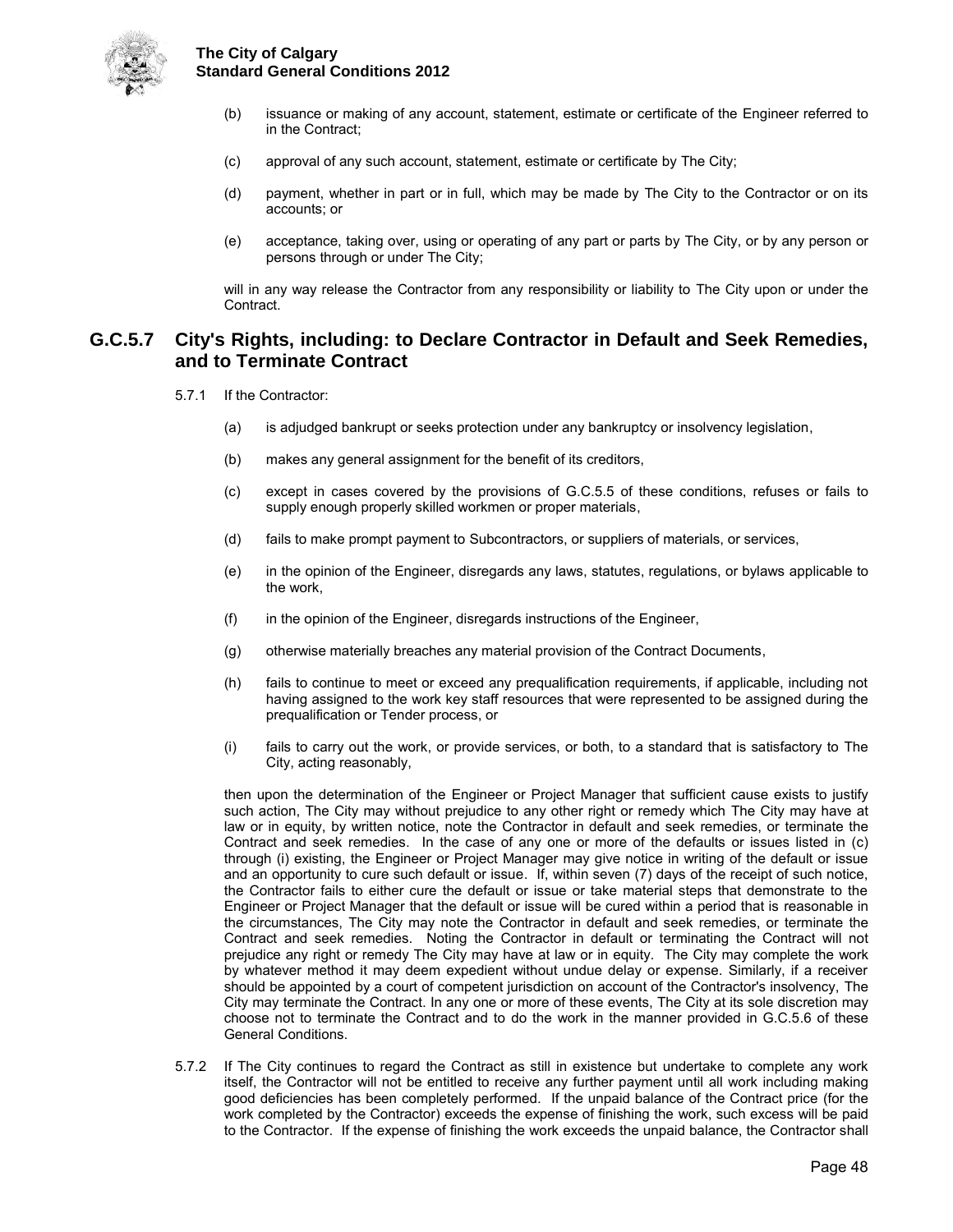

pay the difference to The City. The expense incurred by The City in completing any work, will be certified by the Engineer or Project Manager prior to any payments being made.

5.7.3 If The City, at its sole discretion acting reasonably, determines that the Contractor has conducted itself in an unethical or criminal manner, The City may suspend or terminate the Contract upon notice in writing.

### <span id="page-52-0"></span>**G.C.5.8 Emergencies**

The Engineer or Project Manager has authority to stop the progress of the work in an emergency affecting or threatening the safety of life, or of the structure, or of adjoining property. The Engineer or Project Manager has authority to make such changes and to order such work extra to the Contract or otherwise as may be necessary in the Engineer's or Project Manager's opinion.

## <span id="page-52-1"></span>**G.C.6 PAYMENT CLAUSES**

### <span id="page-52-2"></span>**G.C.6.1 Bid Breakdown**

On lump sum tenders the Bid breakdown required in the Bidders Information Sheets may be used for purposes of progress payments during construction.

## <span id="page-52-3"></span>**G.C.6.2 Determination of Cost of Changes**

- 6.2.1 When the Engineer pursuant to the other provisions of the Tender Documents directs that any change in scope to the work be made which will require either an increase or a decrease in the amounts to be paid to the Contractor, the cost of the change will, subject to the limitations hereinafter set out in this clause, be determined by:
	- (a) A lump sum quotation, or
	- (b) A unit price quotation, or
	- (c) Unit prices where the same are provided in the Tender Documents, or
	- (d) Calculated in accordance with the current edition of The City of Calgary Force Account Rates and 6.2.3 or
	- (e) Net cost of labour, material and equipment.

The method to be used for determining the value of the change will be determined by the Engineer.

6.2.2 Where the cost of the change is required to be determined by method G.C.6.2.1(a) or G.C.6.2.1(b), the Contractor shall include in its quotation a complete breakdown of all costs included in the quotation including all material, equipment, labour, profit, overhead and administration. The total mark-up for both overhead and administration must not exceed five percent (5%) of the estimated cost to the Contractor or Sub-Contractor performing the work. The mark-up for profit must not exceed ten percent (10%) of the estimated cost to the Contractor or Sub-Contractor performing the work. Each mark-up will be based on the estimated cost to the Contractor or Sub-Contractor performing the work without any markups added.

Where the General Contractor is required to administer the work performed by a Sub-Contractor, the General Contractor will be entitled to a total mark-up of five percent (5%) for overhead and administration on the work to be performed by the Sub-Contractor. The mark-up will be based on the estimated cost to the Sub-Contractor performing the work without any mark-ups added.

No additional mark-ups will be allowed.

The Contractor shall clearly identify in its quotation any extension of time required to carry out the change.

6.2.3 Where the cost of the change is required to be determined by method G.C.6.2.1(d), all labour and material will be paid for at the Force Account Rates incorporated in the Contract Documents. These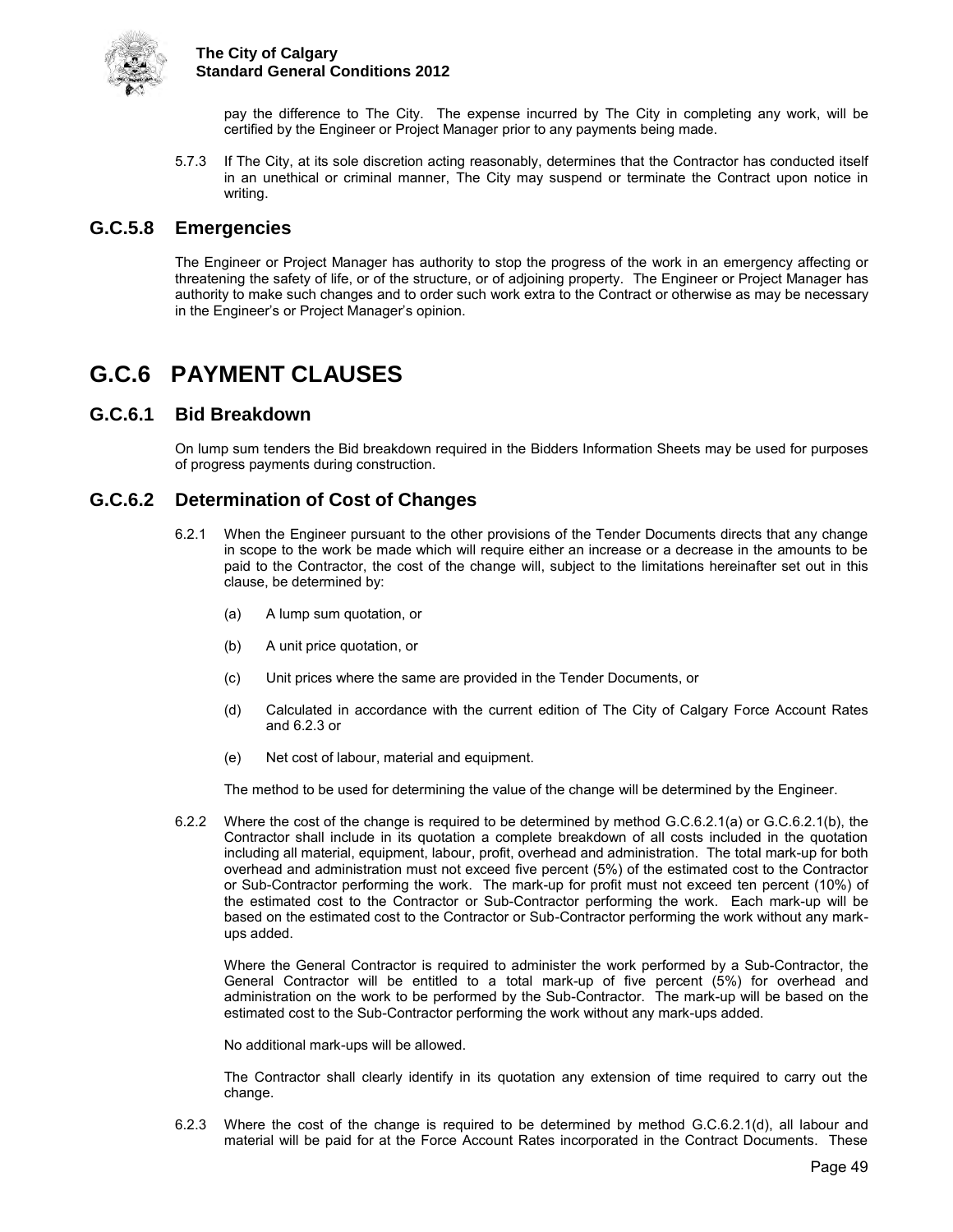

rates will not be increased to include a percentage of profit, overhead and administration as these items have already been included in the Force Account Rates. However, where the General Contractor administers the work performed by a Sub-Contractor, the General Contractor will be entitled to a ten percent (10%) mark-up for overhead and administration to the net cost of the work performed by the Sub-Contractor.

 Equipment supplied in connection with Force Account work and not covered under the Force Account Rates will be charged at the lowest competitive rate plus fifteen percent (15%) to cover all overheads and profit additions.

 Materials supplied in connection with Force Account work are to be charged at the lowest competitive rate plus fifteen percent (15%) to cover all overhead and profit additions.

 Rates for personnel employed on Force Account work who are not listed in the Force Account Rates incorporated in the Contract Documents will be charged at payroll cost plus fifteen percent (15%) addition for overhead and profit. The rates will be those applicable to The City of Calgary and established by Construction Labour Relations, an Alberta Association. All rates are inclusive of contributions to Workers' Compensation Board, Employment Insurance Commission, Canada Pension Plan, and Alberta Health Care, and where applicable, pension, hospital and welfare, apprenticeship and training, union and employee fund contributions.

 All rates must be submitted to and approved by the Engineer prior to the commencement of any Force Account work, and no payment will be made for Force Account work done without the prior written approval of the Engineer.

 Rates used for Force Account work will be those current at the date of written approval of the Force Account work by the Engineer.

- 6.2.4 Where the cost of the change is required to be determined by method G.C.6.2.1(e), except as otherwise herein provided, the percentages to be added will be:
	- (i) five percent (5%) for overhead and administration and ten percent (10%) for profit to the net cost of the Contractor or Sub-Contractor performing the work;
	- (ii) rates for equipment either rented or owned by the Contractor will follow those rates set out in the Force Account Rates used by The City (whether the same appear in the Form of Tender or elsewhere) and these rates will not be increased to include a percentage of profit, overhead and administration as these items have already been included in the Force Account Rates. Equipment not covered under the Force Account Rates will be charged at the lowest competitive rates plus fifteen percent (15%) to cover all overheads and profit additions;
	- (iii) where the General Contractor administers the work performed by a Sub-Contractor, the General Contractor will be entitled to a five percent (5%) mark-up for overhead and administration to the net cost of the work performed by the Sub-Contractor. No additional mark-ups will be allowed.
- 6.2.5 In the case of additional work to be paid for under the method determined by G.C.6.2.1(d) or G.C.6.2.1(e) or both, the Contractor shall keep and present in such form as the Engineer may direct, a correct account of the cost of labour, equipment and materials, together with relevant vouchers. The Engineer or Project Manager is to confirm the total amount, including profit and overheads due to the Contractor.
- 6.2.6 Notwithstanding the foregoing alternatives, where a Contractor has submitted a list of unit prices with its Tender which are or could be applicable to the extra or changed work, these unit prices are to be used, with no additional mark-up for overhead and profit, unless the Engineer in its sole discretion decides otherwise.
- 6.2.7 Pending final determination of the cost of changes, payments on account of changes will be made on the Progress Payment Certificates.
- 6.2.8 If either the cost of any proposed change or the length of extension of time related to any proposed change cannot be promptly agreed upon prior to commencing work on the proposed change, and if the Engineer requires the work to proceed, then the Contractor shall proceed immediately to carry out the said work upon receiving written notice from the Engineer to proceed.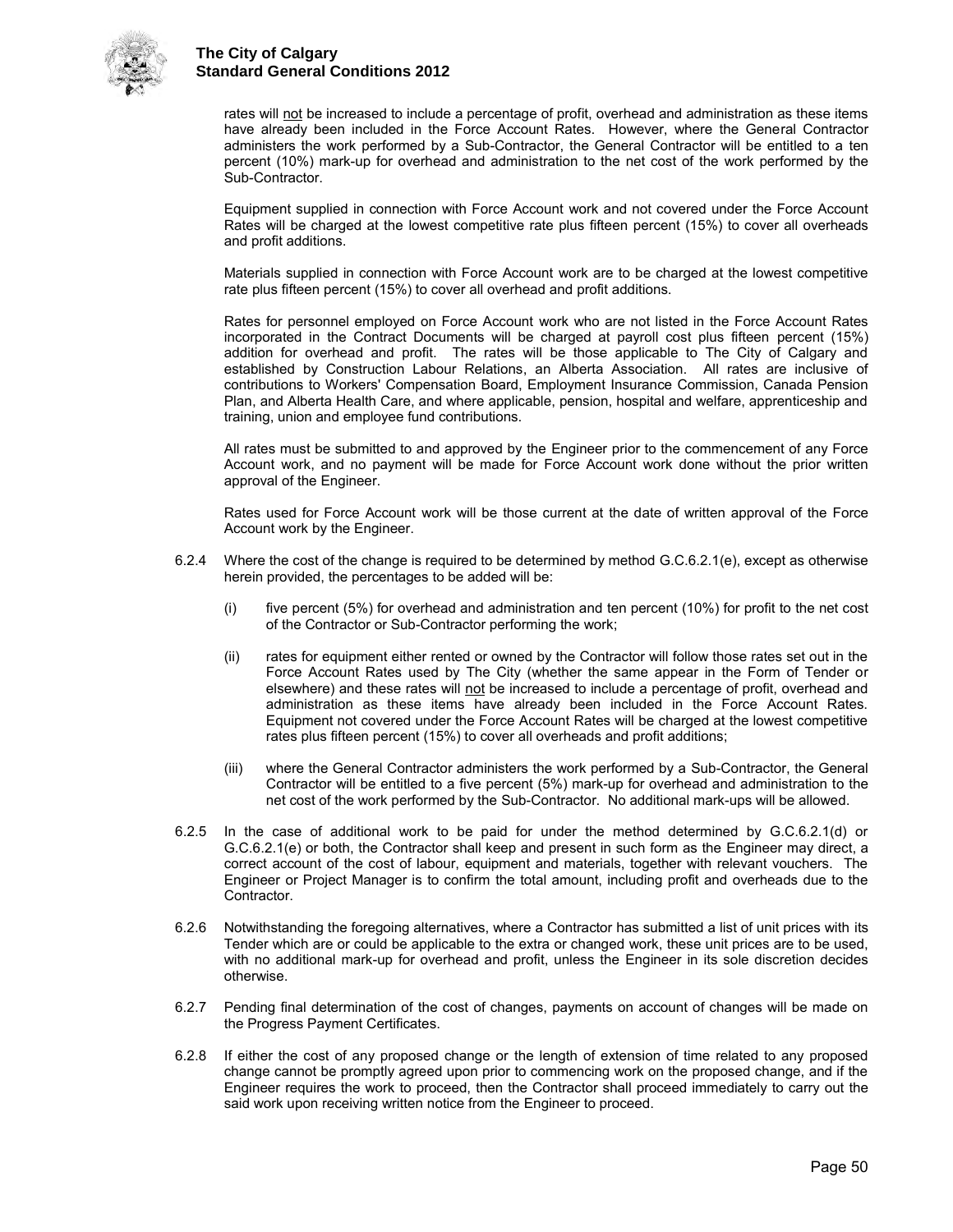

The Engineer will then make a determination of the cost of the change and of the extension of time that will be granted for carrying out the change and will issue a Change Order confirming same. If the Contractor disagrees with the Engineer's valuation of the change or the extension of time granted for the change or both, the Contractor may request an independent valuation of the change as outlined in G.C.6.3

## <span id="page-54-0"></span>**G.C.6.3 Valuation of Changes in Work, Expenses Incurred or Damages Sustained**

If during the performance of the Contract or after the completion or abandonment of it a question or dispute arises between the parties hereto concerning:

- (a) the amount of damages sustained by The City by reason of an act or omission for which the Contractor is responsible under the Contract;
- (b) (i) the amount or value of any changed or additional work that The City or Engineer requires or has required the Contractor to do or be done pursuant to the provisions of the Contract;
	- (ii) the length of any extension of time to the Contract or portion of the Contract required or allowed due to any changed or additional work that The City or Engineer requires or has required the Contractor to do or be done pursuant to the provisions of the Contract; or
	- (iii) both (i) and (ii);
- (c) the amount owing to the Contractor at the time that Contractor is entitled to an instalment payment during the performance of the Contract;

and the amount or value or both the amount and the value of the matter in question cannot be determined by agreement between the parties then either party may request by a notice in writing served on, delivered to or mailed to and received by the other party that a valuation be made to determine the amount or value or both of the matters in question. If the notice names and gives the address of a valuer to act for the party giving it, the party to whom the notice is given shall within seven (7) clear days after the notice is received select another valuer and forthwith advise the party requesting the valuation of the name and address of the valuer it selects. If the two valuers cannot agree on the amount or value to be determined they may select an umpire who may concur with either valuer or make a separate valuation and in any such event the finding of the umpire will be deemed to determine the amount or value in question for the purposes of the Contract. The valuation will determine only the amount or value in question and neither the valuers nor the umpire may consider any question of liability or other question of law. A valuer or an umpire must not be an employee or agent of either party and must not be a person having a direct or indirect interest in the subject matter of the Contract. If the parties so agree a single valuer may be appointed to make the valuation. The fees to be paid to the valuers should be agreed by the parties prior to the valuation and each party will bear one-half of the expense arising out of the valuation.

## <span id="page-54-1"></span>**G.C.6.4 Contingency and Cash Allowances**

- 6.4.1 Contingency Allowances and Cash Allowances will be administered and adjusted as follows:
	- (a) Expenditures will be authorized by Change Order issued by the Engineer to the Contractor.
	- (b) Competitive quotations must be submitted to the Engineer when requested.
	- (c) A complete breakdown into net costs of labour and materials (all trades) must be supplied when requested by the Engineer.
- 6.4.2 Adjustment of Contingency Allowances

The value of adjustments to Contingency Allowances will be determined in accordance with the provisions of G.C.6.2.

6.4.3 Adjustment of Cash Allowances

The Contractors' lump sum tender must include administration markup, supervision, and other expenses related to any Cash Allowance which may be provided in the Tender Documents.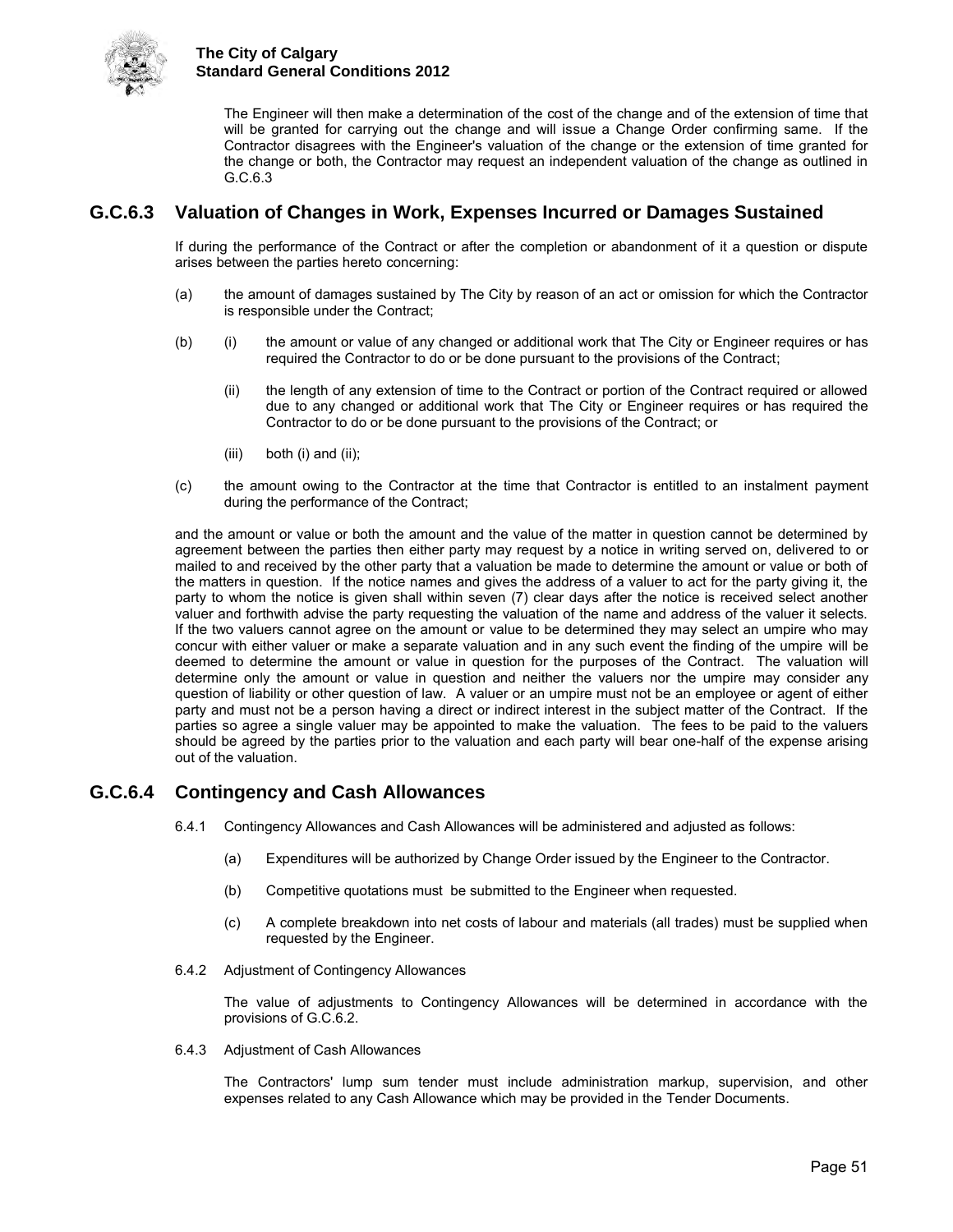

- (a) If the final cost of the work exceeds the Cash Allowance included in the Contract Documents, five percent (5%) of the difference between final cost of the work and Cash Allowance will be added to the Contract price for overhead and administration.
- (b) If the final cost of the work is less than the Cash Allowance included in the Contract Document, five percent (5%) of the difference between Cash Allowance and final cost of the work will be deducted from the Contract price.

## <span id="page-55-0"></span>**G.C.6.5 Expenditure of Contingency Allowances**

No portion of the contingency sum set out in the summary of amounts making up the Total Tendered Price including Contingency Allowances appearing after the schedules to the Form of Tender may be allotted to the performance or the correction or replacement of any work which the Contractor is required to do under the terms of the Contract Documents. Any additional or extra work done beyond the requirements of the Contract Documents is to be determined at the rates set out in the Schedules to the Form of Tender and in the first instance will be a charge against the Contingency Allowances. In the event that there are changes, modifications or alterations made in the Specifications or in the Drawings of a nature that increases the total cost of the work to the Contractor and if such changes have been approved by the Engineer and are chargeable to The City after the application of the provisions of G.C.5.4 and G.C.6.2 of these General Conditions, then such amounts will be first set off against the contingency sum set out in the summary sheet following the Form of Tender notwithstanding the amounts set out in the Memorandum of Agreement unless there are extra approved expenditures pursuant to the provisions of these General Conditions.

The Contractor will have no right to or claim against any part of the contingency sum. Such contingency sum with an appropriate increase to reflect the applicable G.S.T. according to the relevant provisions of the Memorandum of Agreement will be deducted from the Total Tendered Price including Contingency Allowances. The Contractor will be entitled to the Total Tendered Price as set out on the Summary For Form of Tender, together with such changes as have been approved by the Engineer.

## <span id="page-55-1"></span>**G.C.6.6 Application for Payment**

Payment will be made on the valuation of work done during each calendar month. Materials will not be paid for until incorporated into the work and installed in their final locations in accordance with Article 3 of the Memorandum of Agreement, unless modified by the Special Conditions.

Application for payment for work done during each calendar month must be submitted to the Engineer within the five (5) working days after the end of each month. The Contractor should also provide a completed statutory declaration that all subcontractors and suppliers have been paid and a clearance letter from the Workers' Compensation Board that the Contractor's account is in good standing.

Subject to the provisions set out in Article 3 of the Memorandum of Agreement, the application will be processed, and payment will be made to the Contractor within thirty (30) days from the date that application for payment was submitted to the Engineer. To expedite payment of invoices, Contractors should submit invoices in a format approved by The City.

Notwithstanding any other provision of the Standard General Conditions, when the Construction Completion Certificate is issued The City may withhold the lesser of ONE THOUSAND DOLLARS (\$1,000.00) or one percent (1%) of the Total Tendered Price that would otherwise be due to the Contractor and retain such amount until the Final Maintenance Certificate has been issued.

## <span id="page-55-2"></span>**G.C.6.7 Certificate and Payments**

No certificate issued, no payment made to the Contractor, nor partial or entire use or occupancy of the work by The City is to be construed as an acceptance of any work or material not in accordance with the Contract. The acceptance by the Contractor of final payment (not including payment made under G.C.4.44.2 for amounts withheld by The City under G.C.6.6) after issue of the Construction Completion Certificate will constitute a waiver and release by the Contractor of all claims against The City, except any previously made and still unsettled. To expedite payment of invoices, Contractors should submit invoices in a format approved by The City. Notwithstanding the provision of this G.C.6.7 no amount named in a certificate issued by the Engineer may be due before expiry of the time provided for payment in Article 3 of the Memorandum of Agreement and no payment will be due or payable if any Builders' Lien arising under the Contract is registered against the property.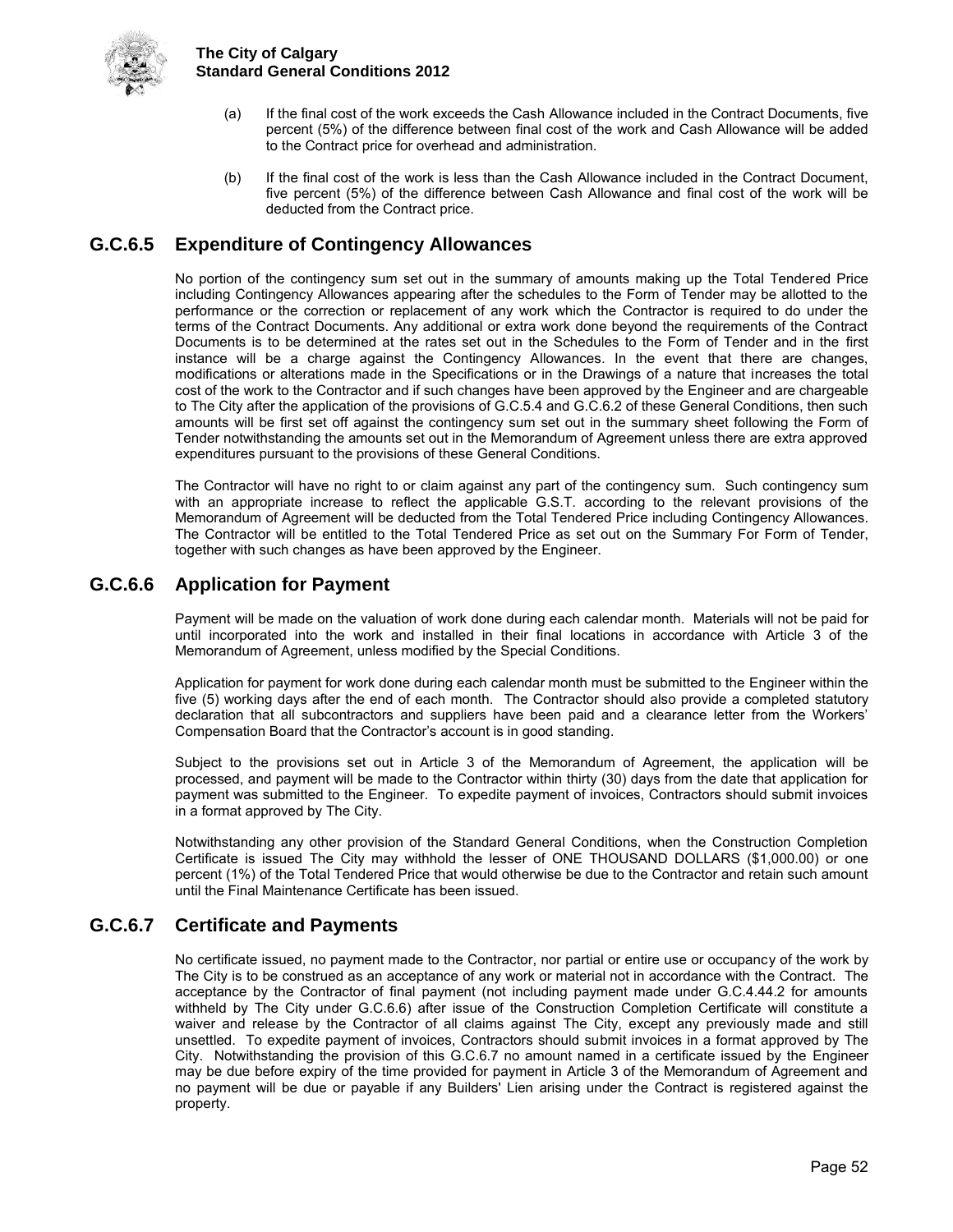

## <span id="page-56-0"></span>**G.C.6.8 Liens and Holdbacks**

- 6.8.1 In order to comply with the provisions of the *Builders' Lien Act*, The City must withhold ten percent (10%) of all progress payments on the Contract. The City is also prevented by law from making any further payments whatsoever to the Contractor under the Contract after a lien has been registered against the property by reason of work done under the Contract, either by the Contractor or a Subcontractor, or by reason of material supplied for work under the Contract. No portion of any payment may become due or payable until all liens arising out of the Contract (other than the Contractor's own) which have been registered against City property have been released or removed from The City's title as provided in the Memorandum of Agreement. Additionally, the Contractor must promptly remove all liens (other than its own) which have arisen by reason of work done or materials supplied under the Contract.
- 6.8.2 The City will accept an irrevocable letter of credit, from a financial institution acceptable to the Director of Finance ("Letter of Credit") in lieu of withholding the ten percent (10%) holdback on progress payments. The Letter of Credit is to be in an amount of ten percent (10%) of the maximum amount of the contract including any contingencies (including G.S.T, if applicable). Failure to extend or increase the Letter of Credit may result in The City realizing upon the Letter of Credit or taking other action under the contract, including termination of the contract.

The Letter of Credit must be valid for sixty (60) days beyond the contract completion date. If the Contract is extended in duration or value or both, or if in the opinion of the Engineer the completion will be delayed, the Letter of Credit must be extended or increased accordingly.

The Letter of Credit and any additions thereto must be forwarded to the Project Manager or Engineer within seven (7) days of acceptance of the Tender award. Any reduction of the amount of the Letter of Credit must, prior to any such reduction, be authorized by the Project Manager or Engineer. If the Contractor decides to have the ten percent (10%) lien holdback deducted from the progress payments, no interest will be paid by The City to the Contractor on the holdback amount.

Normally a Letter of Credit will be returned to the Contractor within sixty (60) days following the issue of the Construction Completion Certificate, in accordance with the provisions of Article 3 of the Memorandum of Agreement.

- 6.8.3 Where in the opinion of the City Solicitor the *Builders' Lien Act (Alberta)* allows the reduction or release of all or parts of the lien fund by reason of the completion of a contract or sub-contract The City may, subject to all other provisions of this S.C.6.8 relating to Liens and Holdbacks, release to the Contractor the appropriate amounts except those required to be retained pursuant to the said Act. The City will not release any such amounts retained as a lien fund unless and until the Contractor has at its own expense complied with all of the applicable provisions of the *Builders' Lien Act* and furnished such evidence as the City Solicitor may require indicating that no lien has been or could be registered in connection with the portion of the work which has been completed or if any such lien has been registered it has been duly discharged. Any deviations in release of holdback from the procedure described in this Section will be noted in the Special Conditions.
- 6.8.4 Where The City is not required to retain on the Contract any lien fund pursuant to the *Builders' Lien Act (Alberta)* The City may nevertheless retain the equivalent amount of monies which would constitute such a lien fund from each payment made under the Contract until the Construction Completion Certificate is issued for the entire Contract.
- 6.8.5 The Contractor must also furnish in addition to the evidence required by G.C.6.8.3 a statutory declaration indicating that all payments made by the Contractor in respect of sub-contracts, wages and materials have been made. If in the opinion of the Engineer any portion of the work so completed might require adjustment, rectification, repair or replacement during the maintenance period set out in G.C.4.44 of these General Conditions and a portion of the amount which might otherwise be released from the holdback should be retained, The City may refuse to release all or any portion of the said amount. If The City releases all or any portion of the amount to be retained as holdback The City may require as the condition of such release such bond or bonds, deeds, undertakings or other securities as it considers necessary or desirable to protect The City against liability, loss, claims or damage by reason of such payment, or to assure the continued acceptability of the work.
- 6.8.6 Payments of the statutory holdback to the Contractor will be made at the following stages provided that the conditions attached to each stage have been completed.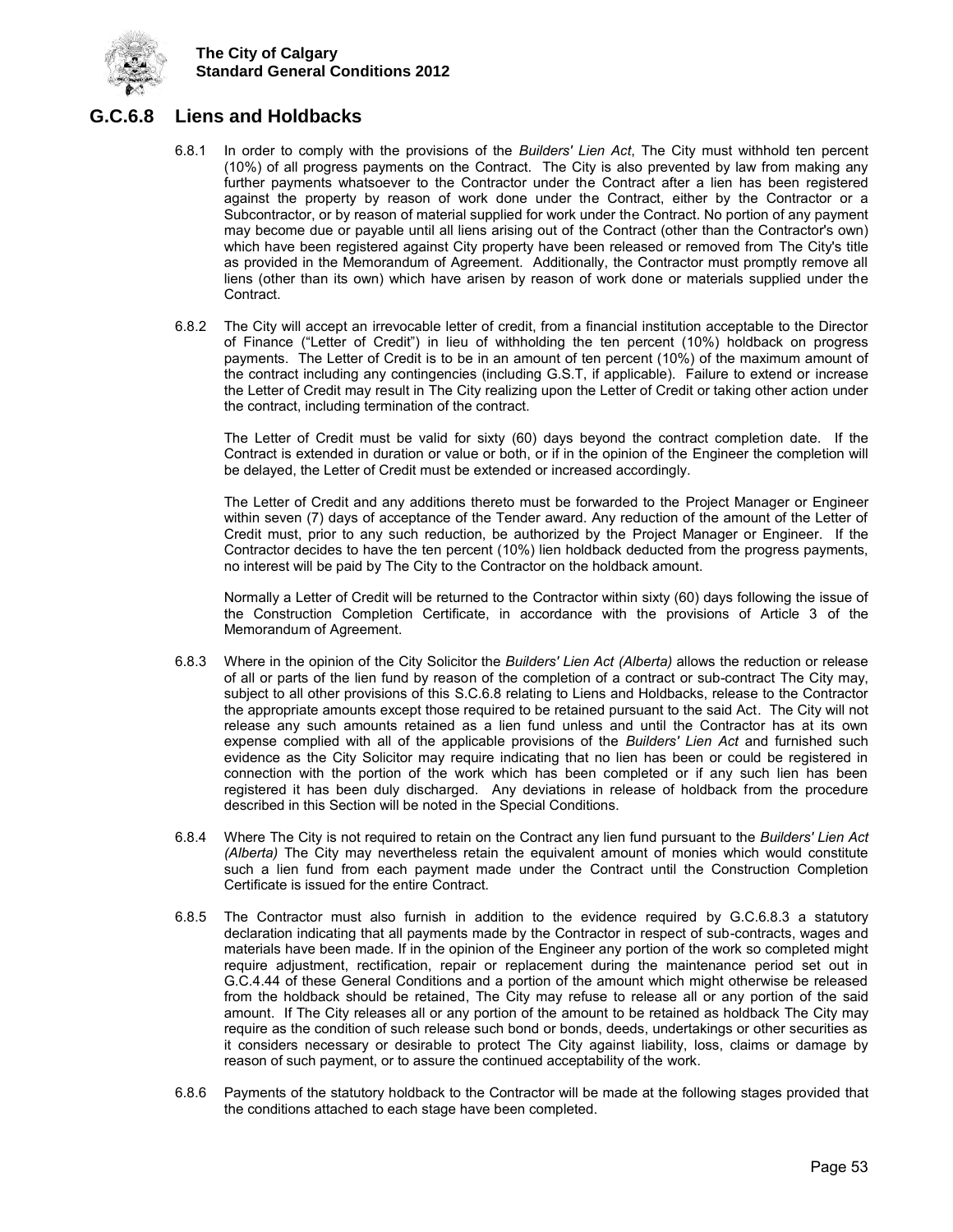

## **Stage 1 - Substantial Performance**

- 1. A Contract or a subcontract is substantially performed:
	- (a) when the work under a Contract or a subcontract or a substantial part of it is ready for use or is being used for the purposes intended, and
	- (b) when the work to be done under the Contract or subcontract is capable of completion or correction at a cost of not more than:
		- (i) three percent (3%) of the first \$500,000.00 of the Contract or subcontract price,
		- (ii) two percent (2%) of the next \$500,000.00 of the Contract or subcontract price, and
		- (iii) one percent (1%) of the balance of the Contract or subcontract price.
- 2. The value of work actually done and materials actually furnished will be calculated on the basis of:
	- (a) the Contract price, or
	- (b) the actual value of the work done and materials furnished, if there is not a specific Contract price.
- 3. (a) If conditions set out above have been satisfied then the Substantial Performance Certificate ("S.P.C.") can be issued by the Contractor or a Subcontractor. After the expiry of forty-five (45) days from the date of the S.P.C. and the Contractor having furnished to The City a certificate of title showing that no liens have been registered against the property connected to the Contract or in the vicinity of the Contract, and this has been verified by the Engineer, a separate Payment Certificate suitably endorsed will be issued for the release of the major lien fund, or portion thereof, which will be paid by The City by the later of thirty (30) days after the expiry of the lien period or thirty (30) days after receipt of an invoice from the Contractor for the release of the holdback.
	- (b) In the event of the work being carried out on lands held by The City as road, where no certificate of title has been issued, the requirement of furnishing a certificate of title as set out in 6.8.6.3(a) will not apply, and instead the Contractor must provide a statutory declaration that no liens, charges or other encumbrances are registered or contemplated in respect of the property (including lands) connected to the Contract or in the vicinity of the Contract.
- 4. The issuance of a Substantial Performance Certificate will be by the Contractor or Subcontractor and not by the Consultant or Engineer. (Refer to Section 19 of the *Builders' Lien Act*.)

## **Stage 2 - Construction Completion**

6.8.7 A Construction Completion Certificate ("C.C.C.") may not be issued until all work (including deficiencies and all seasonal work) has been totally completed. If no liens have been registered and if all the requirements of the Memorandum of Agreement have been met, then The City within sixty (60) days after the C.C.C. issue date will pay to the Contractor the monies held in the minor lien fund, or major lien fund or lien fund in a case where a Substantial Performance Certificate is not issued.

## <span id="page-57-0"></span>**G.C.6.9 Measurement of Quantities (Unit Price Work)**

The quantities of work performed will be computed by the Engineer on the basis of measurements taken by the Engineer and these measurements will be final and binding.

## <span id="page-57-1"></span>**G.C.6.10 Changes in Taxes and Duties Applicable to Contract**

6.10.1 Except as and to the extent otherwise provided in the Contract Documents, the Contractor shall pay all federal duties, sales taxes, excise taxes, or Provincial taxes/surcharges, which at the time of submission of tender by the Contractor for the Contract, are applicable to the operations of the Contractor and to the materials supplied and equipment incorporated in the work by the Contractor under the Contract.

If after the date of submission of tender for the Contract, any federal or provincial duties, sales, fuel or excise taxes applicable to and included in materials and equipment which are supplied under the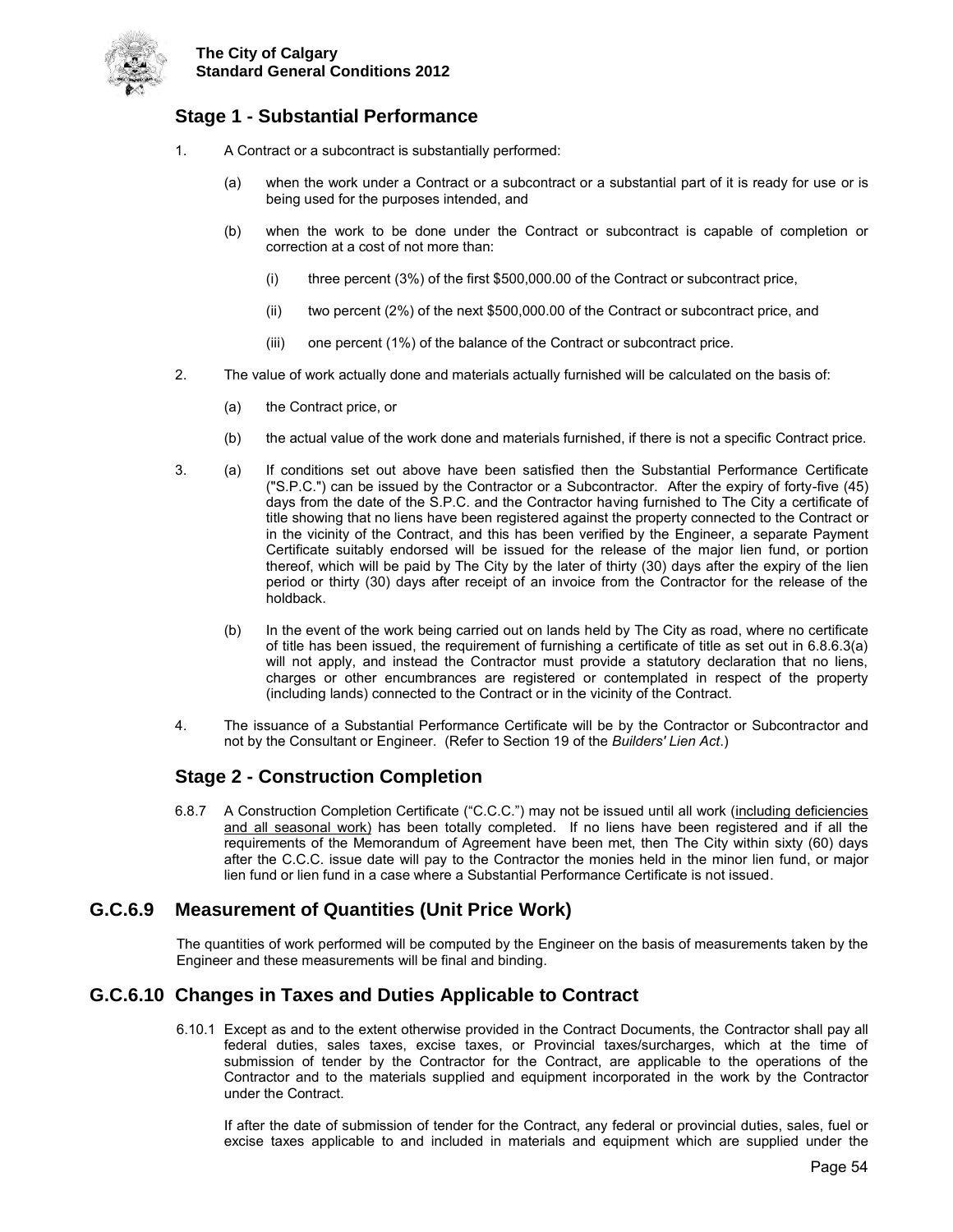

Contract for incorporation in the project for which the Contract is called are increased or decreased so as to change the amount payable by the Contractor for such materials, except as referred to in 6.10.3, or 3.11.4, the consideration payable by The City to the Contractor with respect to such materials and equipment will be adjusted in a manner deemed equitable by the Engineer.

For the purposes of the Contract, federal or provincial duties, sales, fuel or excise taxes include but are not restricted to those imposed under the following Acts: *The Excise Act, The Excise Tax Act, The Customs Act, The Customs Tariff Act, Fuel Tax Act (Alberta), The Alberta Environmental Protection and Enhancement Act* and any other legislation that succeeds or replaces the Acts described, or any other legislation that may be applicable from time-to-time. Where a tax is changed after the date of submission of tender but public notice of the change has been given by the Minister of Finance or Provincial Treasurer before that date, the change will be deemed to have occurred before the date of submission of tender, effective as at the date announced by the Minister of Finance or Provincial Treasurer. For greater certainty, increases or decreases of taxes or duties after the date of tender can arise as a result of any Federal or Provincial Budgetary pronouncements, rulings or any judicial or quasi-judicial decisions affecting the rate of tax or duty on the status of the Owner or Contractor.

6.10.2 Pursuant to changes referred to in 6.10.1 the Contractor shall file a claim for and cooperate fully with The City and with the proper authorities in seeking to obtain such refunds in the manner established by the other provisions of the Contract Documents. The Contractor shall provide The City with a certified statement setting out any increase or decrease in the cost to the Contractor and shall furnish evidence relating to such change in price and to the increase or decrease of every duty or tax applicable to material incorporated in the work and shall provide The City with access to or copies of all the changes in prices which the Contractor must pay or deduct by reason of such changes in taxes or duties. All refunds or credits obtained by the Contractor resulting in decreased cost to the Contractor must be disclosed to The City and be for the benefit of The City.

The changes referred to herein do not refer to any other costs incurred by the Contractor including administrative costs of calculating the adjustment to the Contract price.

6.10.3 Where public notice of a change in Goods and Services Tax has been given by the Minister of Finance subsequent to date of submission to Tender, The City shall pay the G.S.T. rate in effect at time of billing. Changes in G.S.T. rates will not affect costs or result in losses to the Contractor and thus the Contractor will not be eligible to request reimbursement from The City.

## <span id="page-58-0"></span>**G.C.6.11 Non-Resident Withholding Taxes**

The Contractor acknowledges that the supply of services described herein may be subject to Non-Resident Withholding Taxes ("NRWT") pursuant to the *Canadian Income Tax Act* and the Canada/US Tax Convention (1980) and protocols through 1997. The City of Calgary, as the purchaser, may be required to withhold a prescribed percentage of its remittance to a foreign Contractor for the account of the Canada Revenue Agency, unless the Contractor is able to provide The City with a copy of a waiver letter obtained from the Canada Revenue Agency. The waiver letter must be received by The City of Calgary prior to payment of the Contractors invoice. This clause is applicable to all transactions subject to NRWT, and includes but is not restricted to rentals and services performed in Canada by a non-resident as defined in the regulations. The City shall attempt to note the specific NRWT conditions applicable on any subsequent purchase orders.

## <span id="page-58-1"></span>**G.C.7 ADDITIONAL CONDITIONS**

## <span id="page-58-2"></span>**G.C.7.1 Accidents and Failures**

If by reason of any accident or failure or other event occurring to or in connection with the work, or any part thereof, either during the execution of the work or during the Maintenance Period, any remedial or other work or repair that in the opinion of the Engineer is urgently required and necessary to the equipment and materials furnished under the Contract, and if the Contractor is unable or unwilling to promptly do such work or repair, The City may by its own or other workers do such work or repair as in the opinion of the Engineer is necessary. If the work or repair so done by The City is work which in the opinion of the Engineer the Contractor was liable to do at the Contractor's expense under the Contract, then all costs and charges properly incurred by The City in so doing must on demand be paid by the Contractor to The City, or may be deducted by The City from any monies due, or which may become due, to the Contractor. The Engineer will notify the Contractor in writing of the occurrence of any such event referred to herein, as soon as reasonably practicable after its occurrence.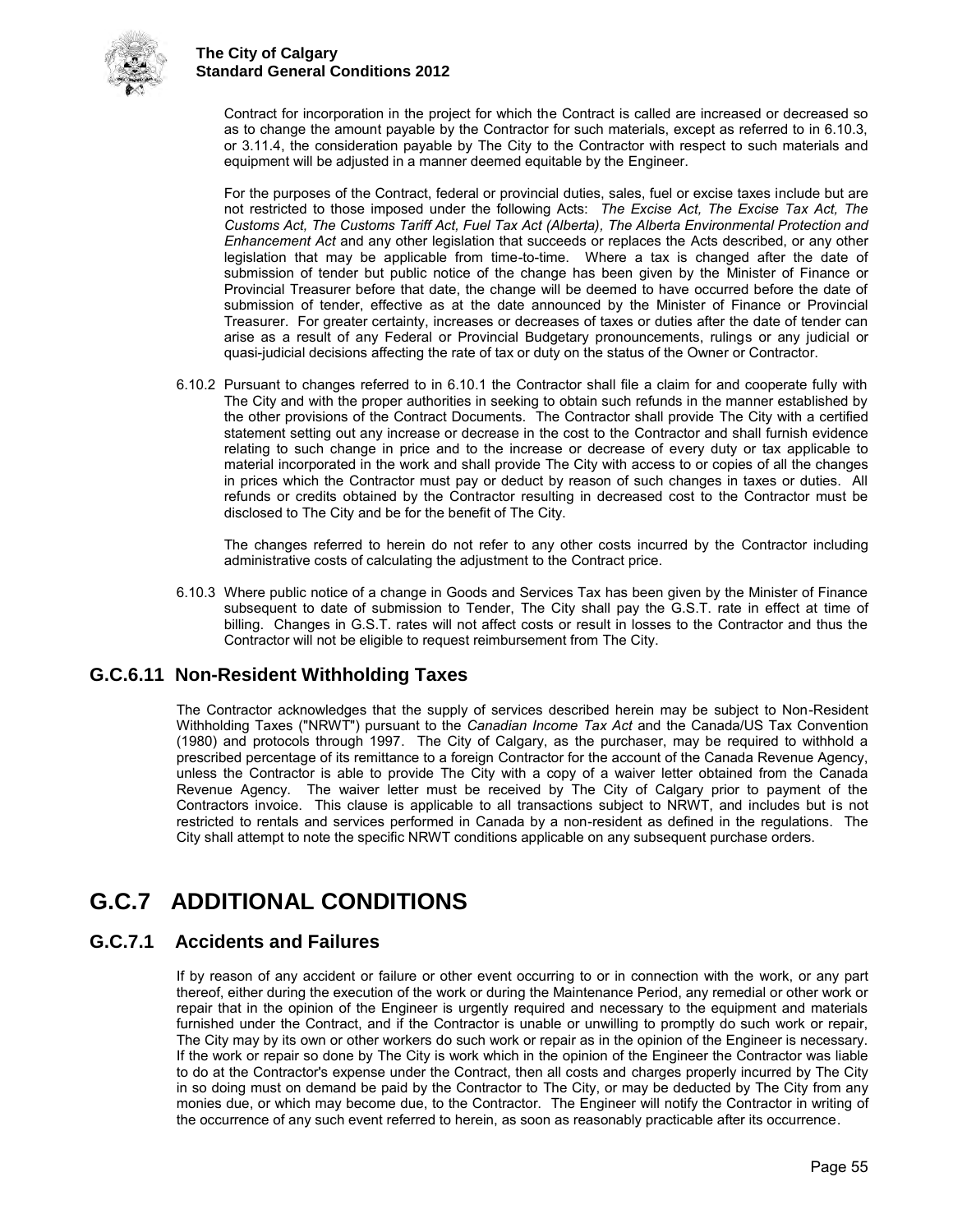

## <span id="page-59-0"></span>**G.C.7.2 Force Majeure**

- 7.2.1 The performance of any of the obligations of any of each to the Contract may be delayed or suspended at any time while, but only so long as, such party is hindered in or prevented from performance by Act of God or the Queen, or the Queen's enemies, or other event or circumstance beyond the reasonable control of such party.
- 7.2.2 No party will be deemed to be in default in performance of any of its obligations while and so long as performance would be in violation or in conflict with any law, order, rule or regulation of any civil or military agency of authority, while the same is or purports to be in force, provided that upon such a law, order, rule or regulation being finally declared invalid by a court of competent jurisdiction, the party will no longer be excused.

## <span id="page-59-1"></span>**G.C.7.3 Availability of Products**

- 7.3.1 Upon Notice of Award, the Contractor shall review product requirements and anticipate foreseeable delivery delays in any items. If delays in deliveries of materials, equipment or articles (herein collectively referred to as "Product") are foreseeable, and these will delay the Contractor in performance of the work, the Contractor shall propose substitutions of Product or other remedial action in ample time to prevent delay in performance of the work.
- 7.3.2 If such proposal is not given to the Engineer by the Contractor, the City reserves the right to substitute, or have the Engineer substitute, more readily available Product at any time in order to prevent delays at no additional cost to The City.
- 7.3.3 No substitution of any Product will be permitted unless the specified item cannot be delivered to the job site in time to comply with the Schedule and the Engineer has approved the substituted Product.
- 7.3.4 To receive approval, a proposed substitute Product must equal or exceed the quality, finish and performance of the Product specified or shown in the Contract, and must not exceed the space requirements allotted on the drawings.
- 7.3.5 The Contractor must provide documentary proof of equality, difference in price (if any), and the respective delivery dates in the form of certified quotations from Sub-Contractors of both specified Product and proposed substituted Product.

## <span id="page-59-2"></span>**G.C.7.4 Contract Numbers**

The contract number for a Contract will be the number assigned by The City for that Contract at the time of award.

## <span id="page-59-3"></span>**G.C.7.5 Photographs and Publicity**

- 7.5.1 No photographs of the site or of any portion of the work will be permitted without prior approval of The City.
- 7.5.2 No press or publicity releases will be permitted without prior approval of The City.

## <span id="page-59-4"></span>**G.C.7.6 Dispute Resolution**

- 7.6.1 G.C.6.3 provides a mechanism for valuations in the event of a dispute between the parties. G.C.4.1.4 provides that the Engineer is in the first instance the interpreter of the Contract Documents. If the mechanisms provided in these provisions are either not suitable for a particular type of dispute or not successful in resolving a dispute between the parties, then the dispute resolution procedures described in G.C.7.6.2 are to be followed.
- 7.6.2 Subject to G.C.7.6.1, any dispute between the parties as to the interpretation of, subject matter of, or in any way related to, any one or more of the Contract Documents, is to be resolved by the two parties attempting to reach a fair and equitable resolution by using, in good faith, one or more of the following means, in the order listed, until a resolution is arrived at. The means to be used are:
	- (a) negotiation;
	- (b) mediation;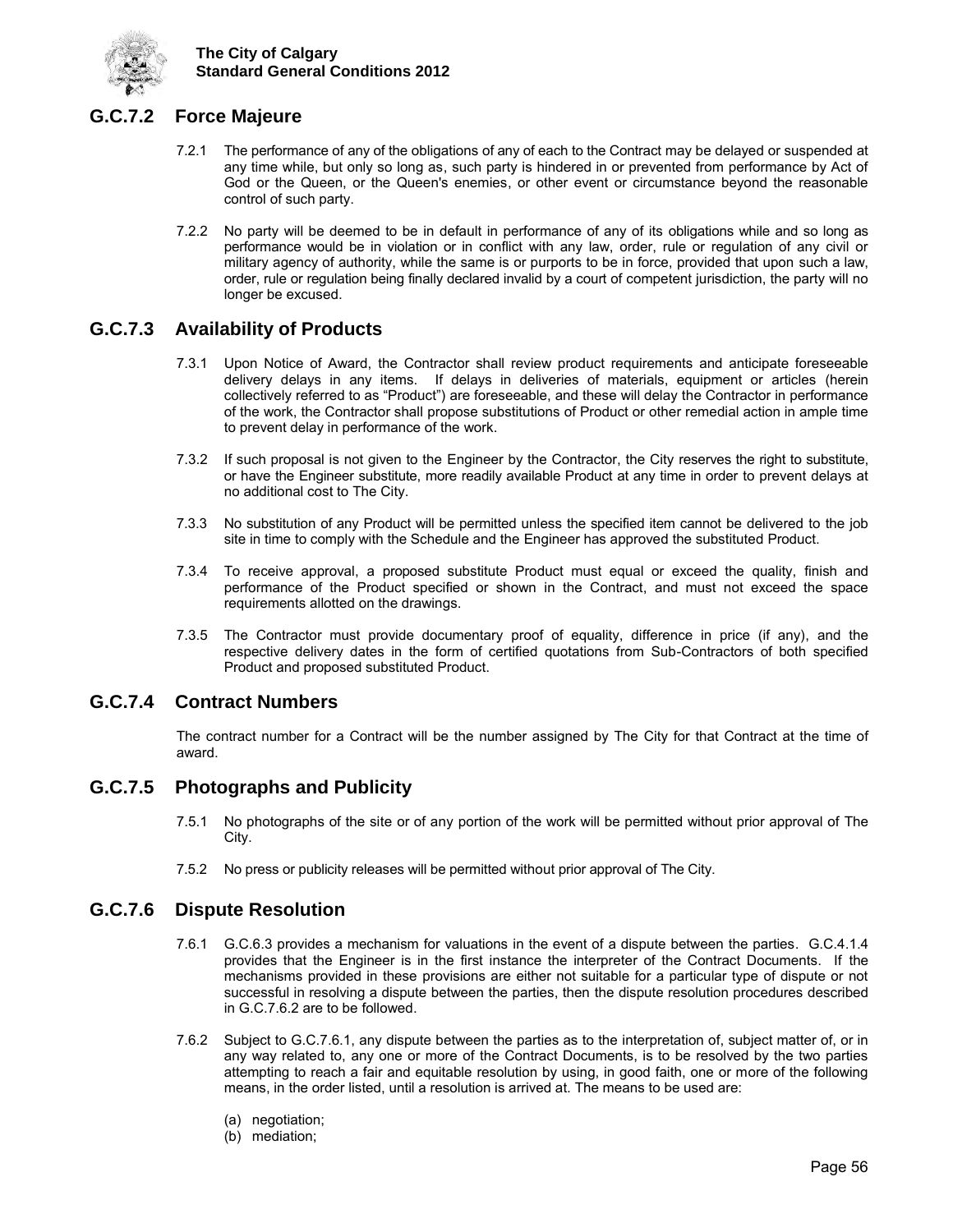

- (c) arbitration; or
- (d) legal proceedings in a court of competent jurisdiction.

 Except for the purposes of preserving a limitation period or obtaining an appropriate interim order or remedy where reasonably necessary, unless otherwise agreed to in writing by the two parties, it will be a condition precedent to the bringing of any legal proceedings that the means or procedures in this clause have been used and followed in good faith. With respect to mediation, unless otherwise agreed to in writing by both parties, mediation will be in accordance with the procedures of the ADR Institute of Canada, Inc. (hereinafter sometimes referred to as the "Institute"), using as mediator a third party neutral person either as mutually agreed to by the parties, or if the parties are unable to agree as selected by the Institute. With respect to arbitration, unless otherwise agreed to in writing by both parties, arbitration is to be by way of a single arbitrator pursuant to the *Arbitration Act (Alberta)*, in accordance with the rules and procedures of the Institute.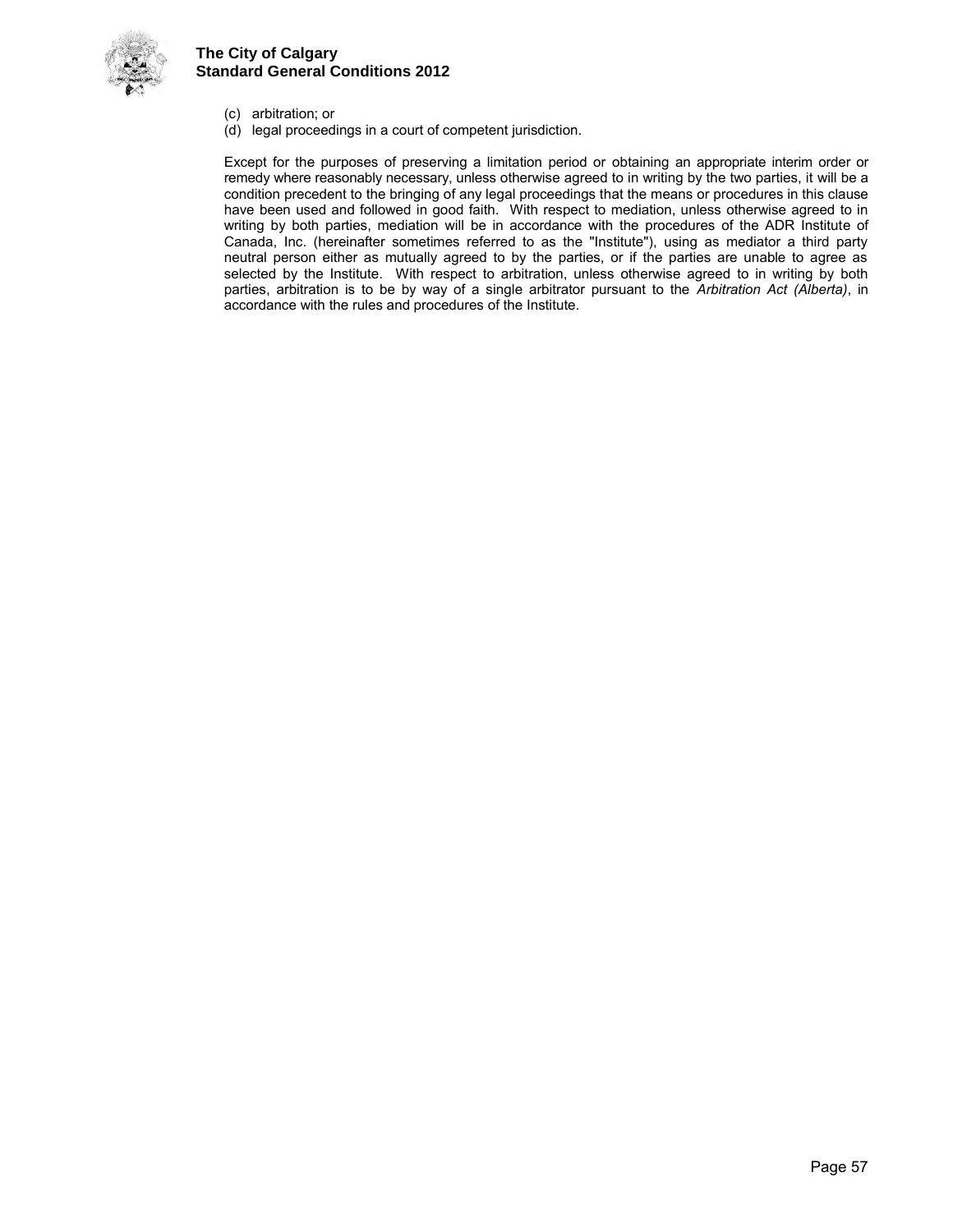

## **STANDARD GENERAL CONDITIONS 2012**

## **INDEX**

## $\mathbf{A}$

## $\overline{\mathbf{B}}$

## $\mathbf C$

| City Service Connection Charges (Water, Sanitary Sewer, |  |
|---------------------------------------------------------|--|
|                                                         |  |
|                                                         |  |
|                                                         |  |
|                                                         |  |
|                                                         |  |
|                                                         |  |
|                                                         |  |
|                                                         |  |
|                                                         |  |
|                                                         |  |
|                                                         |  |
| Contractor's Right to Stop Work or Terminate Contract34 |  |
|                                                         |  |
|                                                         |  |
|                                                         |  |
|                                                         |  |

## $\mathbf D$

## $\mathsf E$

## F

## $H$

## $\overline{\phantom{a}}$

## $\mathsf{K}$

|--|--|--|--|

## $\mathsf{L}% _{0}\left( \mathsf{L}_{0}\right) ^{T}=\mathsf{L}_{0}\left( \mathsf{L}_{0}\right) ^{T}$

| List of Key Personnel, Sub-Contractors, Suppliers, Key |  |
|--------------------------------------------------------|--|
|                                                        |  |

## $\mathsf{M}$

## $\overline{\mathsf{N}}$

## $\mathbf{o}$